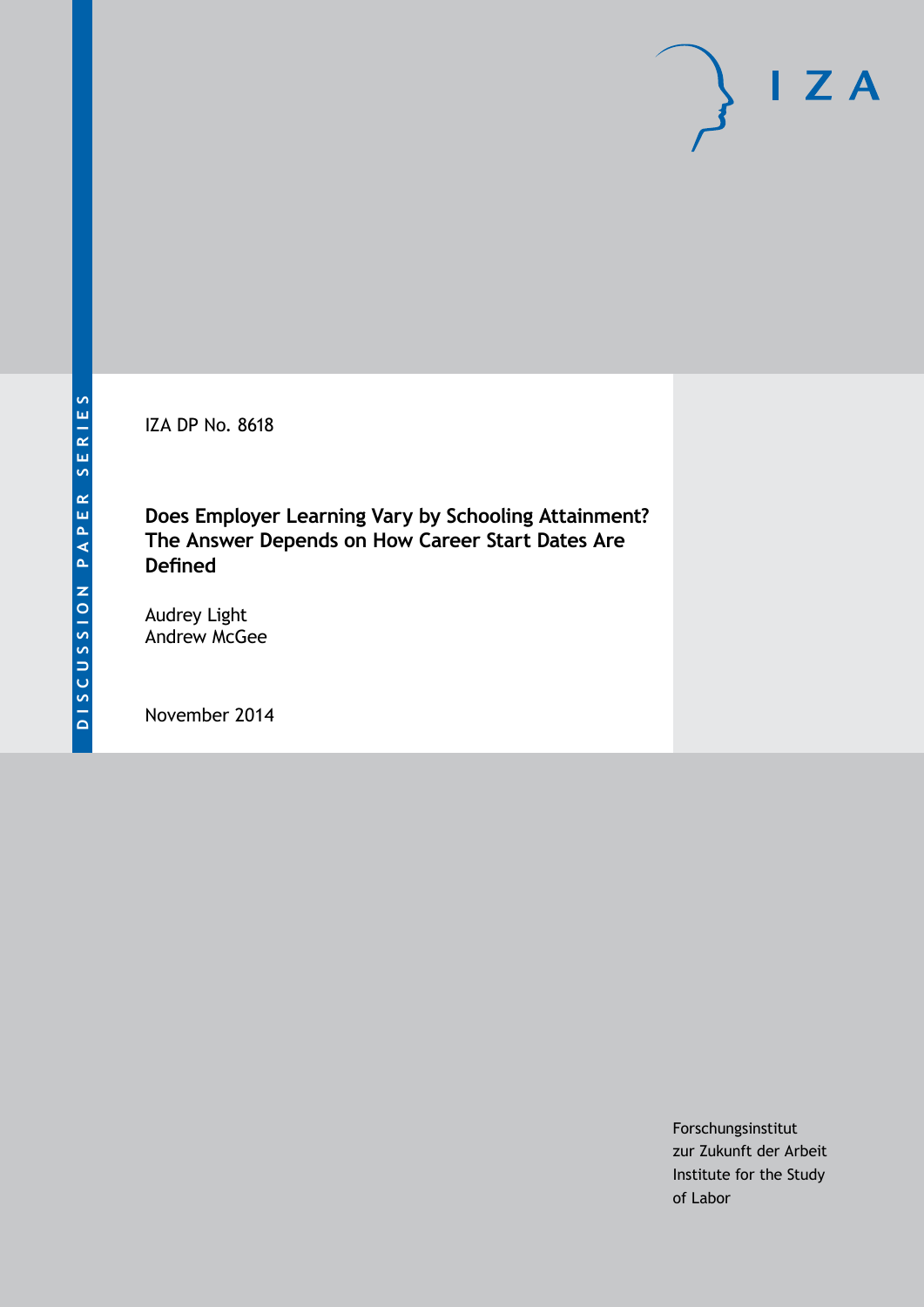# **Does Employer Learning Vary by Schooling Attainment? The Answer Depends on How Career Start Dates Are Defined**

# **Audrey Light**

*Ohio State University*

### **Andrew McGee**

*Simon Fraser University and IZA*

Discussion Paper No. 8618 November 2014

IZA

P.O. Box 7240 53072 Bonn Germany

Phone: +49-228-3894-0 Fax: +49-228-3894-180 E-mail: [iza@iza.org](mailto:iza@iza.org)

Any opinions expressed here are those of the author(s) and not those of IZA. Research published in this series may include views on policy, but the institute itself takes no institutional policy positions. The IZA research network is committed to the IZA Guiding Principles of Research Integrity.

The Institute for the Study of Labor (IZA) in Bonn is a local and virtual international research center and a place of communication between science, politics and business. IZA is an independent nonprofit organization supported by Deutsche Post Foundation. The center is associated with the University of Bonn and offers a stimulating research environment through its international network, workshops and conferences, data service, project support, research visits and doctoral program. IZA engages in (i) original and internationally competitive research in all fields of labor economics, (ii) development of policy concepts, and (iii) dissemination of research results and concepts to the interested public.

IZA Discussion Papers often represent preliminary work and are circulated to encourage discussion. Citation of such a paper should account for its provisional character. A revised version may be available directly from the author.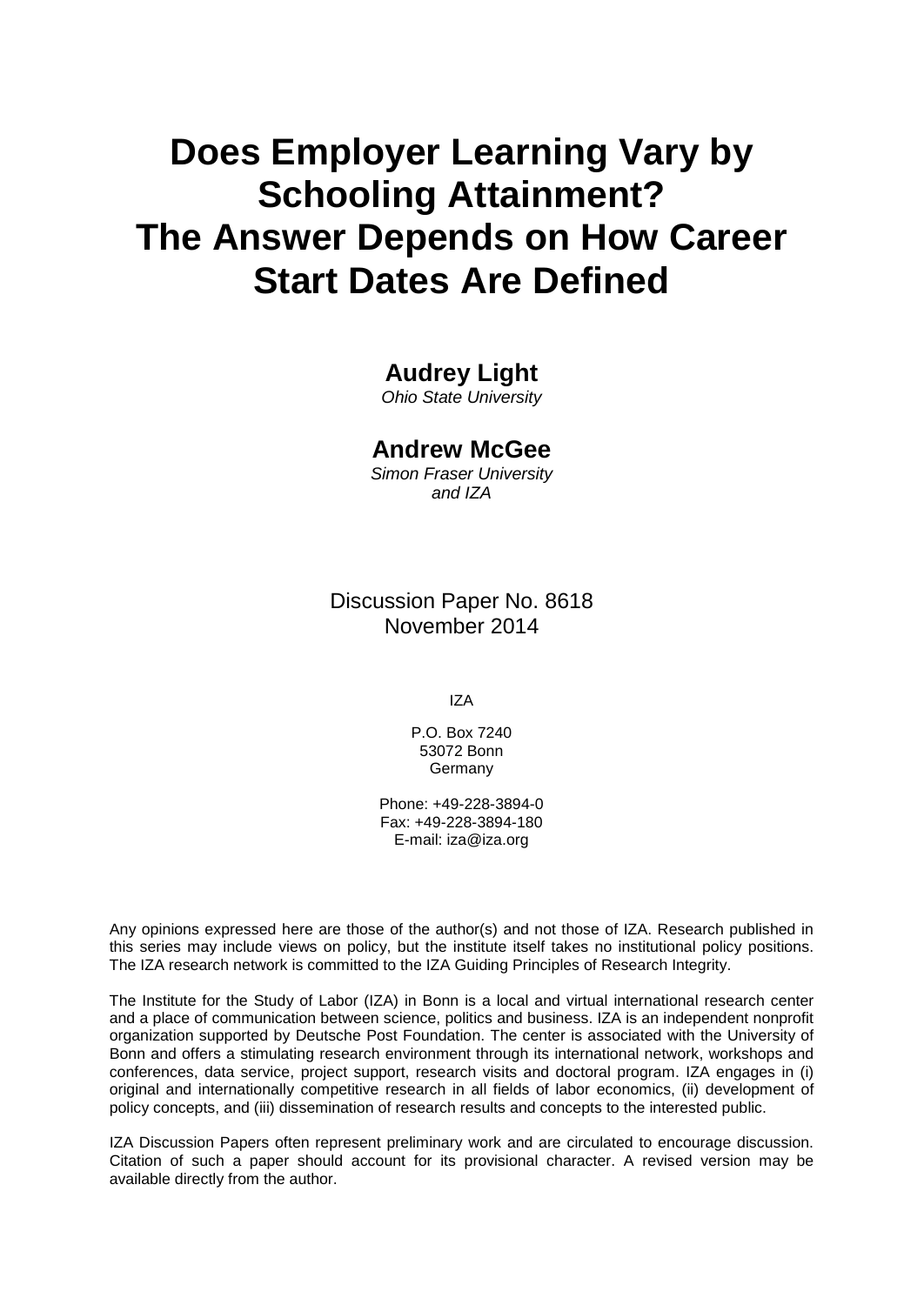IZA Discussion Paper No. 8618 November 2014

# **ABSTRACT**

# **Does Employer Learning Vary by Schooling Attainment? The Answer Depends on How Career Start Dates Are Defined**

We demonstrate that empirical evidence of employer learning is sensitive to how one defines the career start date and, in turn, measures cumulative work experience. Arcidiacono, Bayer, and Hizmo (2010) find evidence of employer learning for high school graduates but not for college graduates, and conclude that high levels of schooling reveal true productivity. We show that their choice of start date – based on first-observed school exit and often triggered by school vacations – systematically overstates experience and biases learning estimates towards zero for college-educated workers. Using career start dates tied to a more systematic definition of school exit, we find that employer learning is equally evident for high school and college graduates.

JEL Classification: I21, J24, J31

Keywords: employer learning, schooling, measurement

Corresponding author:

Audrey Light Department of Economics Ohio State University 410 Arps Hall 1945 N. High Street Columbus, OH 43210 USA E-mail: [light.20@osu.edu](mailto:light.20@osu.edu)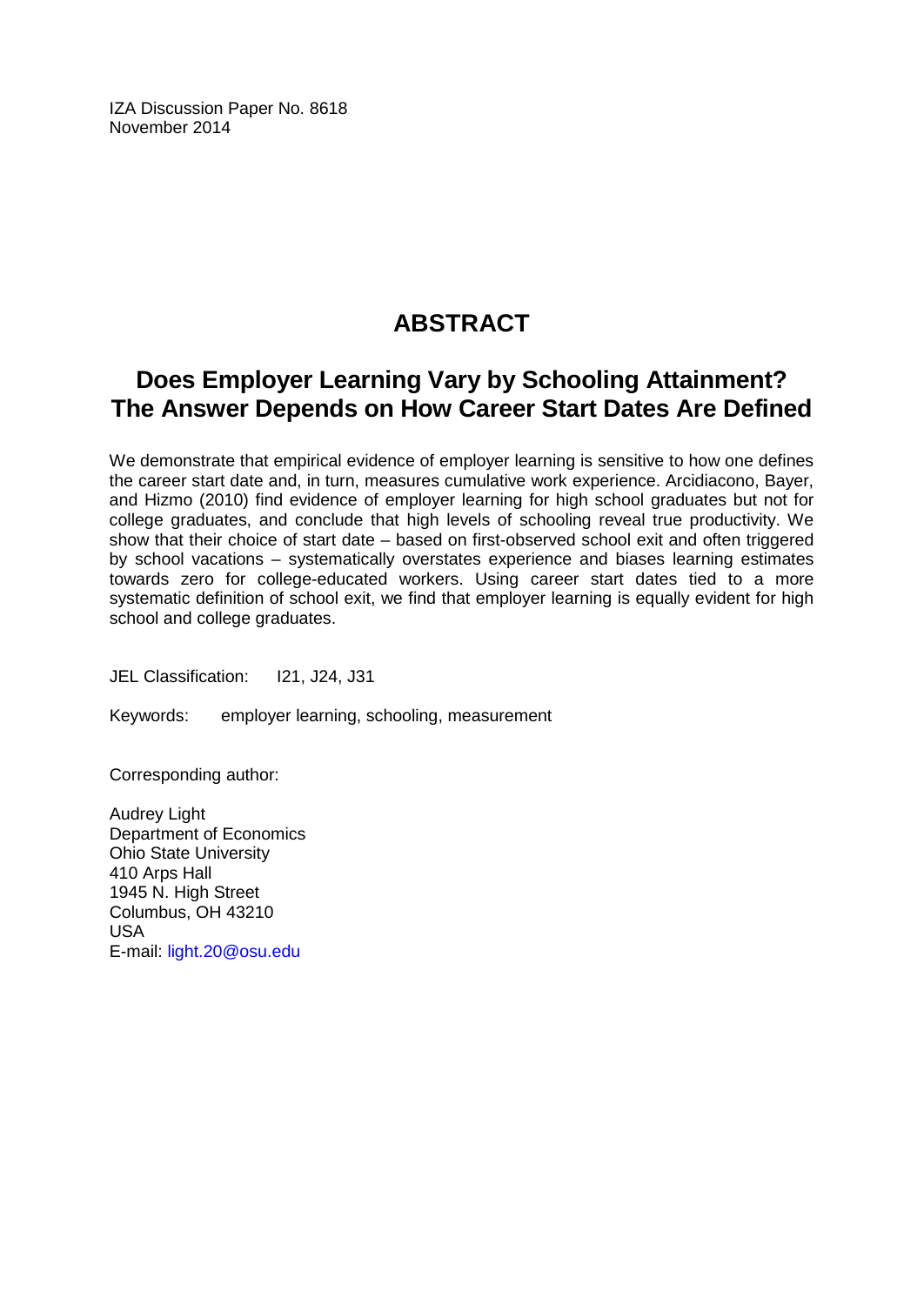#### **I. Introduction**

 $\overline{\phantom{a}}$ 

The empirically testable model of public employer learning proposed by Farber and Gibbons (1996) and Altonji and Pierret (2001) relies on a simple view of labor market entry and evolution: Workers enter the labor market at time *t=*0 with no labor market experience (*X=*0), schooling attainment (*S*) is observed at *t=*0 and *unchanged* beyond that point, and employers observe a continuous stream of performance signals as labor market experience evolves. In short, the employer learning model follows orthodox human capital models (Becker 1964; Ben-Porath 1967; Mincer 1974) in assuming a well-defined, once-and-for all transition from school to employment.

Longitudinal survey data—*e.g*., the 1979 National Longitudinal Survey of Youth (NLSY79), which is widely used for empirical implementation of the employer learning model<sup>1</sup>—reveal that school-to-work transitions are often less clear-cut than theoretical models assume. Young people interrupt their school enrollment, work while in school, and work both discontinuously and part-time while nonenrolled.<sup>[2](#page-3-0)</sup> Independent of these behaviors, NLSY79 interviews often take place in the summer (especially in early survey rounds), so analysts who allow nonenrollment status at the interview date to trigger the start of the career can inadvertently "start the clock" long before the respondent leaves school or enters the labor market. Given the nature of the data, it is unclear how the career start date should be defined yet this is potentially a critical decision insofar as it determines which wage observations are included in the analysis, how cumulative labor market experience is measured, and whether schooling attainment continues to increment once the career is deemed to be underway.

In this paper, we ask whether these measurement issues affect the seminal test for employer learning proposed by Altonji and Pierret (2001), hereafter AP, and the extension to that test used by Arcidiacono, Bayer and Hizmo (2010), hereafter ABH. The AP test calls for a log-wage model with *S*, *Z*, *S·X*, and *Z·X* among the regressors, where *X* is labor market experience, *S* (schooling) is a signal of pre-market productivity observed by employers at  $t=0$ , and  $Z$  (typically a test score) represents a component of pre-market productivity that employers cannot observe *ex ante*. A negative estimated coefficient for *S·X* and a positive estimated coefficient for *Z·X* are evidence that wage determination depends less on initial productivity signals and more on true productivity as employers learn. In an extension to this test, ABH ask whether employer

<sup>&</sup>lt;sup>1</sup>NLSY79-based tests of the employer learning model include Farber and Gibbons 1996; Altonji and Pierret 2001; Pinkston 2006; Lange 2007; Schönberg 2007; Arcidiacono, Bayer and Hizmo 2010; Mansour 2012; and Light and McGee 2015.

<span id="page-3-1"></span><span id="page-3-0"></span><sup>&</sup>lt;sup>2</sup>Studies documenting these phenomena include Light (1995a, 1995b) and Chuang (1997) on interrupted schooling; Ruhm (1995), Light (2001), Hotz *et al*. (2002), and Parent (2006) on in-school employment; and Keane and Wolpin (1997), Booth (2002) and Neumark (2002) on early-career employment stability. Michael and Tuma (1984) and Light (1998) focus more generally on school-to-work transitions.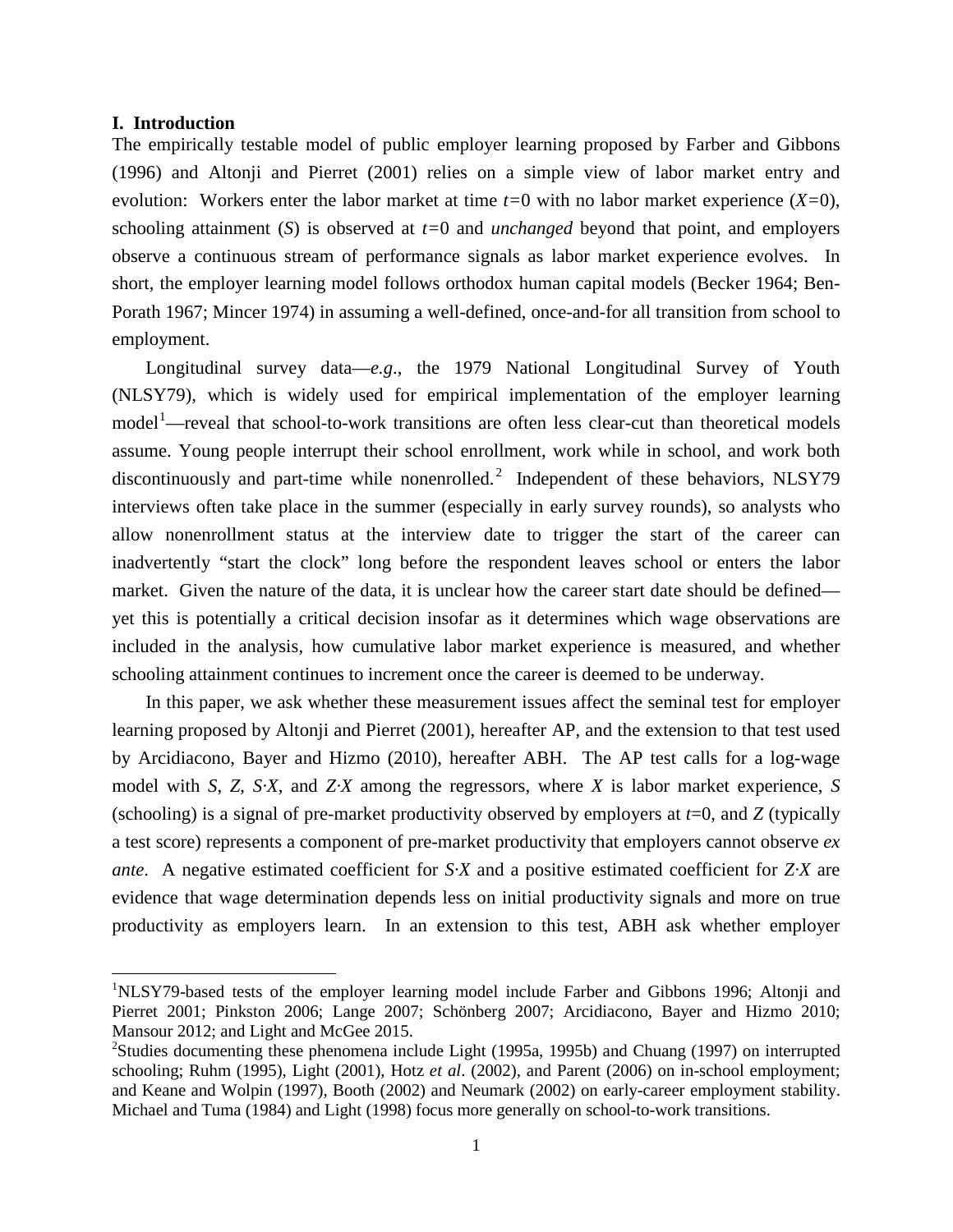learning differs by workers' schooling attainment. They estimate separate log-wage models for workers with 12 and 16 years of schooling, and find that the estimated *Z·X* coefficient is positive for the former and zero for the latter. That is, they find evidence of employer learning for high school (*S*=12) workers only, which they interpret as evidence that college-educated (*S*=16) workers are able to signal their true pre-market productivity at the outset of their careers.

To learn whether evidence of employer learning is affected by measurement, we conduct both the AP and ABH tests using alternative NLSY79 datasets. First, we work with the exact data used by ABH, whose sample selection rules and definition of career start date are drawn from AP and Lange (2007). Second, we use a preferred version of the data in which the career start date and, in turn, measures of *S* and *X* conform closely to the employer learning model. Whereas ABH's career start date is the "year last enrolled" reported by respondents the first time they are not enrolled at the interview date—which may seem like an innocuous definition of *t*=0, but in fact corresponds to summer or winter enrollment breaks for those respondents who happen to be interviewed between school terms—we follow Farber and Gibbons (1996), Pinkston (2006) and Schönberg (2007) in pinning our career start date to a well-defined school-to-work transition that is unaffected by the NLSY79 interview schedule. Specifically, we define *t*=0 as the start of the first nonenrollment spell lasting at least 12 months.<sup>[3](#page-3-1)</sup> ABH define schooling attainment as the *time-varying* value prevailing each time a wage is reported; we define *S* as the *time-constant* level observed at the start of the career. Because these alternative datasets differ with respect to the measure of *X*, the measure of *S*, and the wage observations included in the sample, we also use a series of intermediate datasets that hold constant select factors; *e.g.,* we work with a dataset that uses our preferred *X* and *S* measures, but contains only those observations that appear in the ABH sample.

By systematically manipulating the data, we demonstrate the following: First, ABH's findings are sensitive to the definition of career start date. Using their data, we reproduce their evidence of employer learning for *S*=12 workers but not for *S*=16 workers. Using our preferred data, we find that employer learning is equally evident for both schooling groups. Second, ABH's "zero effect" for  $S=16$  workers can be attributed to their use of career start dates that often precede school exit, and the attendant overstatement of potential experience. This mismeasurement arises for *S*=16 workers to a much greater extent than for *S*=12 workers because the longer NLSY79 respondents stay in school, the more likely they are to be interviewed during a short enrollment break. Third, ABH's (selectively) early career start date does *not* have the advantage of capturing in-school employment experience that is missed by our later start date. Mean levels of *actual* experience are identical when based on the ABH start date

<span id="page-4-0"></span> $\overline{\phantom{a}}$ 

<sup>&</sup>lt;sup>3</sup>Our findings are invariant to whether we define the cutoff as 6, 12, or 15 months.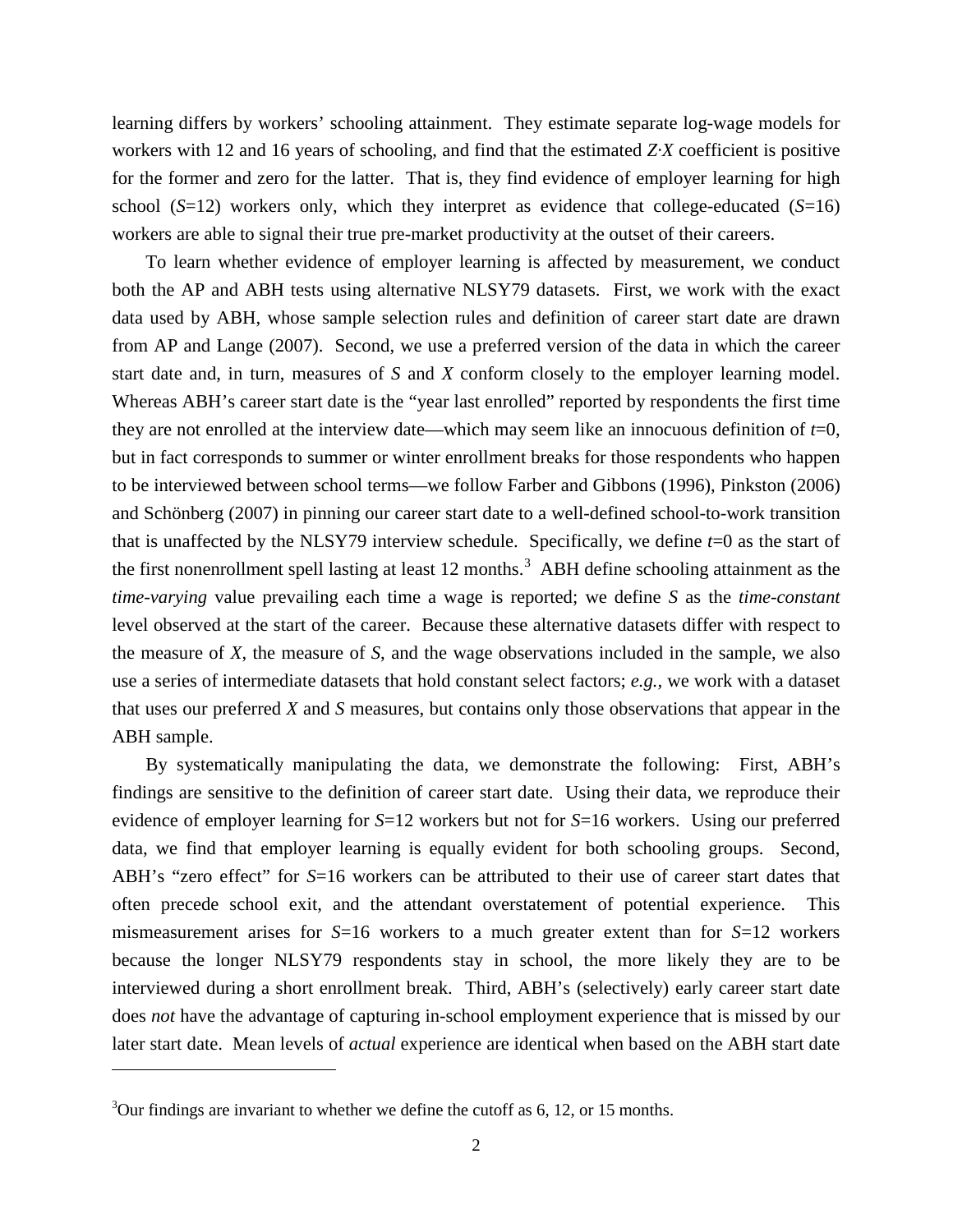and our start date, and it is therefore unsurprising that we find equal evidence of employer learning for *S*=12 and *S*=16 workers when we use either start date but substitute a measure of actual experience for potential experience. Fourth, ABH's findings are invariant to whether *S* is allowed to increment as experience accrues. Use of a time-varying schooling measure is inconsistent with the employer learning model, but the variation in *S* is not substantial enough to affect the estimates. Fifth, AP's findings—which are based on a pooled sample of workers with schooling levels ranging from 8 to 20—are robust to the definition of career start date. Because mismeasurement of *X* is concentrated among workers with high schooling levels, it does not drive the estimates when those workers contribute a minor portion of the variation used for identification.

#### **II. Employer Learning**

We begin this section with a condensed presentation of the AP employer learning model (see also Farber and Gibbons 1996) to highlight the fact that the career start date (*t*=0), schooling (*S*) and cumulative labor market experience (*X*) are well-defined within the context of the model. After describing in section II.B AP's empirical test for employer learning and the extension used by ABH, in II.C we consider how empirical tests of employer learning are likely to be affected by mismeasurement of the career start date, *S*, and *X.*

#### **A. The Altonji and Pierret Employer Learning Model**

The process of public employer learning begins at *t*=0, when the worker enters the labor market with a given level of productivity that cannot be directly observed by employers. AP express initial log-productivity as:

$$
y_{i0} = rS_i + \alpha_1 q_i + \lambda Z_i + \eta_i
$$

where  $S_i$  is observed by (all) employers and by the econometrician,  $q_i$  is observed by (all) employers but not by the econometrician,  $Z_i$  is observed by the econometrician only, and  $\eta_i$  is observed by neither party. It is important to recognize that the econometrician's empirical analogs to  $S_i$  and  $Z_i$  (typically highest grade completed and a cognitive test score) must be measured at  $t=0$  and unchanged beyond that point to be consistent with this theoretical framework.

Employers form an expectation of factors they *cannot* observe  $(Z_i$  and  $\eta_i$ ) at  $t=0$  on the basis of factors they *can* observe  $(S_i$  and  $q_i)$ :

$$
E(Z_i|S_i, q_i) + \nu_i = \gamma_1 q_i + \gamma_2 S_i + \nu_i
$$
  

$$
E(\eta_i|S_i, q_i) + e_i = \alpha_2 S_i + e_i.
$$

Employers then use these expressions to form an expectation of initial log-productivity:

 $E(y_{i0}|S_i, q_i) = (r + \lambda y_2 + \alpha_2)S_i + (\lambda y_1 + \alpha_1)q_i,$ 

where  $\lambda v_i + e_i$  represents the initial error in employers' assessments of initial productivity. Over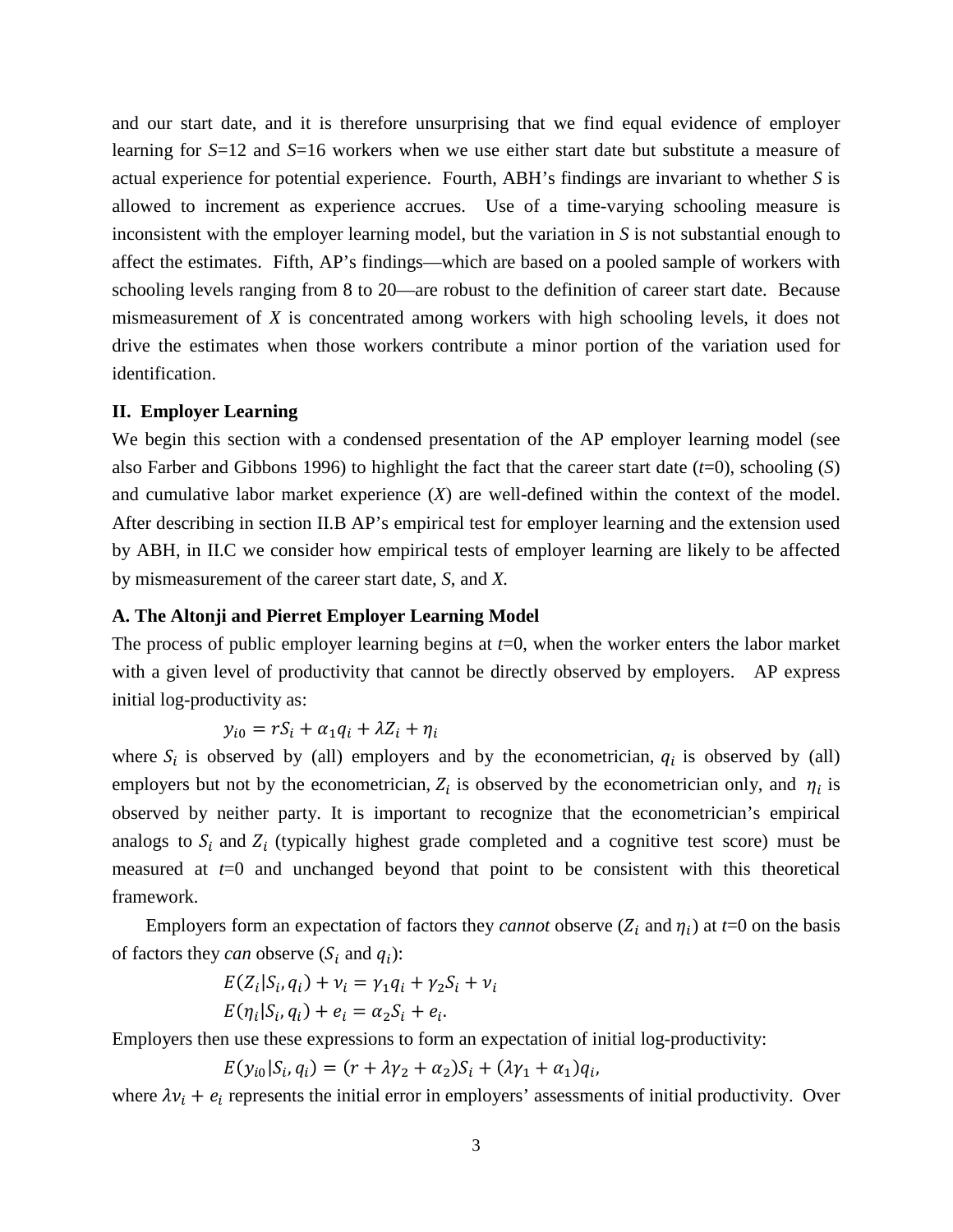time, firms update their expectations about  $y_{i0}$  using observations of the worker's performance history  $(D_{it})$ —information that, *by definition*, is unavailable at or before *t*=0. The model therefore imposes two (related) requirements on the analyst's definition of *t*=0: the career start date must (*i*) correspond to the point in the lifecycle when employer learning plausibly begins; and (*ii*) precede all relevant observations of the worker's performance history.

The AP model assumes that labor markets are competitive and that workers' log-wages equal their expected log-productivity. The log-wage paid by an employer at *t* is given by:

$$
w_{it} = E(y_{it} | S_i, q_i, D_{it})
$$

$$
= (r + \lambda \gamma_2 + \alpha_2)S_i + (\lambda \gamma_1 + \alpha_1)q_i + H^*(t_{it}) + E(\lambda \gamma_i + e_i|D_{it}) + \zeta_{it} \tag{1}
$$

where  $H^*(t_{it})$  and  $\zeta_{it}$  represent additions to log-productivity that occur after *t*=0 and factors outside the model, all of which are assumed to be orthogonal to  $S_i$ ,  $q_i$ ,  $Z_i$ , and  $\eta_i$ .

#### **B. Empirical Tests of the Employer Learning Model**

AP's empirical test exploits the fact that econometricians use components of initial productivity that they observe  $(S_i \text{ and } Z_i)$  to estimate a misspecified version of equation 1:

$$
w_{it} = b_{st} S_i + b_{zt} Z_i + H^*(t_{it}) + \varepsilon_{it}.
$$
\n<sup>(2)</sup>

Using AP's derivation, we have

$$
E(\hat{b}_{st}) = (r + \lambda \gamma_2 + \alpha_2) + \phi_{qs} + \phi_{st} = b_{s0} + \phi_{st}
$$
 (3a)

$$
E(b_{zt}) = \phi_{qz} + \phi_{zt} = b_{z0} + \phi_{zt}
$$
 (3b)

where  $\phi_{qs}$  and  $\phi_{qz}$  are coefficients from hypothetical regressions of  $(\lambda \gamma_1 + \alpha_1) q_i$  on  $S_i$  and  $Z_i$ , and  $\phi_{st}$  and  $\phi_{zt}$  are coefficients from hypothetical regressions of  $E(\lambda v_i + e|D_{it})$  on  $S_i$  and  $Z_i$ . These are the bias terms in the econometrician's OLS estimators for  $b_{st}$  and  $b_{zt}$  in equation 2. AP express the time-varying component of each bias as

$$
\phi_{st} = \theta_t \phi_s
$$
 and  $\phi_{zt} = \theta_t \phi_z$ 

where  $\phi_s$  and  $\phi_z$  are coefficients from hypothetical regressions of the initial error  $(\lambda v_i + e_i)$  on  $S_i$  and  $Z_i$ , and

$$
\theta_t = \frac{\text{cov}(E(\lambda v_i + e_i | D_{it}), Z_i)}{\text{cov}(\lambda v_i + e_i, Z_i)} = \frac{\text{cov}(E(\lambda v_i + e_i | D_{it}), v_i)}{\text{cov}(\lambda v_i + e_i, v_i)}.
$$

Based on the preceding derivations, AP are able to make the following arguments. First, upon making the innocuous assumptions that  $Z_i$  is a scalar,  $cov(\lambda v_i + e_i, v_i) > 0$  and  $cov(S_i, Z_i) > 0$ , we can sign the time-constant terms:  $\phi_s < 0$  and  $\phi_z > 0$ . Second, the timevarying term  $\theta_t$  increases monotonically from zero at *t*=0, when the performance history  $D_{it}$  has yet to be observed, to a maximum value of one at *T,* when the performance history has fully revealed true pre-market productivity. Together, these arguments imply that  $\hat{b}_{st}$  (the econometrician's estimated coefficient for  $S_i$ ) is expected to decrease in *t*, while  $b_{zt}$  (the estimated coefficient for  $Z$ ) is expected to increase in  $t$ .

AP operationalize this test by estimating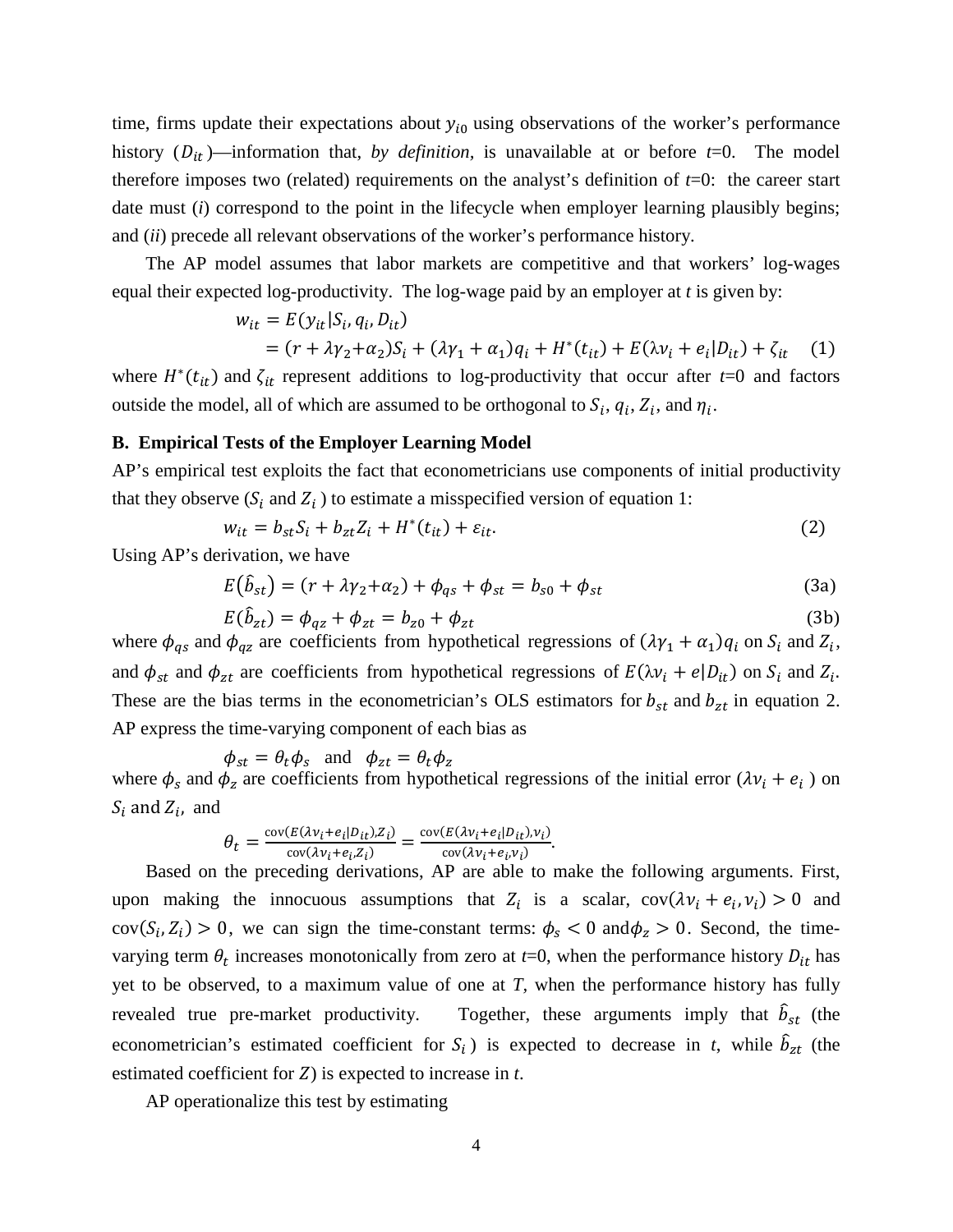$w_{it} = \beta_0 + \beta_1 S_i + \beta_3 Z_i + \beta_4 S_i \cdot X_{it} + \beta_5 Z_i \cdot X_{it} + \beta_6 X_{it} + \epsilon_{it},$  (4) where  $X_{it}$  (cumulative labor market experience) is the empirical analog to elapsed time since the beginning of the career *t* (subscript *t* in  $w_{it}$ ,  $X_{it}$ , and  $\epsilon_{it}$  refers to years in our longitudinal data),  $S_i$  is "highest grade completed" at  $t=0$ , and  $Z_i$  is a pre-market measure (typically a test score) that is correlated with productivity at  $t=0$ . (In practice, the specification used by AP and others includes higher-order experience terms and a number of additional regressors.) A finding that  $\beta_4$  < 0 and  $\beta_5$  > 0 is consistent with the prediction that  $\dot{b}_{st}$  decreases and  $\dot{b}_{zt}$  increases in *t—i.e.*, it is evidence that, over time, log-wages are tied less to initially-observable signals  $(S_i)$ and more to information revealed by ongoing performance signals.<sup>[4](#page-4-0)</sup>

ABH modify the AP test to determine how evidence of employer learning compares for two "types" of workers defined by their schooling levels. They estimate the log-wage model

$$
w_{it} = \beta_0 + \beta_3 Z_i + \beta_5 Z_i \cdot X_{it} + \beta_6 X_{it} + \epsilon_{it},\tag{5}
$$

for separate subsamples of workers with  $S_i = 12$  and  $S_i = 16$ , and test for equality of the two estimates of  $\beta_5$ . While the magnitudes of  $\beta_5$  are not directly comparable across samples because they depend on sample covariances between  $Z_i$  and all other regressors, ABH's conclusions ultimately depend only on "sign" tests:  $\hat{\beta}_5 > 0$  for the  $S_i = 12$  sample and  $\hat{\beta}_5 = 0$  for the  $S_i = 16$  sample.<sup>[5](#page-7-0)</sup>

#### **C. Measurement Issues**

l

We begin by considering how empirical tests for employer learning are affected when cumulative labor market experience  $(X_{it})$  overstates the interval (*t*) in which employers receive performance signals. As shown in II.B, the bias term  $\theta_t \phi_z$  underlies the empirical test for employer learning. Assuming the hypothetical relationship between employers' initial "productivity assessment error" and the test score representing  $Z_i$  (a relationship that defines  $\phi_z$ ) is unaffected by mismeasurement of  $X_{it}$ , we need only ask how  $\theta_t$  is affected when  $X_{it}$  overstates the true interval *t*. Because  $\theta_t$  represents the extent to which employer learning—*viz.*, revisions to the initial "productivity assessment error" made upon observing performance history  $D_{it}$  covaries with  $Z_i$ , the answer is obvious: if we use a proxy for *t* that overstates the period over which performance signals are received, the covariance represented by  $\theta_t$  is understated and  $E(b_{zt})$  increases in *t* more slowly than it otherwise would (or, in the extreme, does not increase

<sup>&</sup>lt;sup>4</sup>The model focuses on the process by which employers learn *initial* productivity  $(y_{i0})$ , and assumes that any augmentation of initial productivity via on-the-job training is captured by *H\** (*t*) and is *independent* of *Si* and *Zi*. Farber and Gibbons (1996) and AP acknowledge that complementarities between on-the-job training and *S<sub>i</sub>* can lead to the finding  $\hat{\beta}_4 \geq 0$ .<br><sup>5</sup>I joht and MoGoo (2015) oxtand the AB tost

<span id="page-7-1"></span><span id="page-7-0"></span><sup>&</sup>lt;sup>5</sup>Light and McGee (2015) extend the AP test (following Farber and Gibbons 1996) by replacing  $Z_i$  with a standardized, residual value that is orthogonal to all other regressors. The use of this alternative *Zi* allows the magnitude of  $\beta_5$  to be compared across samples and specifications. For comparability with AP and ABH, we use non-residual measures of  $Z_i$  throughout the current empirical analysis.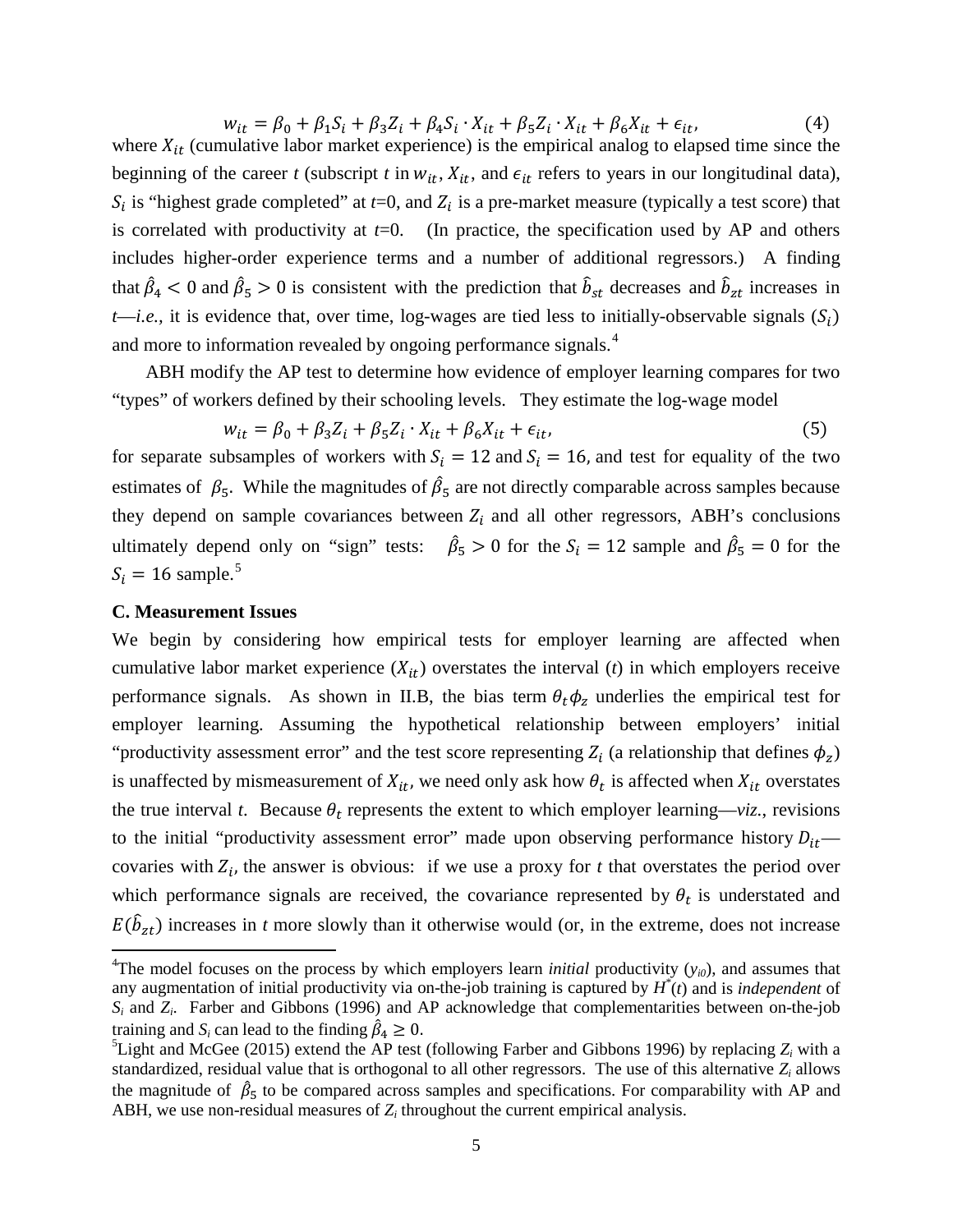in *t*). Turning to log-wage models 4-5, the estimated coefficient for  $Z_i \cdot X_{it}$  (which is driven by the omitted variable bias  $\theta_t \phi_z$ ) will tend toward zero. Overstating *t* is equivalent to looking for evidence of employer learning over an interval when, in fact, employer learning does *not* take place.

In principle, analysts can avoid overstating  $t$  in two ways: by measuring  $X_{it}$  as elapsed time from a career start date that plausibly represents the start of employer learning, or by measuring as *actual* work experience. The first approach is well-represented in the literature, and career start dates based on a carefully-chosen notion of both school exit (Pinkston 2006) and labor market entry (Farber and Gibbons 199[6](#page-7-1); Schönberg 2007) have been proposed.<sup>6</sup> Nonetheless, no analyst can guarantee that his or her preferred date corresponds precisely with the start of employer learning—and a "too early" career start date that captures time spent nonemployed or employed in uninformative jobs will necessarily cause the estimated employer learning parameter to tend towards zero.

A measure of *actual* work experience potentially eliminates the mismeasurement of  $X_{it}$  due to an injudiciously chosen career start date. In fact, actual experience can be accumulated from a "too early" career start date with impunity if the goal is to avoid counting nonemployment in the experience measure and/or to include potentially informative "early" work experience. However, the use of actual experience is problematic for three reasons. First, in the absence of a carefully-chosen career start date, actual experience might include in-school employment that is irrelevant to the employer learning process. Second, while the employer learning model assumes employers use performance signals observed from  $t=0$  onward to assess *pre-market* logproductivity  $(y_{i0})$ , actual experience is informative about labor force attachment, job mobility, on-the-job training, and other factors that reflect *changes* to worker productivity after *t*=0. AP and Pinkston (2006, 2009) attempt to skirt this problem by using potential experience as an instrument for actual experience, but employers are likely to assess productivity changes by observing actual experience *conditional* on elapsed time. Third, to the extent that actual experience *is* informative about  $y_{i0}$ —e.g., because workers with high pre-market productivity tend to work continuously—including a polynomial in actual experience in the log-wage model is inconsistent with the assumption that  $H^*(t_{it})$  is unrelated to employer learning.

Despite its limitations in the context of the employer learning model, an actual experience measure serves a valuable purpose for our analysis. While we argue that our career start date is sensible and consistent with the employer learning model, it is vulnerable to the criticism that it misses informative work experience acquired prior to school exit. Similarly, we argue that ABH's start date is defined inconsistently across individuals and is often triggered by summer

<span id="page-8-0"></span>l

<sup>6</sup> See table A3 (appendix A) for a summary of how the career start date, *X*, and *S* are measured in a range of employer learning studies based on the NLSY79.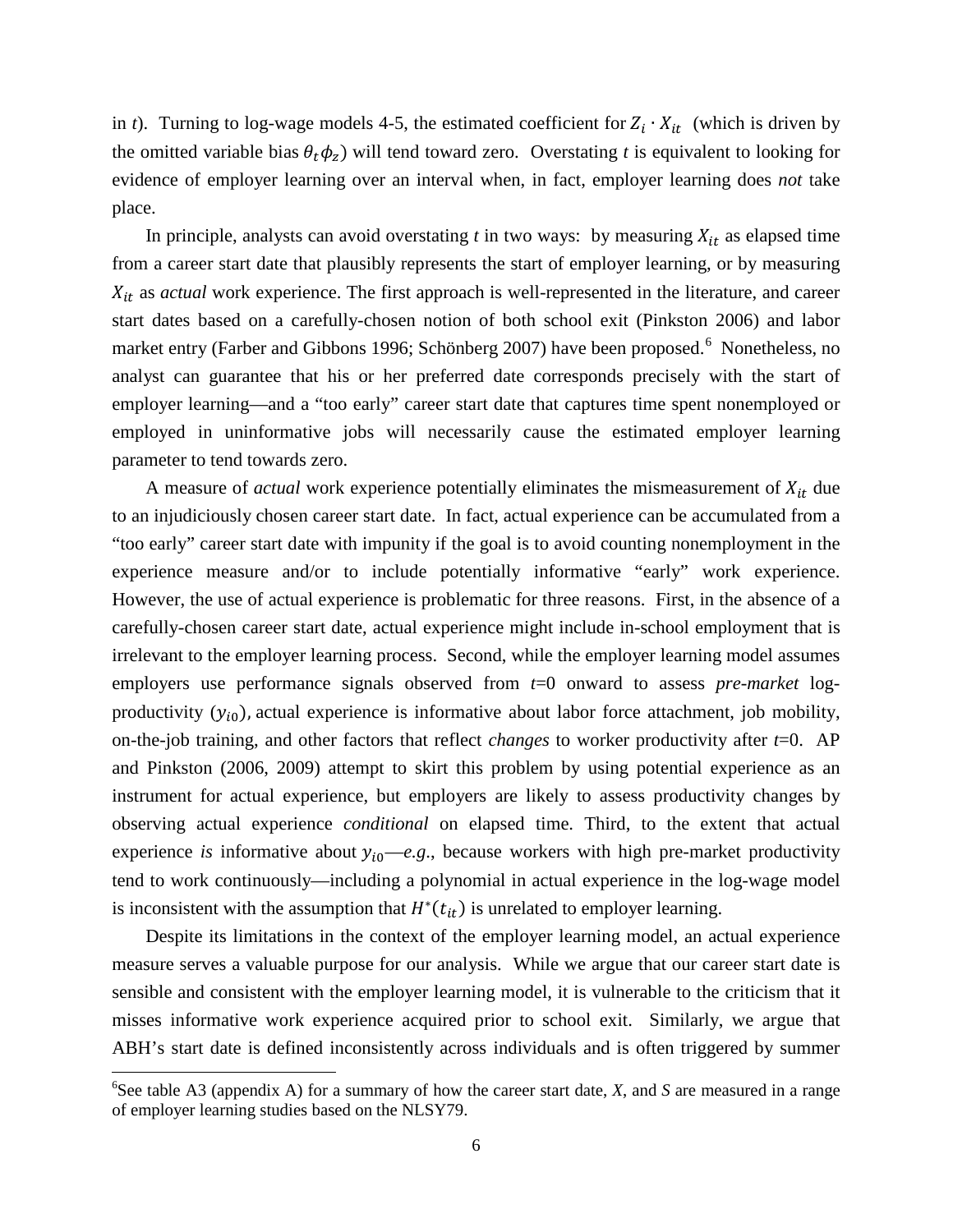vacations, yet it can be defended on grounds that it (selectively) captures in-school work experience. By constructing both potential and actual experience measures for each start date and using each measure (separately) to conduct the AP and ABH tests of employer learning, we can isolate the effect of nonwork time included in the potential experience measures, and of early work time captured uniquely by the ABH actual experience measure.

Estimates of log-wage models 4-5 can also be affected when the empirical proxy for  $S_i$  does not accurately represent the signal observed by employers at *t*=0. This measurement problem arises when individuals increase their schooling attainment after the career start date—a situation that arises when the start date is triggered by nonenrollment corresponding to summer breaks from school, but also when individuals return to school after lengthy nonenrollment spells. AP, Lange (2007), Schönberg (2007) and ABH use time-varying "highest grade completed," we use time-constant  $S_i$  in the current study and in Light and McGee (2015), and other analysts are not explicit about whether their schooling measure is time-varying or time-constant (see table A3).

If analysts use the "wrong" value of  $S_i$  when estimating equation 4, estimates of  $\beta_1$  and  $\beta_4$ do not correspond to the derivation for  $E(b_{st})$  shown in 3a; all three components of this expectation  $(r + \lambda \gamma_2 + \alpha_2, \phi_{qs})$ , and  $\phi_s$ ) are valid only if the econometrician uses the same level of schooling that employers use at *t*=0 to form initial productivity assessments. Nonetheless, as long as increments to  $S_i$  are seen for relatively few sample members and/or deviate relatively little from values observed at *t*=0, we do not expect estimates of equation 4 to be significantly affected. Estimates for equation 5 are more likely to be affected because incremental schooling will systematically place individuals into the  $S_i = 16$  sample (with an attendant overstatement of  $X_{it}$ ) on the basis of schooling attainment reported after the career start date. To avoid inconsistency with the learning model, our preferred strategy is to tie the career start date to a defensible definition of school exit, and then terminate the observation window at the onset of any reenrollment spell that causes  $S_i$  to increment.

Table A3 (Appendix A) compares measures of career start dates, schooling, and experience used for a broad sample of employer learning studies based on the NLSY79. Our goal is *not* to assess the robustness of employer learning estimates to the many career start dates and experience measures that have been used in the literature. While some measures of career start date,  $X_{it}$ , and  $S_i$  conform more closely to the employer learning model than others, there is no "right" way to identify career starting dates or labor market experience. More importantly, experimentation described in the literature (*e.g.,* Farber and Gibbons 1996; Pinkston 2006) and conducted as part of our analysis indicate that estimates of equation 4 tend to be robust to alternative measurement strategies. The reason for this is clear: each measurement issue we consider is more likely to affect highly-schooled workers than their less-schooled counterparts, and variation contributed by highly-schooled workers does not drive the identification of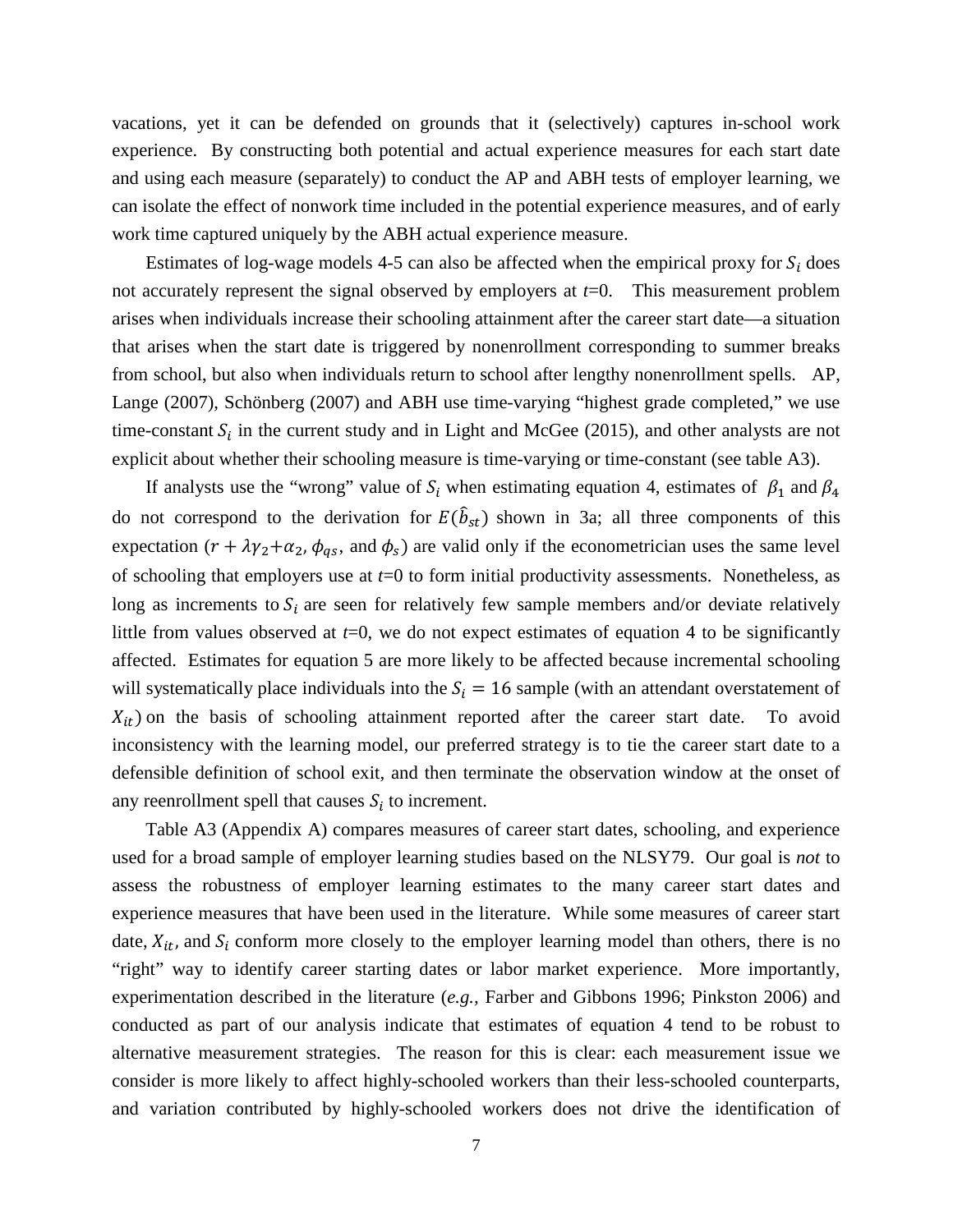equation 4 parameters. In contrast, parameters of equation 5 are identified solely for  $S_i = 12$ and  $S_i = 16$  subsamples. Our analysis centers on a comparison of ABH's measurement strategy and our preferred approach because measurement proves to matter primarily when testing the employer learning model for a sample of college-educated workers.

#### **III. Data**

Our data are from the 1979 National Longitudinal Survey of Youth (NLSY79), which is the data source used by ABH and AP. The original NLSY79 sample (interviewed in 1979) consisted of 12,686 male and female respondents born in 1957-64. Respondents were interviewed annually from 1979-94 and biennially thereafter, with data currently available through 2012. We confine our attention to data from 1979-2004 to conform to ABH; AP use 1979-92 data. The NLSY79 is the survey of choice in the empirical employer learning literature because it (*i*) allows logwage models to be estimated from labor market entry onward; and (*ii*) provides cognitive test scores and family background variables that plausibly represent pre-market productivity factors (*Z*) that employers do not observe *ex ante*.

#### **A. Construction of Alternative Samples**

Our analysis relies on comparisons among several alternative samples. We begin by reproducing the sample that ABH used to compute their baseline estimates (columns 1 and 3 of their table 2). This sample—which conforms closely to the sample selection rules and variable definitions used by AP and Lange (2007)—is restricted to workers with either 12 or 16 years of schooling, and uses potential experience (elapsed time since the start of the career) to proxy *t*. We compare this sample to our preferred version, in which we measure the career start date, schooling attainment, and potential experience differently than ABH but duplicate their selection rules and variable definitions in all other respects. We refer to these two samples as the ABH and LM (for Light and McGee) "*S*=12/*S*=16 potential experience" samples. We construct analogous ABH and LM samples in which we replace potential experience with detailed measures of actual experience. When working with both potential and actual experience measures, we also use "intermediate" samples in which, for example, we discard observations that are included in the ABH sample but excluded from the LM version. To conduct the AP test of employer learning, we relax the selection criteria requiring workers to have either *S*=12 or *S*=16 to produce pooled ABH and LM "all *S* levels" samples (where *S* ranges from 8 to 20), using both potential and actual experience.

In the remainder of this subsection, we describe the selection criteria and variable definitions used to construct each sample, highlighting key differences between ABH's approach and ours. Because the integrity of our analysis hinges on transparency about the comparison of our data and the data used by ABH, we provide a more detailed discussion of these issues in Appendix A. The appendix also contains summary lists of sample selection rules (table A1) and variable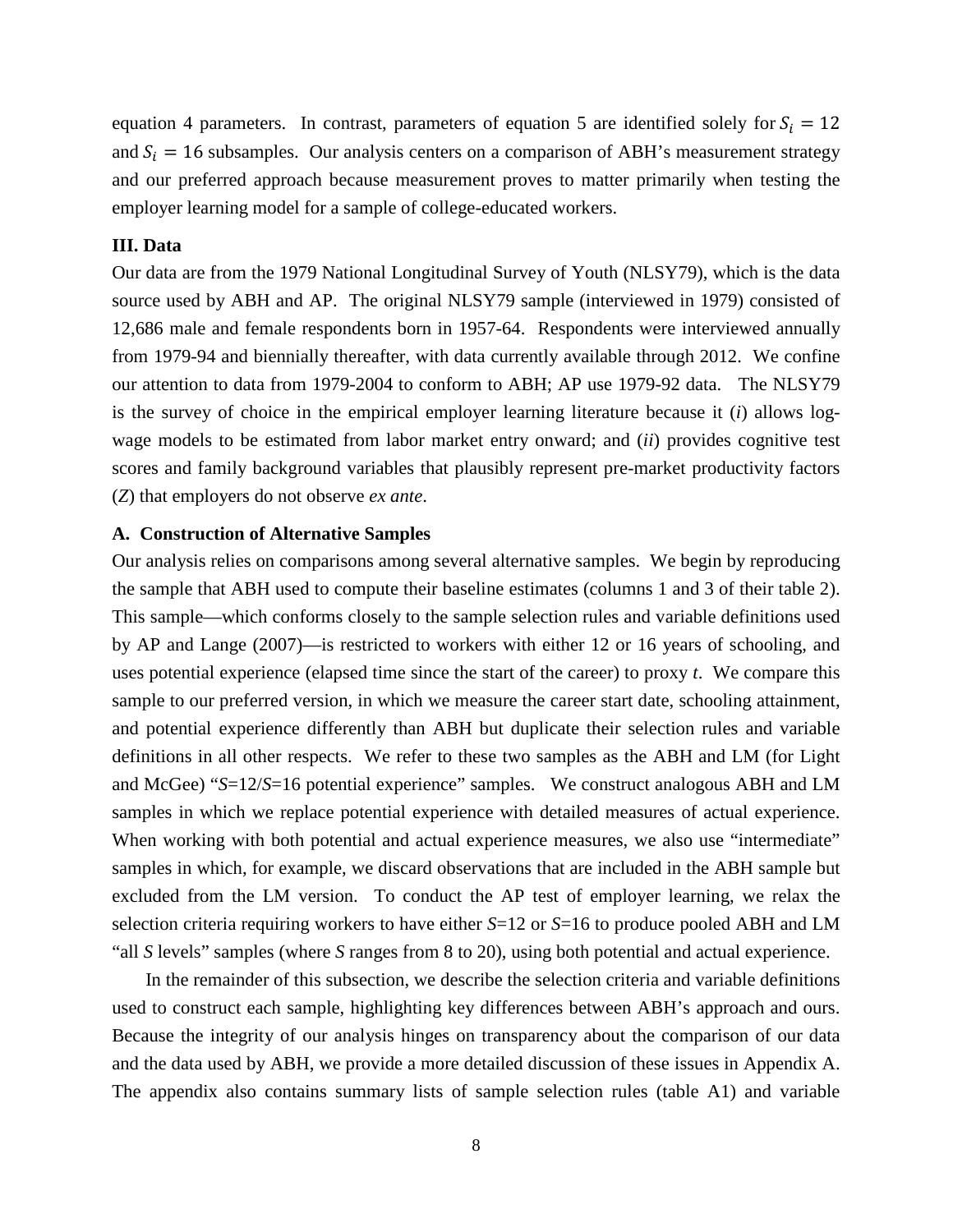definitions (table A2).

<span id="page-11-1"></span> $\overline{\phantom{a}}$ 

Starting with criteria that determine which of the 12,686 NLSY79 respondents are included in the samples (rows *a-e* in table A1), ABH confine their attention to 5,066 male, non-Hispanic respondents with valid scores for the Armed Forces Qualifications Test (AFQT). These three criteria are commonly used by analysts for empirical tests of employer learning models. We adhere to these selection criteria in constructing each alternative sample for this analysis.<sup>[7](#page-8-0)</sup>

Another respondent-specific selection rule (rows *d-d′* in table A1) leads to a key difference between the ABH and LM samples: individuals must have a valid *career start date* to remain in the sample. This criterion drops respondents who attrit from the survey prior to crossing the chosen threshold. More importantly, the manner in which the start date is defined is critical to the subsequent measurement of schooling and experience. ABH identify the first interview date at which each respondent reports himself *not* enrolled in school, and use the contemporaneouslyreported "year last enrolled" (ignoring the reported month) as their career start date. We refer to this "start year" variable as *SYabh*.

In our judgment, *SYabh* has three shortcomings. First, it starts the clock on labor market experience for respondents who are experiencing a short-term nonenrollment spell, including summer vacation or other inter-term breaks. Second, it fails to define the career start date uniformly for all respondents, given that the vagaries of NLSY79 interview schedules determine which respondents are interviewed during the summer or during other short enrollment breaks.<sup>[8](#page-11-0)</sup> Third, ABH do not utilize information on the month of school exit; in combination with a similar aggregation of interview dates to calendar years, this introduces "rounding" error in potential experience.

To underscore the seriousness of the first two shortcomings noted above, consider two respondents who (*i*) are age 16 at the time of the 1979 interview; (*ii*) attend school continuously for 16 years until graduating from college in May 1985; (*iii*) have a three-month enrollment break in May, June, and July between all 16 school years; and (*iv*) are nonemployed until June 1985. For the purpose of our illustration, the only difference between these individuals is that Respondent A is interviewed by the NLSY79 in July 1979 and in October of every subsequent year, while Respondent B is always interviewed in October. ABH would define A's career start year as 1979 despite the fact that, at age 16, he remains six years away from leaving school and entering the labor market; ABH would correctly define B's start year as 1985. Clearly, the ABH career start date is based on each respondent's first *observed* nonenrollment spell rather than a

<span id="page-11-0"></span><sup>&</sup>lt;sup>7</sup>We retain only 5,065 non-Hispanic men with valid AFQT scores upon correcting what we judge to be a minor error in ABH's identification of respondent sex; see the discussion of criterion *a* in Appendix A. 8 Between 1979 and 1998 (the maximum value of *SYabh*), 41% of NLSY79 interviews conducted with non-Hispanic, male respondents took place in May through August.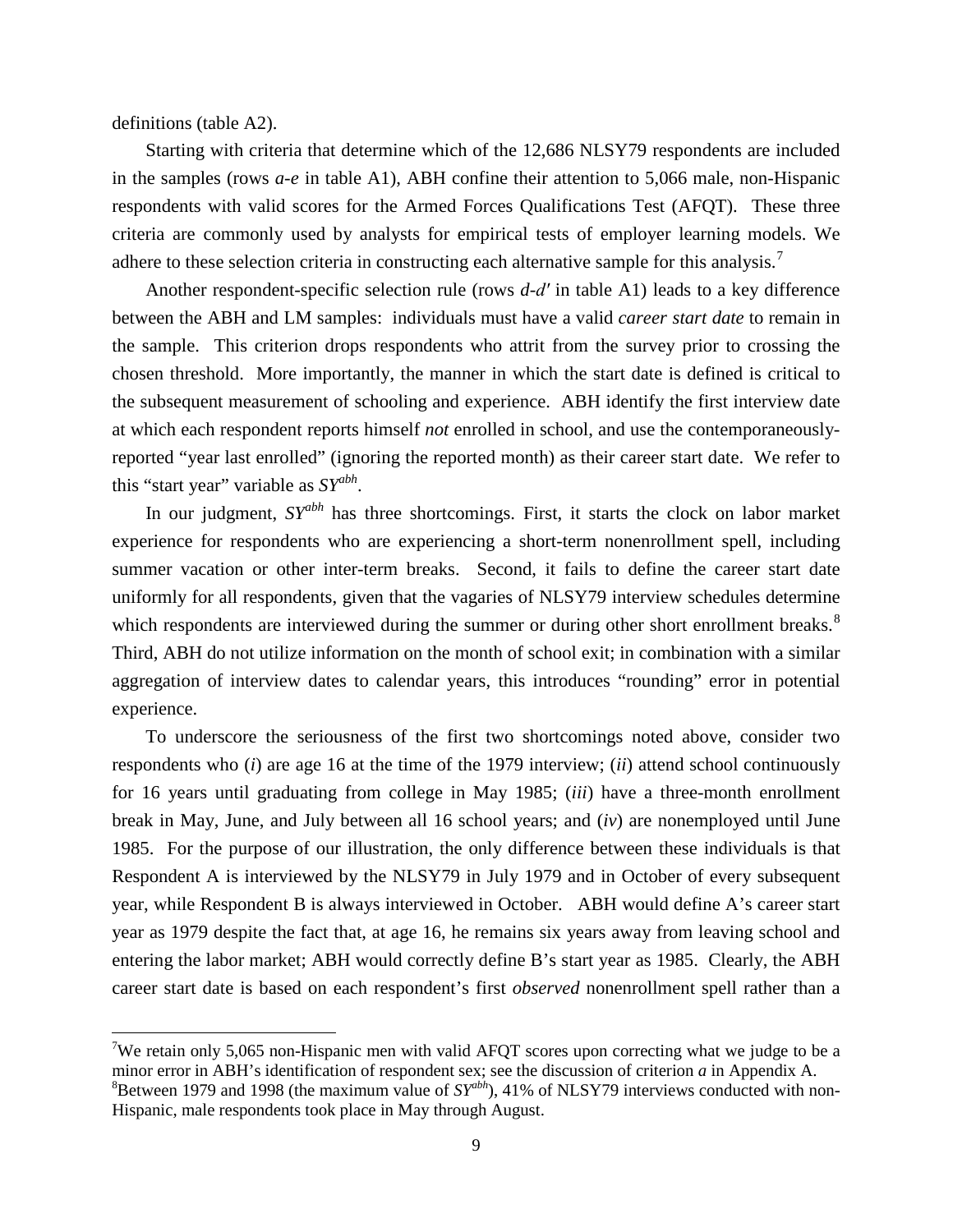definition of "true" school exit or labor market entry, and as such is subject to the arbitrary nature of the NLSY7[9](#page-11-1) interview schedule.<sup>9</sup>

To remedy these shortcomings, we define the career start date  $(SD<sup>lm</sup>)$  as the month and year that starts the first nonenrollment spell lasting at least 12 months. We identify this date using two alternative information sources: "month and year last enrolled" reported by respondents who are nonenrolled at the interview date, and monthly enrollment timelines available from 1980 onward; details appear in Appendix A. While we believe  $SD^{lm}$  is sensibly-defined and measured both accurately and uniformly for all respondents, we acknowledge that our choice of a 12 month nonenrollment spell to trigger the start of the career is inherently arbitrary. Through a series of experiments, we established that our key findings are invariant to whether we shorten the required nonenrollment spell to six months or lengthen it to 15 months.<sup>[10](#page-12-0)</sup>

Additional selection criteria (rows *f-o* in table A1) determine which wage observations are used for men selected into the sample. ABH confine their attention to the "current or last" wage reported in interview years 1979-2004. They require the average hourly wage to be between \$1 and \$100, the respondent's residence to be urban or rural (*i.e.,* nonmissing), the class of worker to be private sector or government, and the respondent's employment status at the interview date to be working or with a job. We follow these selection rules in constructing all samples.

Selection criteria dictating which portion of the 1979-2004 observation window is "in range" (rows *g-h* and *l-l'* in table A1) represent another deviation between our strategy and ABH's. In principle, the first rule should simply be that the interview date at which a wage is reported must be past the career start date.<sup>11</sup> ABH instead require that the interview year ( $IntY$ ) exceed the career start year  $(SY^{abh})$  by at least  $\Delta S$ , where  $\Delta S$  is the difference between "highest" grade completed" in the interview year and the minimum "highest grade completed" from *SYabh* onward. As illustrated in Appendix A, this rule selectively deletes early-career wage observations for sample members whose schooling increments after *SYabh*. ABH do not justify this rule which, in our judgment, is not the preferred way to account for schooling activity after the career begins.

 $\overline{\phantom{a}}$ 

<sup>&</sup>lt;sup>9</sup>Note that the sooner respondents A and B leave school, the less severe is the mismeasurement of A's start year. For example, if both respondents are age 18 in 1979 and leave school permanently that year with *S*=12, ABH correctly identify their start year as 1979.

<span id="page-12-0"></span> $10$  After smoothing over one-month enrollment gaps (which can represent reporting error) and nonenrollment spells that appear to correspond to school vacations, only 19% of sample members have a nonunique school exit date. Among these individuals, the majority interrupt their enrollment for at least 12 months; among individuals with shorter breaks, the gap between first and last school exit is usually less than two years. For these reasons, cutoffs of 6, 12 and 15 months deliver identical or similar data for the vast majority of sample members.<br><sup>11</sup>The ABH and LM samples use wages for the "current or last" job and select workers who are employed

<span id="page-12-1"></span>at the interview date, so the interview date is effectively the date at which the wage is earned.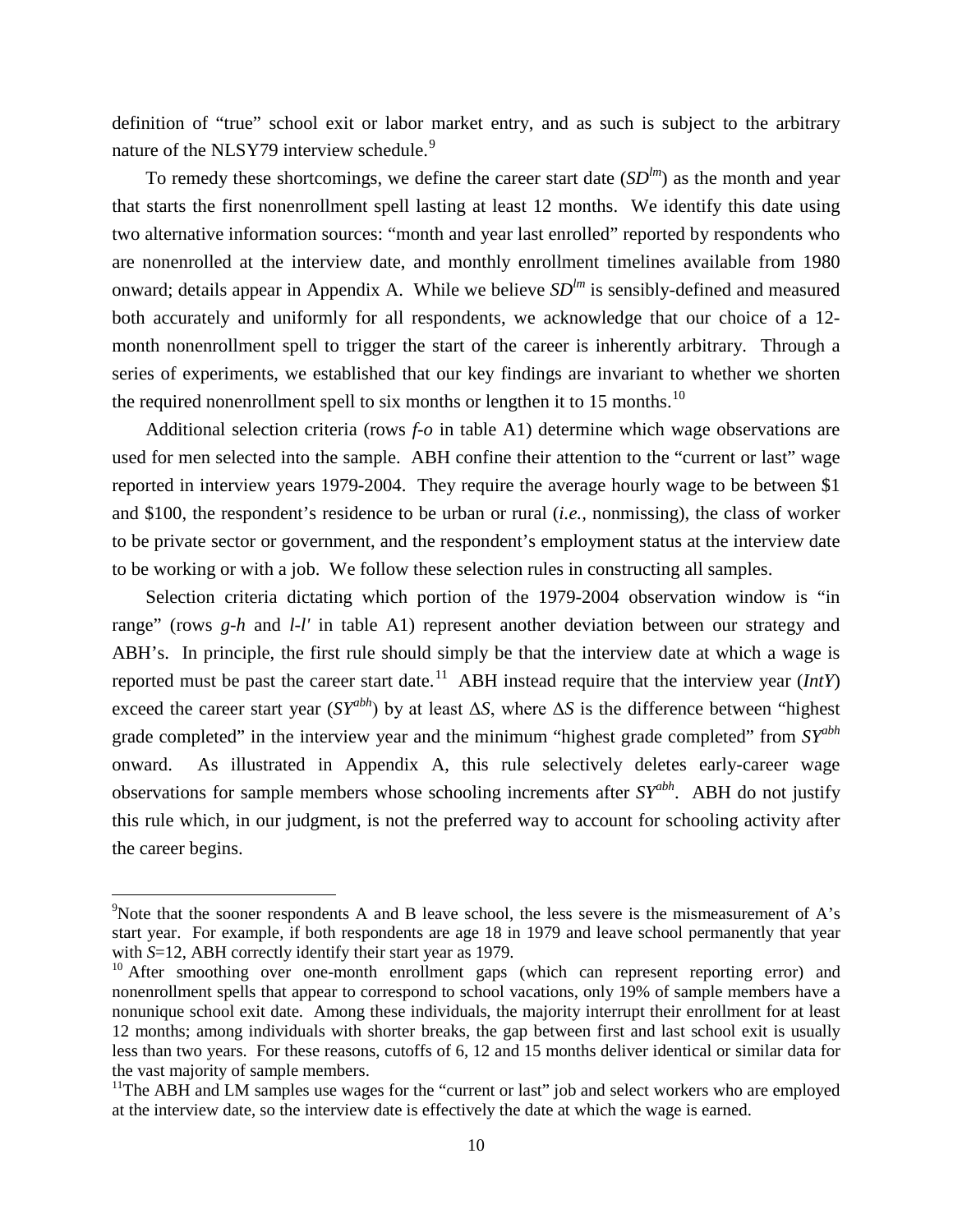In contrast to ABH's rule, we simply require that the interview date (*IntD*), defined as the interview month and year, exceed the career start date  $(SD^{lm})$ —*i.e.*, the wage must be earned after the career begins. To contend with the fact that reenrollment and increments to "highest grade completed" *are* observed after the career has begun (although far less often when  $SD^{lm}$  is used as the start date than when *SY*<sup>abh</sup> is used), we require the interview date to precede any reenrollment spell that triggers a subsequent increment to "highest grade completed." In other words, we terminate the observation window when a respondent returns to school, given that any change in the pre-market schooling signal is inconsistent with the employer learning model.

To complete the selection of "in range" observations, ABH require potential experience (elapsed time since the start of the career) to be less than 13 years in light of evidence that employer learning is confined to the early part of the career (Lange 2007). They define potential experience as  $X^{abh} = IntY - SY^{abh}$ , so in their final sample  $X^{abh}$  takes on integer values from one to 12. We conform to this selection rule, but define potential experience as  $X^{lm} = (IntD - SD^{lm})/12$  so our potential experience measure ranges from 0.083 to 12.917 years. We believe our use of month-level measures is preferred to ABH's more aggregated measures―but far more critical is the fact that ABH's tendency to define "too early" a career start date translates into their assigning "too high" a level of potential experience, as demonstrated in III.C.

The remaining selection rule used for the "*S*=12/*S*=16, potential experience" samples (row *m* in table A1) produces the final discrepancy between ABH's data and ours: ABH select observations for which *Sabh*—defined as "highest grade completed" *at the date of the interview* is either 12 or 16. By using time-varying schooling, they introduce temporal separation between an individual's career start year (*SYabh*) and his first appearance in the data with a given signal  $(S^{abh})$ .<sup>12</sup> We require  $S^{lm}$  to equal either [12](#page-12-1) or 16, but in contrast to ABH we define schooling attainment as time-constant "highest grade completed" at the career start date. To construct "all *S* levels" counterparts to these samples, time-varying  $S^{abh}$  and time-constant  $S^{lm}$  are restricted to values 8-20.

ABH do not report estimates based on actual work experience, but we explore this extension to determine whether discrepancies between their findings and ours are mitigated when we measure *actual* work experience rather than elapsed time since school exit. To construct comparable "actual experience" versions of the ABH and LM samples, we (*i*) convert both *SYabh* and  $SD^{lm}$  to their corresponding start weeks; and (*ii*) count the number of weeks the respondent works at least 20 hours for a nonmilitary employer from the start week to the relevant interview week (and divide this cumulative measure by 52). Because weekly employment variables are only available from January 1978 onward, we drop all respondents with start weeks prior to this

<span id="page-13-0"></span>l

<sup>&</sup>lt;sup>12</sup>This allows 23 men to appear in ABH's  $S=12$  subsample at low levels of  $X^{abh}$  and in their  $S=16$ subsample at higher levels of *Xabh*.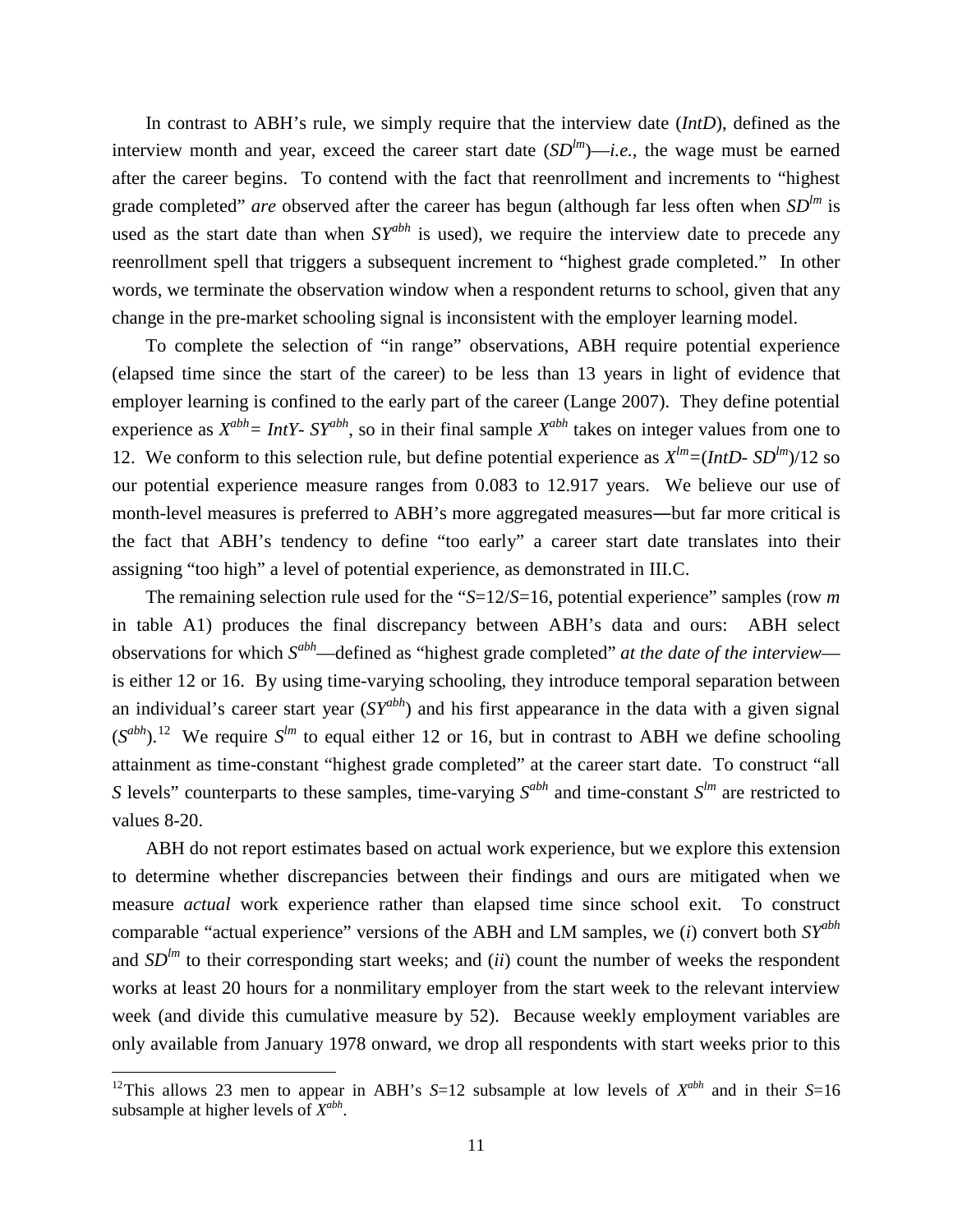date. (See Appendix A for details.) The actual experience variables are *ActXabh* and *ActXlm*.

Table 1 reports sample sizes for each ABH and LM sample. Using the "S=12, potential experience" subsample for illustration, the ABH sample contains 11,795 observations for 1,926 men with  $S^{abh}=12$ , while the LM sample consists of 13,489 observations for 2,074 men with  $S^{lm}$ =12. ABH's sample is smaller than ours primarily because they drop over 100 respondents with pre-1979 start years. Table 1 indicates that 10,909 of these wage observations (representing 92.5% of the entire ABH sample) appear in both the ABH and LM samples. For these 10,909 common observations, the ABH and LM samples necessarily have the same values for schooling and for variables that we define identically to ABH (logwage, AFQT scores, race, calendar year, urban status), but they often have different values for experience. We explore these discrepancies in section III.C. One goal of our analysis is to learn whether differences between ABH's findings and ours are due to (*i*) different experience and/or schooling values for "common" observations; or (*ii*) observations that appear in one sample but not the other.

#### **B. Variables Used in Log-Wage Models**

The preceding discussion defined several key variables used in our analysis: career start dates  $(SY^{abh}$  and  $SD^{lm}$ ), schooling  $(S^{abh}$  and  $S^{lm}$ ), potential experience  $(X^{abh}$  and  $X^{lm}$ ), and actual experience ( $ActX^{abh}$  and  $ActX^{lm}$ ). Definitions of all variables are summarized in table A2, and summary statistics for the alternative samples appear in table 2.

The log-wage models used throughout our analysis conform to specifications used by ABH. The dependent variable is the log of the average hourly wage (in cents), deflated by the CPI-U. All specifications include raw AFQT scores (standardized by age in 1980) as the empirical analog to *Z*, a cubic polynomial in either potential experience  $(X^{abh}$  or  $X^{lm})$  or actual experience  $(\text{ActX}^{abh}$  or  $\text{ActX}^{lm})$  as the empirical analog to *t*, and an interaction between AFQT scores and experience. All specifications also include a dummy variable indicating whether the respondent is black and a black-experience interaction, a dummy variable indicating whether the respondent lives in an urban area, and year fixed effects. Specifications that use "all *S* levels" samples include either  $S^{abh}$  or  $S^{lm}$  and their interactions with experience.

#### **C. Comparing Start Dates, Experience, and Schooling Across Samples**

ABH trigger the start of the career (*SYabh*) the first time a respondent reports himself to be nonenrolled at the interview date. Our start date  $(SD^{lm})$  requires respondents to be at the start of a nonenrollment spell that lasts at least 12 months. While it is clear that ABH's start year will often precede ours, in table 3 we demonstrate precisely how the two measures compare after aggregating our start date to the corresponding start year  $(SY^{lm})$  for comparability with  $SY^{abh}$ . We conduct the comparison for both the *S*=12 and *S*=16 potential experience subsamples, and we segment each subsample into observations that are common to the LM and ABH samples versus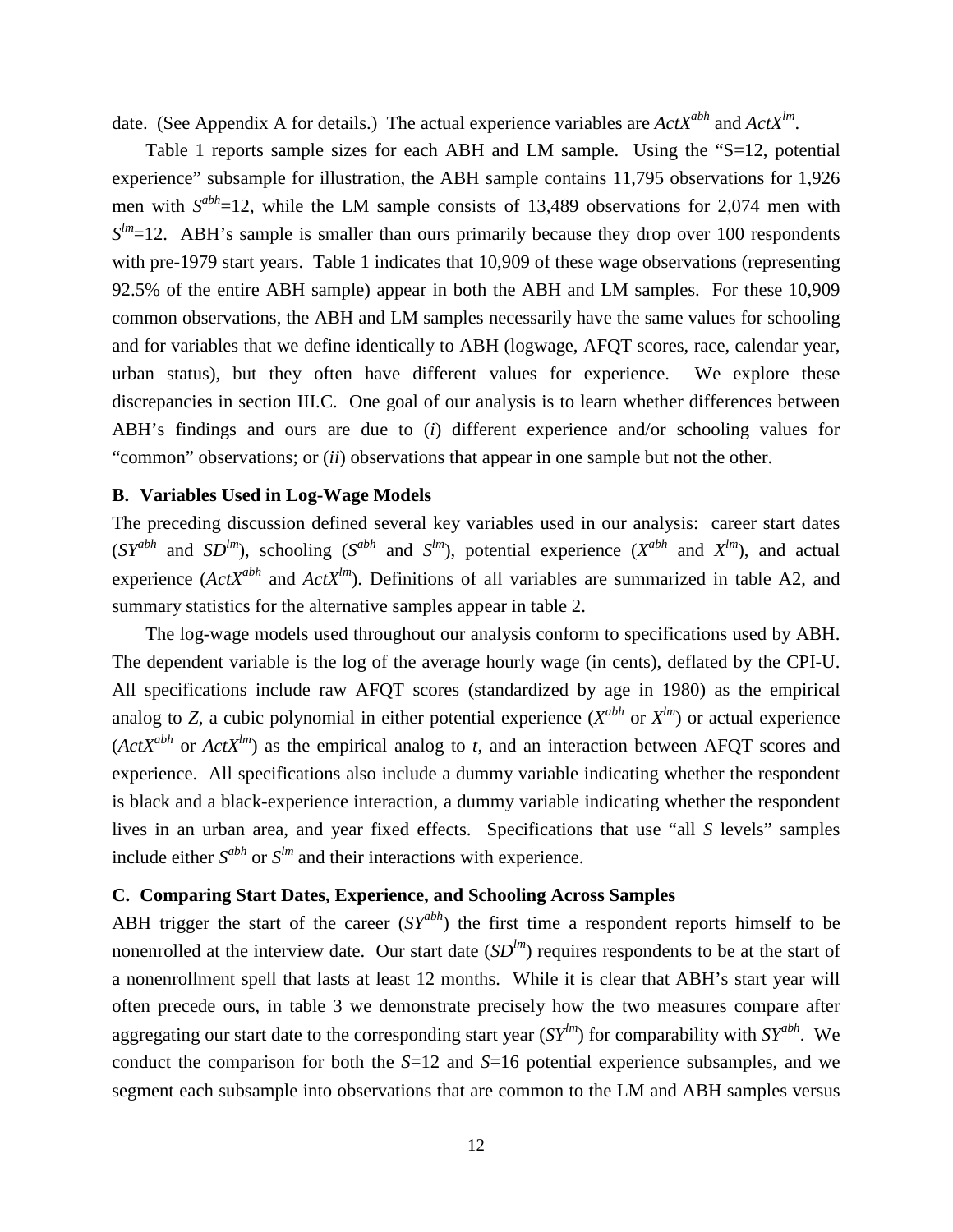those that appear only in the ABH sample.<sup>[13](#page-13-0)</sup>

 $\overline{\phantom{a}}$ 

We focus first on the 10,909 observations for 1,672 men that appear in both the ABH and LM *S*=12 subsamples. The upper right hand quadrant of table 3 reveals that we assign the same start year as ABH for 90.3% of men and 91.5% of observations in this subsample. The ABH start year precedes our start year for almost all remaining observations, most often by only one year. Our finding that the ABH and LM career start dates are in close agreement for this subsample is unsurprising: most NLSY79 respondents who terminate their schooling after completing the  $12<sup>th</sup>$  grade do so before their 1979 interview (when they are ages 14-22) or within a year or two of that date, so there are few opportunities to be interviewed during an enrollment break prior to *SYlm.* Discrepancies arise when there *are* such opportunities; *i.e.,* when younger respondents are interviewed during summer vacations or other short enrollment breaks prior to the completion of the  $12<sup>th</sup>$  grade.

We see far less agreement between  $SY^{abh}$  and  $SY^{lm}$  among the 290 men and 886 observations in the "ABH only" portion of the *S*=12 subsample. As summarized in table A4a, most of these observations are excluded from the LM sample because (*i*) the wage is reported prior to  $SD^{lm}$ ; (*ii*) the wage is reported after a return to school that terminates our observation window; and/or (*iii*) we assign a "highest grade completed" other than 12. While none of these reasons precludes *SYabh* and *SYlm* from being in agreement, this subsample is dominated by individuals with enrollment interruptions. As a result, we assign the same start year as ABH for only 52% of men and 65% of observations, and the mean difference in start years (conditional on being positive) is almost four years.

The most striking pattern seen in table 3 is that  $SY^{abh}$  is *far* more likely to precede  $SY^{lm}$ among individuals with *S*=16 than among their less-schooled counterparts. In the "both" subsamples,  $SY^{abh} = SY^{lm}$  for 90% of men with *S*=12 but only 65% of men with *S*=16, while *SY*<sup>*abh*</sup> *precedes*  $SY^{lm}$  for 9.3% of men with *S*=12 and almost 35% of men with *S*=16. The differences across schooling levels are less dramatic in the "ABH only" subsamples, where *SYabh* precedes  $SY^{\ell m}$  for 45% of men with *S*=12 and 56% of men with *S*=16. ABH systematically start the career earlier than we do for *S*=16 workers because the longer an individual stays in school, the more likely he is to experience a short-term enrollment interruption (including summer vacation) *and* to be interviewed during a nonenrollment spell.

The finding that *SY*<sup>*abh*</sup> precedes *SY*<sup>*lm*</sup> for 35% of men appearing in both *S*=16 samples raises the question: Are the discrepancies in start years dominated by individuals who complete 16

<span id="page-15-0"></span> $13$ Observations in the "ABH only" subsamples are dropped from the LM subsamples because they fail to meet the selection criteria described in II.A, but we can assign values for  $SD^{lm}$  and  $S^{lm}$  prior to dropping the observations. In contrast, we cannot always assign *SYabh* and *Sabh* to observations in the "LM only" subsamples because item nonresponse is often what leads to their deletion from the ABH sample.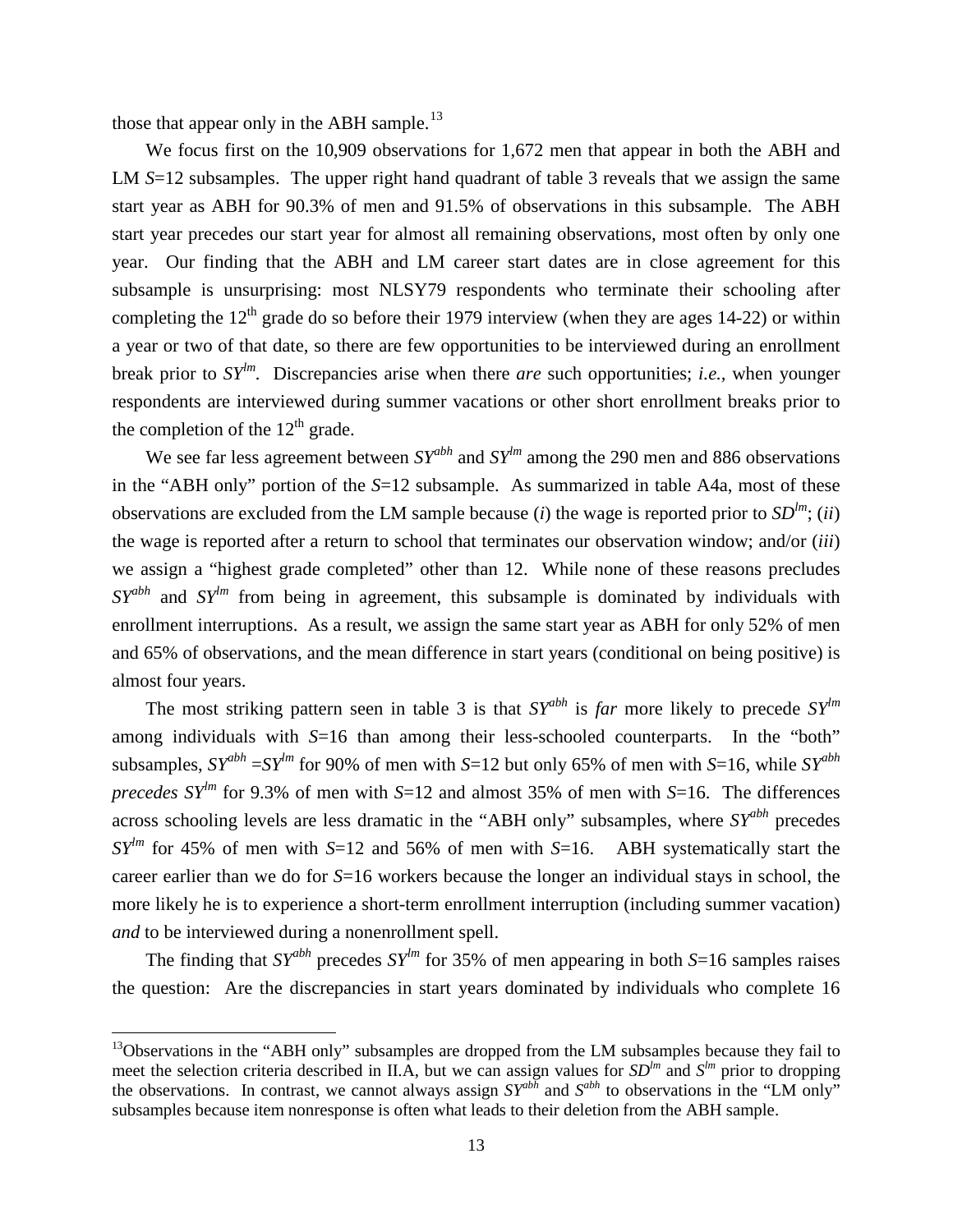years of school well beyond the "expected" age of college completion? To assess this issue, we compute age at  $SY^{abh}$  and age at  $SD^{lm}$  for the 183 men in the "both/ $S=16$ " sample for whom the ABH and LM start years disagree (table 3). For 112 of these individuals (61% of the sample), both ages are between 21 and 24, which we view as "expected" ages of college completion; another 12 individuals (7% of the sample) are older than 24 at both  $SY^{abh}$  and  $SD^{lm}$ . Another 23 individuals (13% of the sample) are younger than 21 at *SYabh* but in the "expected" age range at  $SD^{lm}$ , while the remaining 36 individuals (19% of the sample) are in the "expected" age range at *SYabh* but older than 24 at *SDlm*. Individuals are older by construction at the LM start date than at the ABH start year, but fewer than one in five discrepancies correspond to a later-than-expected age at the LM start date *only* (and, as demonstrated later in this subsection, schooling attainment can be less than 16 at *SYabh*). We pursue this issue in section IV by determining whether our findings are sensitive to the age at school exit.

In table 4, we demonstrate that differences in the ABH and LM start dates translate into "mirror image" differences in potential experience.<sup>[14](#page-15-0)</sup> Using the *S*=12 "both" subsample for illustration, (*i*)  $SY^{abh} > SY^{hm}$  for 0.4% of observations (table 3) while  $X^{abh} < X^{lm}$  for 1.8% of observations (table 4); (*ii*)  $SY^{abh} = SY^{lm}$  for 91.5% of observations (table 3) and  $X^{abh} = X^{lm}$  for 88.4% of observations (table 4); and (*iii*)  $SY^{abh} < SY^{lm}$  for 8.2% of observations (table 3) while  $X^{abh} > X^{lm}$ for 9.7% of observations (table 4). <sup>[15](#page-16-0)</sup> Among observations for which  $SY^{abh} < SY^{lm}$ , the mean difference between  $X^{abh}$  and  $X^{lm}$  is 1.18 years, which is close in magnitude to the mean difference in start years of 1.33 seen in table 3. The mean difference between  $X^{abh}$  and  $X^{lm}$  falls to 0.43 among all observations for which  $X^{abh} > X^{hm}$ ; these observations include many cases where  $SY^{abh} = SY^{lm}$ , but  $X^{lm}$  and  $X^{abh}$  differ slightly because of rounding. In fact, discrepancies between tables 3 and 4 arise solely because we measure elapsed time from start date to interview date in months (divided by 12) while ABH aggregate to elapsed time in years.

Table 5 shows the same summary statistics as table 4 for the *S*=12 and *S*=16 *actual*  experience samples. If ABH tend to start the career too early for *S*=16 workers, thereby overstating experience when measuring it as elapsed time since the start date, then switching from potential to actual experience will reduce their mismeasurement. However, if ABH's early start date enables them to measure *actual* employment experience that precedes *SDlm* (and that is potentially informative to employers), then discrepancies between  $X^{abh}$  and  $X^{lm}$  will remain when actual experience is substituted.

<span id="page-16-1"></span>Table 5 reveals considerable agreement between  $ActX^{abh}$  and  $ActX^{lm}$ . The (rounded) difference between  $ActX^{abh}$  and  $ActX^{lm}$  equals zero for 96% of observations in the *S*=12

 $\overline{\phantom{a}}$ 

<sup>&</sup>lt;sup>14</sup>Table 4 is identical to table 3 in structure, but because  $X^{abh}$  and  $X^{lm}$  are time-varying we dispense with distributions based on samples containing one observation per person.

<span id="page-16-0"></span><sup>&</sup>lt;sup>15</sup>The distributions in table 4 are for the difference  $X^{abh} - X^{lm}$  rounded to the nearest integer.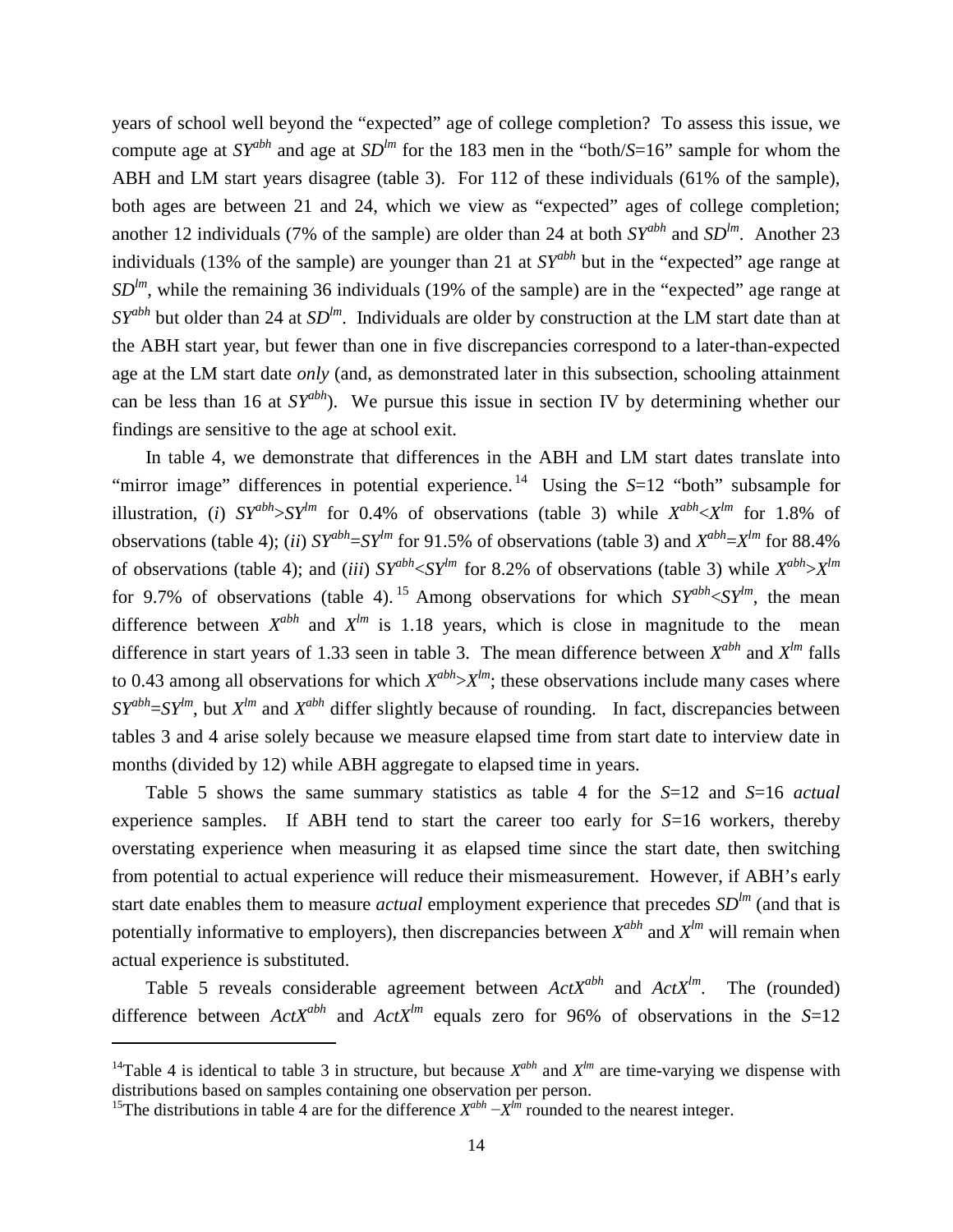subsamples and over 80% of observations in the *S*=16 subsamples. Moreover, the mean (unrounded) difference between the two experience measures conditional on being positive is only 0.15-0.39 for the four subsamples. (As shown in table 2, unconditional mean levels of actual experience are identical in the ABH and LM samples for both schooling groups.) It appears that ABH overstate *potential* experience (especially for *S*=16 workers) because they measure elapsed time from "too early" a career start date, and include a considerable amount of nonemployment. Once we accumulate only those weeks in which individuals work, we can start the clock at either the ABH or LM start date and obtain roughly identical measures of experience.

ABH's time-varying schooling measure is highest grade completed at the date of the interview, while our time-constant variable is highest grade completed at the career start date. In table 6, we assess discrepancies between the two variables, and consider the extent to which ABH's measure differs from what employers would observe at the start of the career. Clearly, an observation appears in both the ABH and LM  $S=12$  or  $S=16$  subsamples only when  $S^{abh}$  and  $S^{lm}$ are identically equal to 12 or 16, so there are no discrepancies between the two measures in the "both" subsamples. Among observations that are used only by ABH, however, *Sabh* and *Slm* are in agreement for only 8.4% (10%) of observations in the *S*=12 (*S*=16) subsample, and the mean difference in schooling conditional on  $S^{abh}$  being greater than  $S^{lm}$  is as high as 2.23 years in the *S*=16 subsample. These discrepancies are unsurprising, given that observations are dropped from the LM sample because they precede the start date or follow a reenrollment spell, or because *Slm* does not equal 12 or 16.

The more noteworthy finding in table 6 is that ABH's time-varying  $S^{abh}$  exceeds the schooling value reported at ABH's career start year for only 1% of observations in the "both" *S*=12 subsample, but for 8.1% of observations in the "both" *S*=16 subsample and 82.4% (62.6%) of observations in the "ABH only" *S*=12 (*S*=16) subsamples. Combining the "ABH only" and "both" subsamples into one,  $S^{abh}$  exceeds its value at the ABH career start date for 7% of observations in the *S*=12 subsample and 14% of observations in the *S*=16 subsample. By allowing this variable to be time-varying, ABH use a "pre-market signal" that differs from what employers would observe at *X*=0 for a nontrivial number of observations.

#### **IV. Evidence of Employer Learning**

We begin by demonstrating that ABH's key finding—that employer learning occurs for *S*=12 workers but *not* for *S*=16 workers—is driven by their choice of career start date. In column 1 of table 7, we report estimates for equation 5 using the ABH "*S*=12/*S*=16 potential experience" samples; these estimates are identical to those reported in columns 1 and 3 of ABH's table 2. The estimated coefficient for AFQT*·X*/10 is 0.126 for *S*=12 workers and an imprecisely estimated 0.012 for *S*=16 workers. Based on this evidence, ABH conclude that employers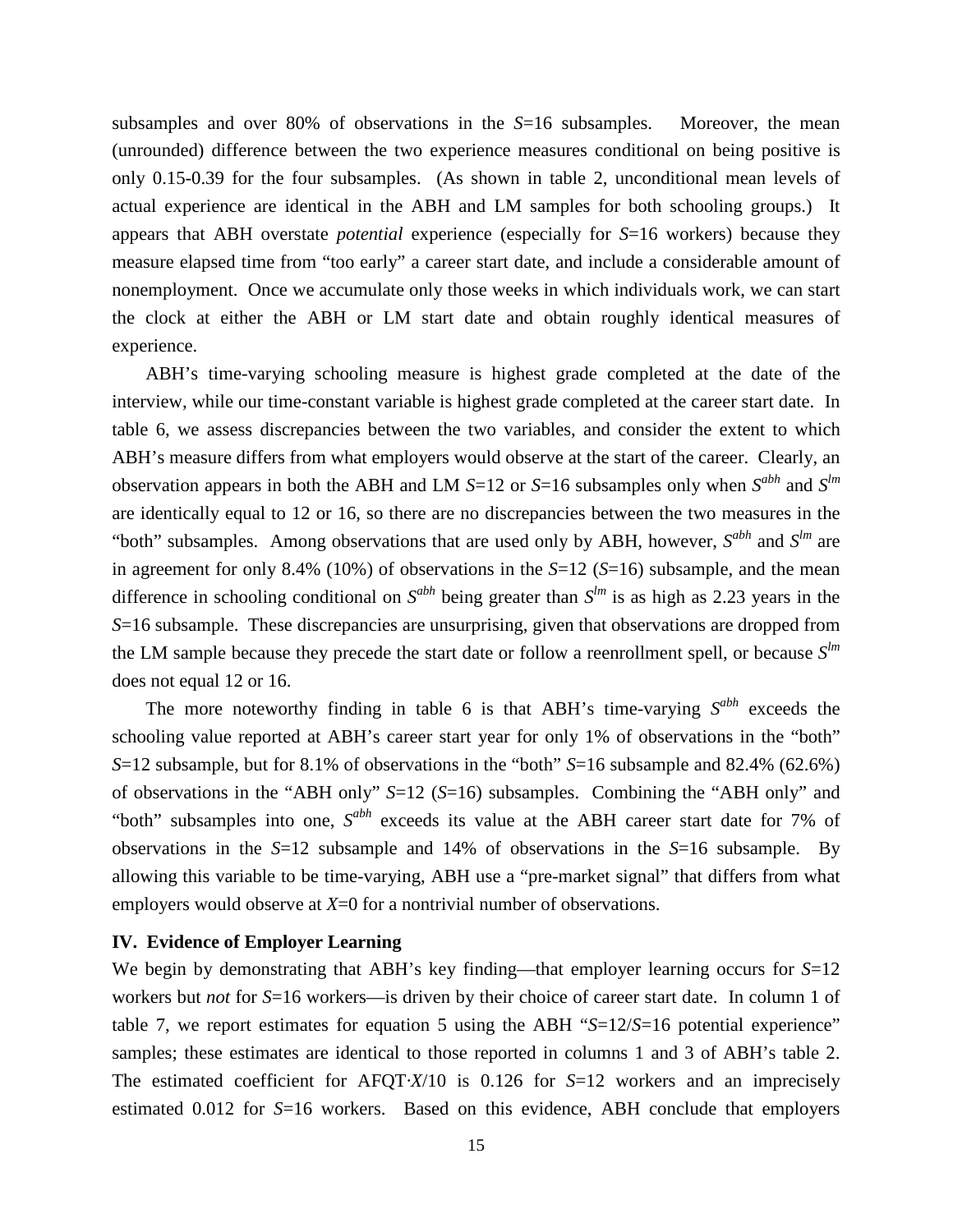observe pre-market productivity "nearly perfectly" at the outset of the career for *S*=16 workers, but must learn it over time for *S*=12 workers. In column 8 of table 7, we report analogous estimates based on the LM "*S*=12/*S*=16 potential experience" sample. The estimated coefficients for AFQT*·X*/10 are about 0.10 for both schooling groups, which leads us to conclude that employer learning exists "equally" at both schooling levels.<sup>[16](#page-16-1)</sup>

To ascertain what accounts for the difference between ABH's findings and ours, in columns 2-7 of table 7 we report estimates based on restricted versions of the ABH and LM samples. ABH's start date leads them to include wage observations that we deem to be earned prior to the start of the employer learning process, so in column 2 we discard from the ABH samples all observations that precede  $SD^{lm}$ . In column 3, we instead discard observations that succeed the date (if applicable) when we terminate the observation window due to school reenrollment. Neither sample restriction reverses ABH's findings. In column 4, we drop from the ABH samples those observations for which ABH's time-varying schooling measure  $(S^{abh})$  differs from our time-constant schooling measure  $(S^{lm})$ . As demonstrated by table 6, the column 4 restriction causes most observations in the "ABH only" subsamples to be dropped—so in column 5 we go one step further and drop *all* observations from the "ABH only" subsamples. In columns 4-5 the estimated coefficient for AFQT*·X*/10 for *S*=16 workers increases to an imprecisely estimated 0.05. Given that a disproportionate share of "ABH only" observations have discrepant ABH and LM starting dates (table 6), the estimates in columns 4-5 suggest that the measurement of career start dates (and the associated measurement of potential experience) is what drives the difference between ABH's findings and ours rather than ABH's use of time-varying schooling. This conjecture is supported by column 6, where we eliminate all observations for which *SYabh*<*SYlm* and obtain an estimated coefficient for AFQT*·X*/10 that is almost identical to the 0.097 in column 8. Column 6 demonstrates that once we eliminate observations with overstated potential experience from the ABH data, we obtain "our" results―*viz.,* equal evidence of employer learning for *S*=12 and *S*=16 workers.

We conduct additional experiments to establish that the column 8 findings are robust to changes in sample composition and adjustments to the definition of career start date. First, in column 7 of table 7 we use the LM data and variables, but drop observations that are not common to the ABH sample. The estimated coefficient for AFQT*·X*/10 is 0.108, which is

 $\overline{\phantom{a}}$ 

<span id="page-18-0"></span><sup>&</sup>lt;sup>16</sup>Using conventional significance levels, we fail to reject the null hypothesis that the two parameter estimates are equal. We reach the same conclusion using alternative estimates (not reported) in which AFQT is replaced with standardized residual scores designed to be orthogonal to all other measures. In principle, only the use of residual scores allows a meaningful comparison of the magnitude of employer learning across samples (Light and McGee 2015). Because correlations between AFQT and other regressors are similar for the two schooling subsamples, however, we reach the same conclusion with respect to cross-sample tests of equality regardless of whether we use AFQT or residual test scores.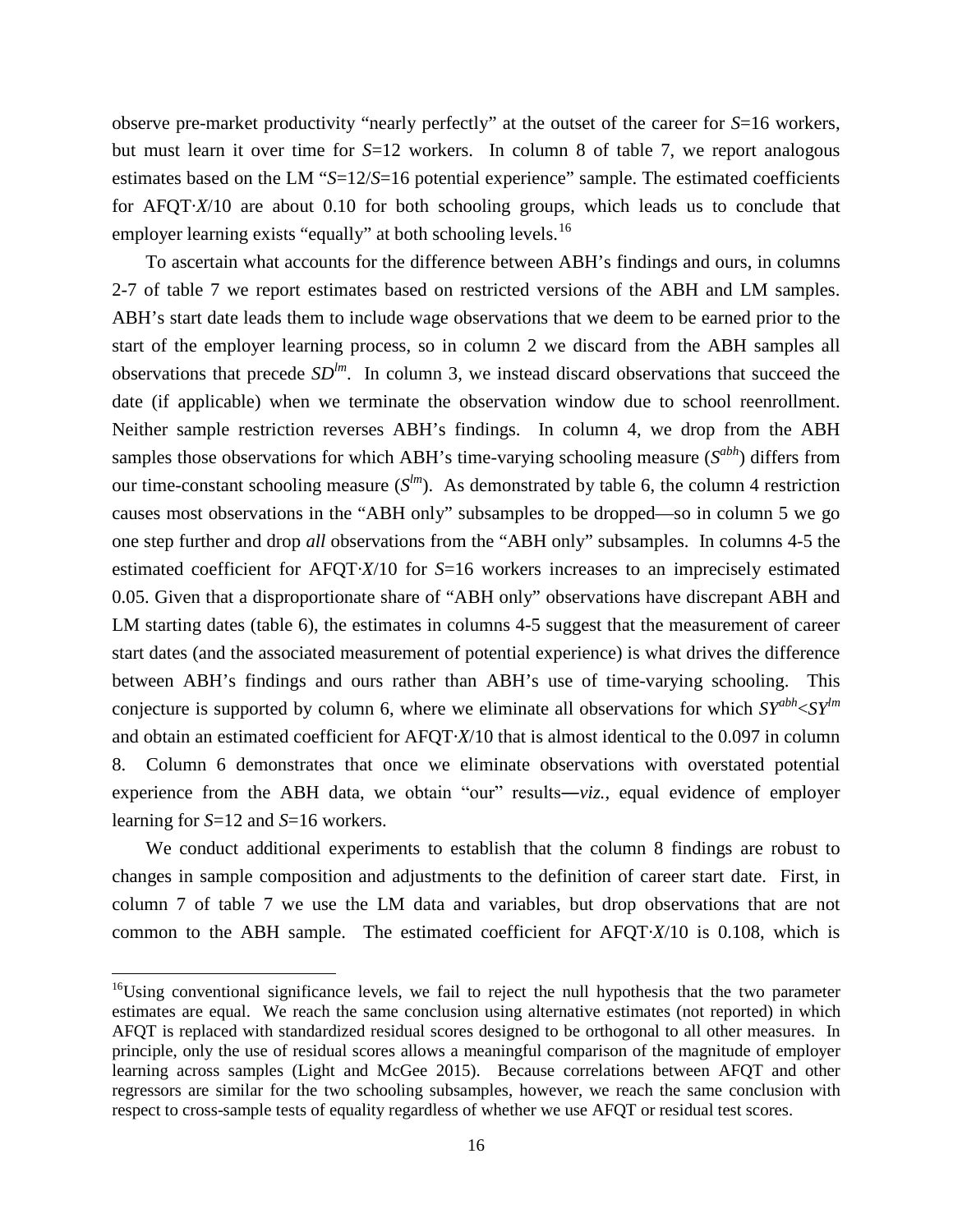virtually identical to the estimate in column 8. This demonstrates that the column 8 findings are *not* driven by observations that are included in the LM sample but not in the ABH sample. Second, we revisit a concern raised in section III that our findings might be influenced by men who complete 16 years of school at later-than-expected ages. To pursue this issue, we restrict the *S*=16 subsample used in column 8 of table 7 to 3,344 observations for 456 individuals whose age at  $SD^{lm}$  is 21-24. Using this sample of men who complete college at an "expected" age, we obtain an estimated coefficient for AFQT*·X*/10 (not tabulated) equal to 0.084. Clearly, our evidence of employer learning for *S*=16 workers is not driven by late college completers. Third, to further investigate the possibility that we start the career too late, we redefine  $SD^{lm}$  as the start of the first period of nonenrollment lasting six months, rather than 12 months. These estimates are not tabulated, but the estimated coefficients for AFQT*·X*/10 are virtually identical to what is seen in column 8 (0.103 and 0.092 for the *S*=12 and *S*=16 samples, respectively). Fourth, for respondents with jobs in progress (and less than one month from ending) at  $SD<sup>lm</sup>$ , we increment  $X^{lm}$  by the "pre-career" job duration to avoid discounting potentially informative work experience. This adjustment is made for relatively few respondents, and has a negligible effect on both mean levels of  $X^{lm}$  and on the estimates shown in column 8.

These experiments assuage concerns that  $SD^{lm}$  is defined "too late." Clearly, the column 8 estimates do *not* depend on observations that post-date the ABH observation window, on men who finish college at older ages, on school exits lasting 12 months instead of six, or on the exclusion of select work experience that pre-dates the career start date. To explore further the latter issue, we turn to estimates based on actual work experience rather than elapsed time since the career start date. In doing so, we can determine whether *SYabh* (despite its documented flaws) has the advantage of measuring early work experience that contributes to employer learning but is excluded from experience measures that start the clock at *SDlm*.

In table 8 we reproduce each set of estimates appearing in table 7 after switching to the "*S*=12/*S*=16 actual experience" samples. As discussed in II.C, actual experience is a problematic proxy for *t* (time over which public employer learning takes place) because it is likely to inform employers not only about pre-market productivity but also about labor force attachment, job mobility, and other factors that change over time. Nonetheless, we switch from potential experience to actual experience to see if ABH's findings are robust to this change. We already established that (*i*) the LM and ABH start dates produce *identical* mean levels of actual experience for both schooling groups (table 2) and (*ii*) discrepancies between *ActXabh* and *ActXlm* in table 5 are *much* smaller than similar discrepancies in potential experience. Therefore, we expect the effect of ABH's "too early" career start year to be mitigated when we replace potential experience with a measure of actual time spent working.

The table 8 estimates differ from those in table 7 in a number of key ways. First, although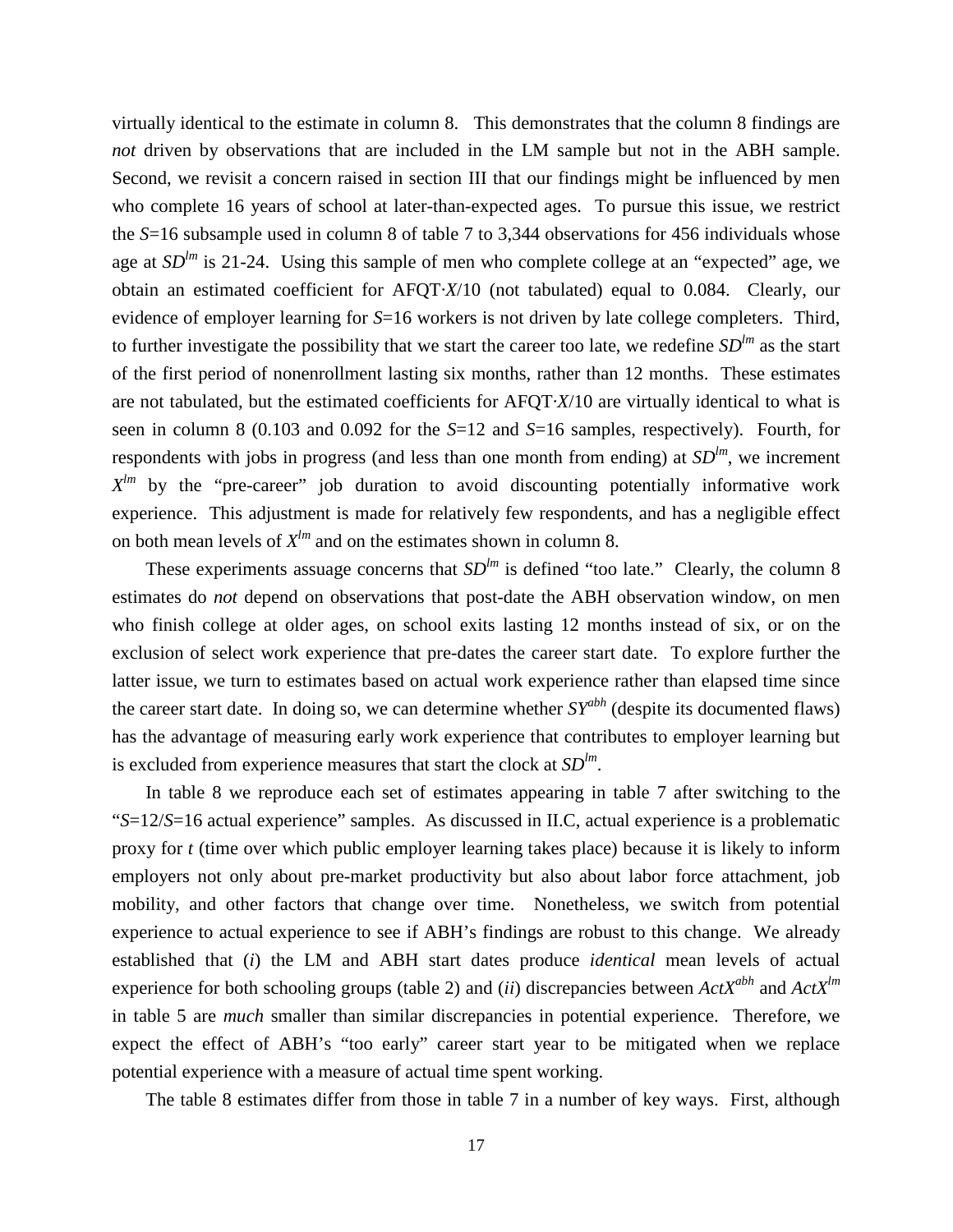for *S*=12 workers the estimated AFQT-experience coefficient is largely invariant to whether we use ABH or LM variables, the switch from potential experience to actual experience causes this estimate to shrink from roughly 0.12 to roughly 0.07. Second, for *S*=16 workers the switch to actual experience causes the estimated AFQT-experience coefficient to increase dramatically in columns 1-2. The data used for columns 1-2 are dominated by observations in which ABH "start the clock" on *S*=16 workers who are still in school, so it is unsurprising that a measure of actual experience weakens ABH's conclusion that employer learning does not occur for the college educated. Third, as a result of the patterns just described, in every column of table 8 we fail to reject the null hypothesis that the estimated coefficients for AFQT*·ActX* are equal across schooling groups. The use of actual experience mitigates the effect of "too early" a career start date to the point that any use of ABH data (columns 1-6) reveals evidence of employer learning for  $S=12$  and  $S=16$  workers alike.<sup>[17](#page-18-0)</sup>

As the final step of our investigation, we ask whether estimates based on "all *S* levels" samples are as sensitive as estimates for *S*=16 samples to differences between ABH and LM career start dates. In table 9, we report estimates for equation 4 using data for workers with *S* ranging from 8 to 20; similar specifications and pooled schooling samples are used by Farber and Gibbons (1996), AP, Lange (2007) and virtually all other employer learning studies. Table 9 reveals that LM data produce slightly smaller estimated *AFQT·X* coefficients than do the ABH data, especially for the potential experience samples (0.077 versus 0.094). However, neither these differences nor other differences between LM and corresponding ABH estimates are statistically significant. Just as tables 7-8 reveal that estimates for *S*=12 samples are robust to whether ABH or LM data are used, table 9 demonstrates that estimates for "all *S* levels" samples are similarly robust. The likelihood of observing short-term enrollment interruptions (including summer breaks) in the NLSY79 increases with schooling attainment, so ABH's understatement (overstatement) of career start dates (potential experience) is concentrated among collegeeducated workers. This mismeasurement necessarily drives the findings in subsamples of *S*=16 workers, but it does not dominate the data in "all *S* levels" samples.

#### **V. Concluding Comments**

 $\overline{\phantom{a}}$ 

Defining the career start date as the onset of the first nonenrollment spell lasting at least 12 months, we find that employer learning does *not* vary by schooling attainment. Specifically, we find "equal" evidence of employer learning for workers who have completed 12 and 16 years of

<span id="page-20-0"></span><sup>&</sup>lt;sup>17</sup>As noted in II.A, in switching from *X* to *ActX* we discard observations for which the start date precedes January 1978. To isolate the effects of that sample selection rule, we reproduce the estimates in columns 1 and 8 of table 7 using actual experience samples, but potential experience variables. The estimated coefficients (standard errors) for AFQT·*X*/10 are 0.135 (.019) for the ABH *S*=12 sample and 0.011 (.048) for the ABH *S*=16 sample, and 0.114 (.018) and 0.097 (.044) for the corresponding LM samples. Clearly, these estimates are robust to the deletion of pre-1978 school leavers.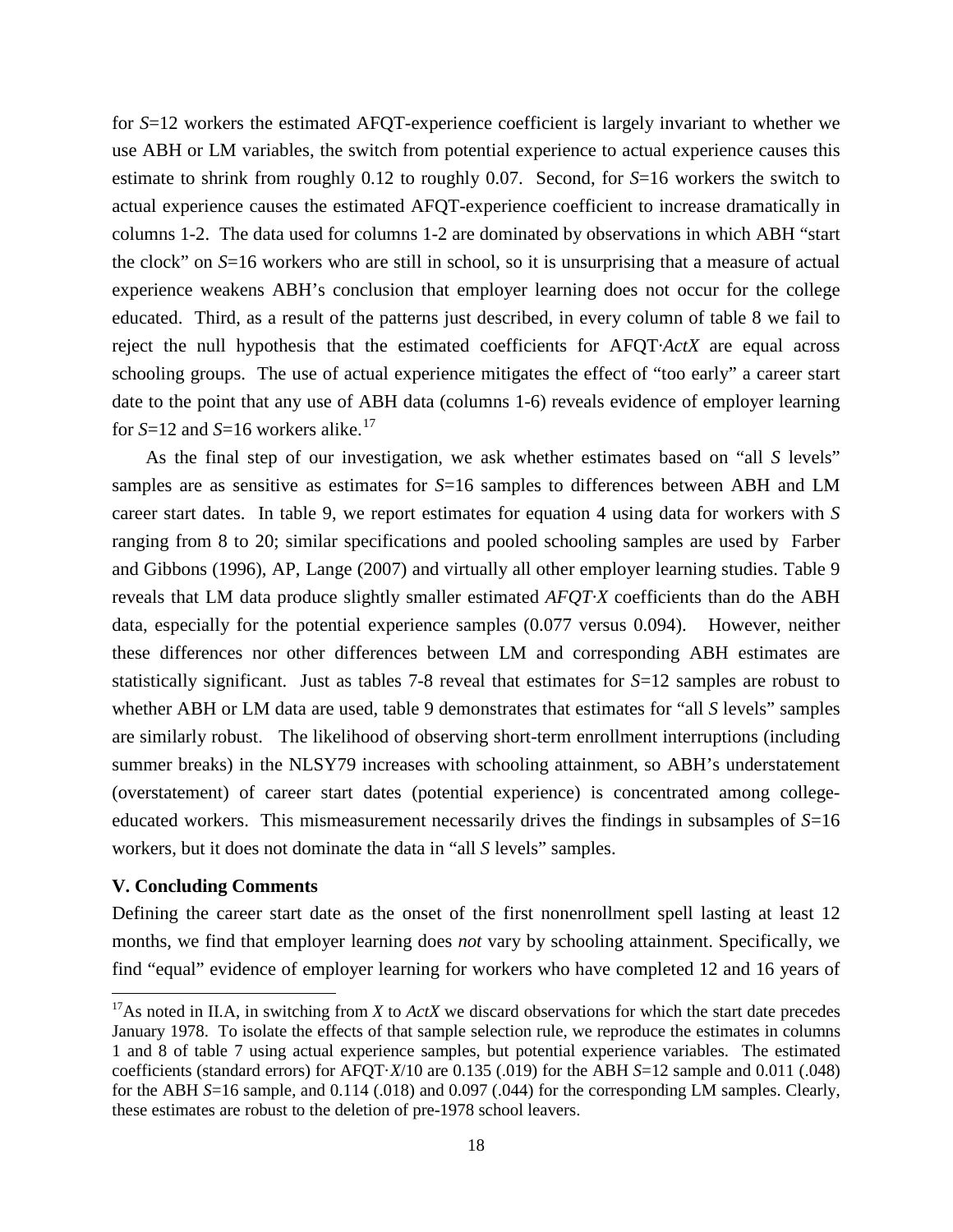school. Our findings are robust to  $(i)$  whether we measure experience as elapsed time since  $X=0$ or actual weeks worked; (*ii*) shortening the 12-month nonenrollment cutoff to six months; (*iii*) excluding individuals who complete college after age 24; and (*iv*) including select work experience gained prior to the career start date. Our results contradict ABH, who find evidence of employer learning for *S*=12 workers but not for *S*=16 workers. However, our results are consistent with Lang and Siniver (2011) and Bordon and Braga (2013) who, to our knowledge, are the only other analysts to test for employer learning using samples of college-educated workers. These studies report clear-cut evidence of employer learning for college graduates in Israel and Chile, respectively.<sup>18</sup>

We provide evidence that ABH's finding is an artifact of their measurement strategy: they "start the clock" on an individual's career the first time he is nonenrolled *at the date of an NLSY79 interview*, regardless of whether that point-in-time nonenrollment spell represents a permanent school exit, a temporary school exit, or simply a summer or winter school break. College-goers are far more likely than terminal high school graduates to be interviewed during a school vacation prior to a "true" school exit, so ABH's definition leads them to overstate potential labor market experience (elapsed time since *X*=0) for *S*=16 workers relative to *S*=12 workers. This, in turn, causes the estimated coefficient that identifies employer learning to be systematically biased toward zero. When we replace the ABH potential experience variable with actual experience—which can be accumulated from as early a starting point as one desires, given that it only accumulates time spent on the job—we reject the notion that employer learning occurs for *S*=12 workers only.

Our analysis informs the employer learning literature by calling into question ABH's finding that employer learning (and workers' ability to signal pre-market productivity, which defines the "need" for employer learning) varies with schooling attainment. ABH's analysis is a key contribution to the literature that asks whether employer learning occurs homogenously throughout the labor market. While other analysts allow employer learning to differ by blue collar versus white collar occupation (Bauer and Haisken-DeNew 2001), initial occupation (Mansour 2012), and the "importance" of a particular skill to the current occupation (Light and McGee 2015), ABH was the first study to ask whether learning differs by *worker* type rather than job type. Unfortunately, their provocative and widely-cited finding appears to be driven by systematic mismeasurement of potential experience for highly-schooled workers.

Our analysis also informs a broader issue that is often overlooked in the empirical literature. We argue that (*i*) school-to-work transitions tend to be less clear-cut than is assumed by

 $\overline{\phantom{a}}$ 

<span id="page-21-0"></span><sup>&</sup>lt;sup>18</sup> Lang and Siniver (2011) find that employers need seven years to learn fully the productivity of "regular" college graduates, although they find no evidence of employer learning for graduates of elite institutions. The NLSY79 sample is dominated by college-goers at non-elite institutions.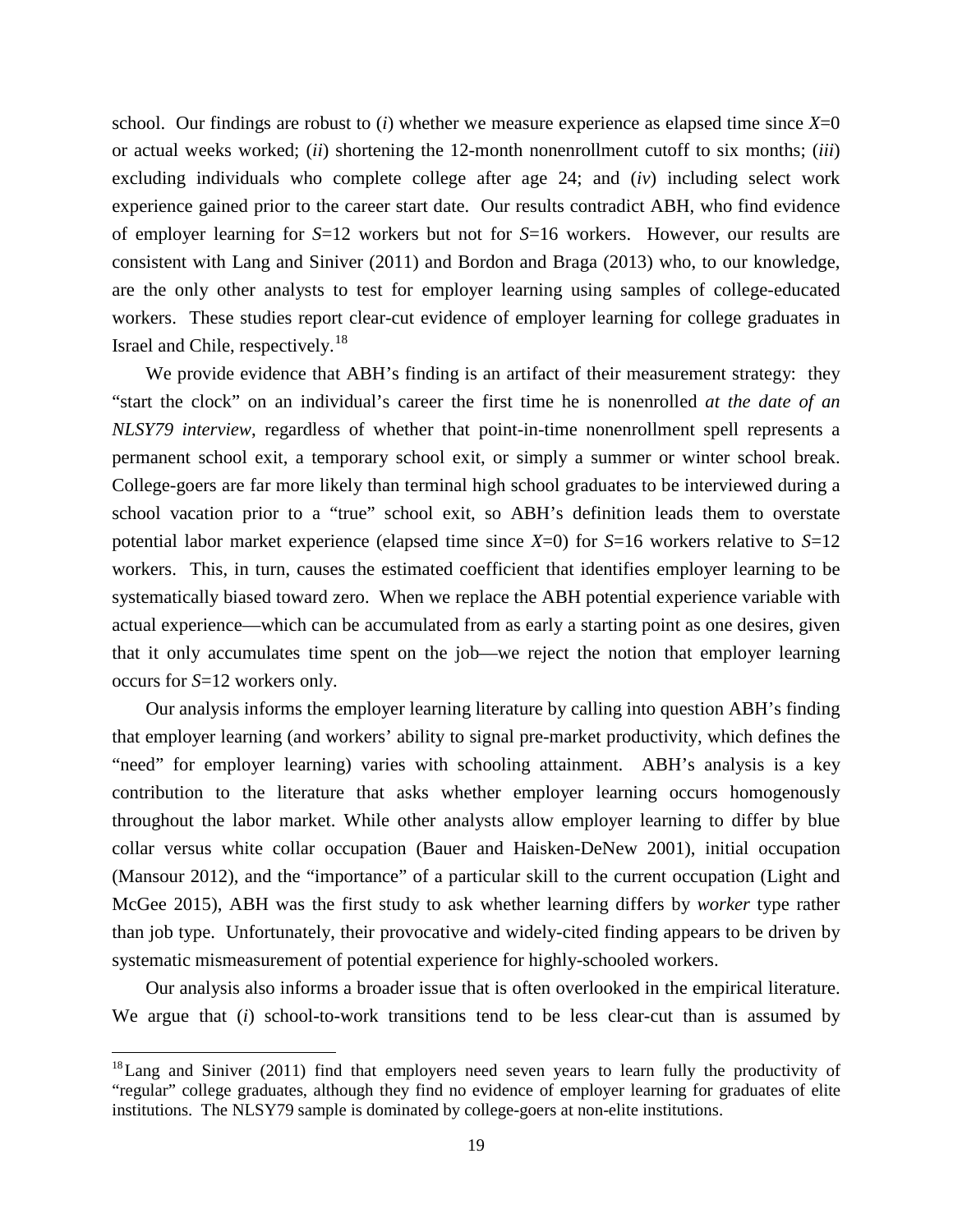theoretical models; (*ii*) analysts are therefore left to define a career start date as they see fit; and (*iii*) the definition of career start date can affect one's findings. We can point to a small number of studies dedicated to exploring the ambiguity of career start dates (Michael and Tuma 1984; Light 1998) and an equally small number of studies within the employer learning literature in which the authors take seriously the need to define an appropriate start date (Farber and Gibbons 1996; Pinkston 2006, 2009). Based on our findings, it appears that analysts exploring a range of "early career" topics would be well-advised to give careful consideration to the choice of career start date and associated measurement issues.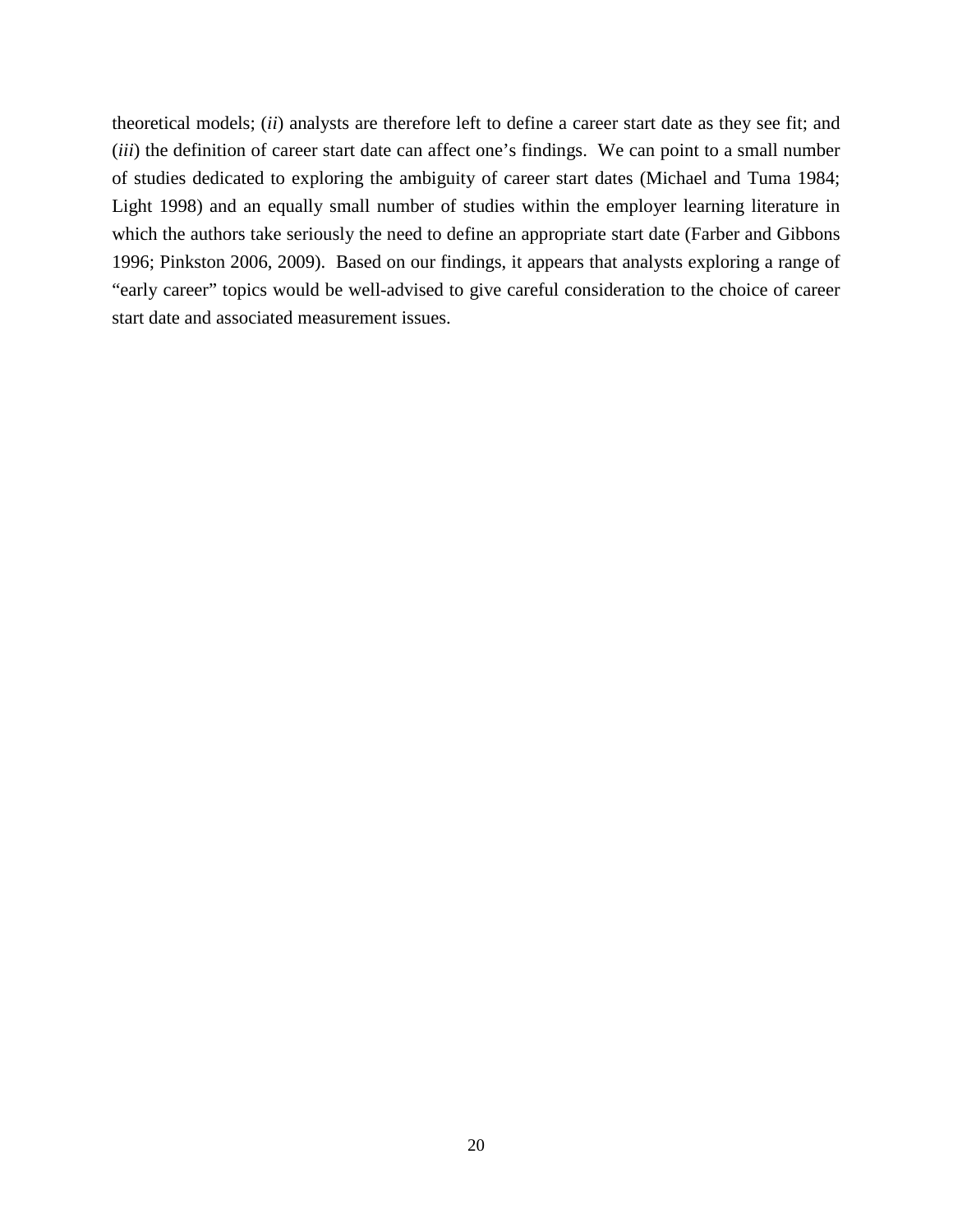#### **References**

- Altonji, Joseph G. and Charles R. Pierret. "Employer Learning and Statistical Discrimination." *Quarterly Journal of Economics* 116 (February 2001): 313-50.
- Arcidiacono, Peter, Patrick Bayer and Aurel Hizmo. "Beyond Signaling and Human Capital: Education and the Revelation of Ability." *American Economic Journal: Applied Economics* 2 (October 2010): 76-104.
- Bauer, Thomas K. and John P. Haisken-Denew. "Employer Learning and the Returns to Schooling." *Labour Economics* 8 (May 2001): 161-80.
- Becker, Gary. *Human Capital*, 3rd edition. Chicago: University of Chicago Press, 1993.
- Ben-Porath, Yoram. "The Production of Human Capital and the Life Cycle of Earnings." *Journal of Political Economy* 75 (August 1967): 352-65.
- Booth, Alison L., Marco Francesconi and Jeff Frank. "Temporary Jobs: Stepping Stones or Dead Ends?" *The Economic Journal* 112 (June 2002): F189-213.
- Bordón, Paola and Breno Braga. "Employer Learning, Statistical Discrimination and University Prestige." Unpublished paper, June 2013.
- Chuang, Hwei-Lin. "High School Youths' Dropout and Re-enrollment Behavior." *Economics of Education Review* 16 (April 1997): 171–86
- Farber, Henry S. and Robert Gibbons. "Learning and Wage Dynamics." *Quarterly Journal of Economics* 111 (November 1996): 1007-47.
- Hotz, V. Joseph, Lixin Colin Xu, Marta Tienda, and Avner Ahituv. "Are There Returns to the Wages of Young Men from Working While in School? *Review of Economics and Statistics* 84 (May 2002): 221-36.
- Keane, Michael P. and Kenneth I. Wolpin. "The Career Decisions of Young Men." *Jounal of Political Economy* 105 (June 1997): 473-522.
- Lang, Kevin and Erez Siniver. "Why Is an Elite Undergraduate Education Valuable? Evidence from Israel." *Labour Economics* 18 (December 2011): 767-77.
- Lange, Fabian. "The Speed of Employer Learning." *Journal of Labor Economics* 25 (January 2007): 1-35.
- Light, Audrey. "The Effects of Interrupted Schooling on Wages." *Journal of Human Resources*  30 (Summer 1995a): 472-502.
- Light, Audrey. "Hazard Model Estimates of the Decision to Reenroll in School." *Labour Economics* 2 (December 1995b): 381-406.
- Light, Audrey. "Estimating Returns to Schooling: When Does the Career Begin*?" Economics of Education Review* 17 (February 1998): 31-45.
- Light, Audrey. "In-School Work Experience and the Returns to Schooling." *Journal of Labor Economics* 19 (January 2001): 65-93.
- Light, Audrey and Andrew McGee. "Employer Learning and the 'Importance' of Skill." *Journal of Human Resources* 50 (Winter 2015), forthcoming.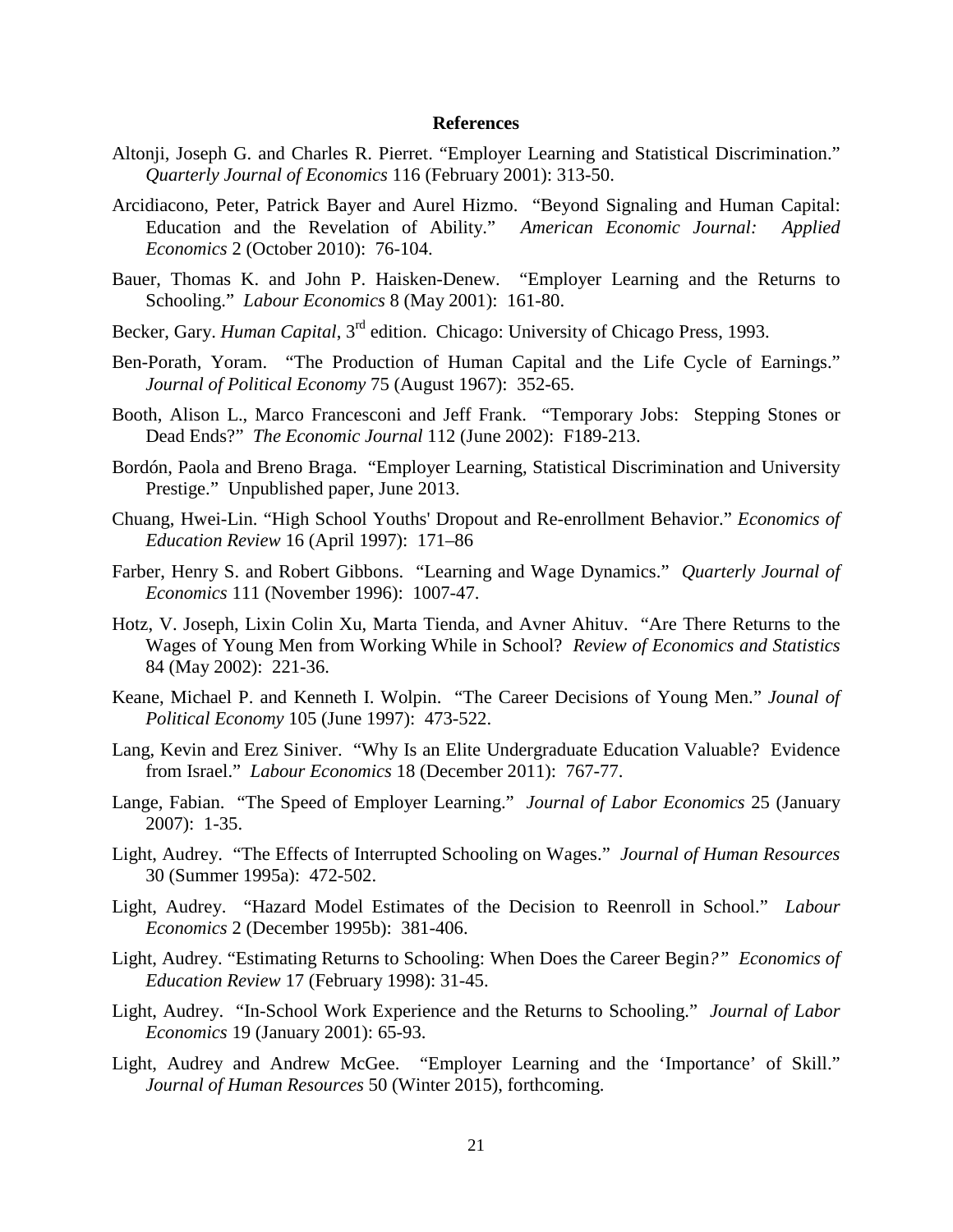- Mansour, Hani. "Does Employer Learning Vary by Occupation?" *Journal of Labor Economics* 30 (April 2012): 415-44.
- Michael, Robert T. and Nancy Brandon Tuma. "Youth Employment: Does Life Begin at 16?" *Journal of Labor Economics* 2 (October 1984): 464-76.
- Mincer, Jacob. *Schooling, Experience, and Earnings*. New York: Columbia University Press (for NBER), 1974.
- Neumark, David. "Youth Labor Markets in the United States: Shopping Around Vs. Staying Put." *Review of Economics and Statistics* 84 (August 2002): 462-82.
- Parent, Daniel. "Work While in High School in Canada: Its Labour Market and Educational Effects." *Canadian Journal of Economics* 39 (November 2006): 1125-50.
- Pinkston, Joshua C. "A Test of Screening Discrimination with Employer Learning." *Industrial and Labor Relations Review* 59 (January 2006): 267-84.
- Pinkston, Joshua C. "A Model of Asymmetric Employer Learning with Testable Implications." *Review of Economic Studies* 76 (January 2009): 367-94.
- Ruhm, Christopher. "The Extent and Consequences of High School Employment." *Journal of Labor Research* 16 (Summer 1995): 293-303.
- Schönberg, Uta. "Testing for Asymmetric Learning." *Journal of Labor Economics* 25 (October 2007): 651-91.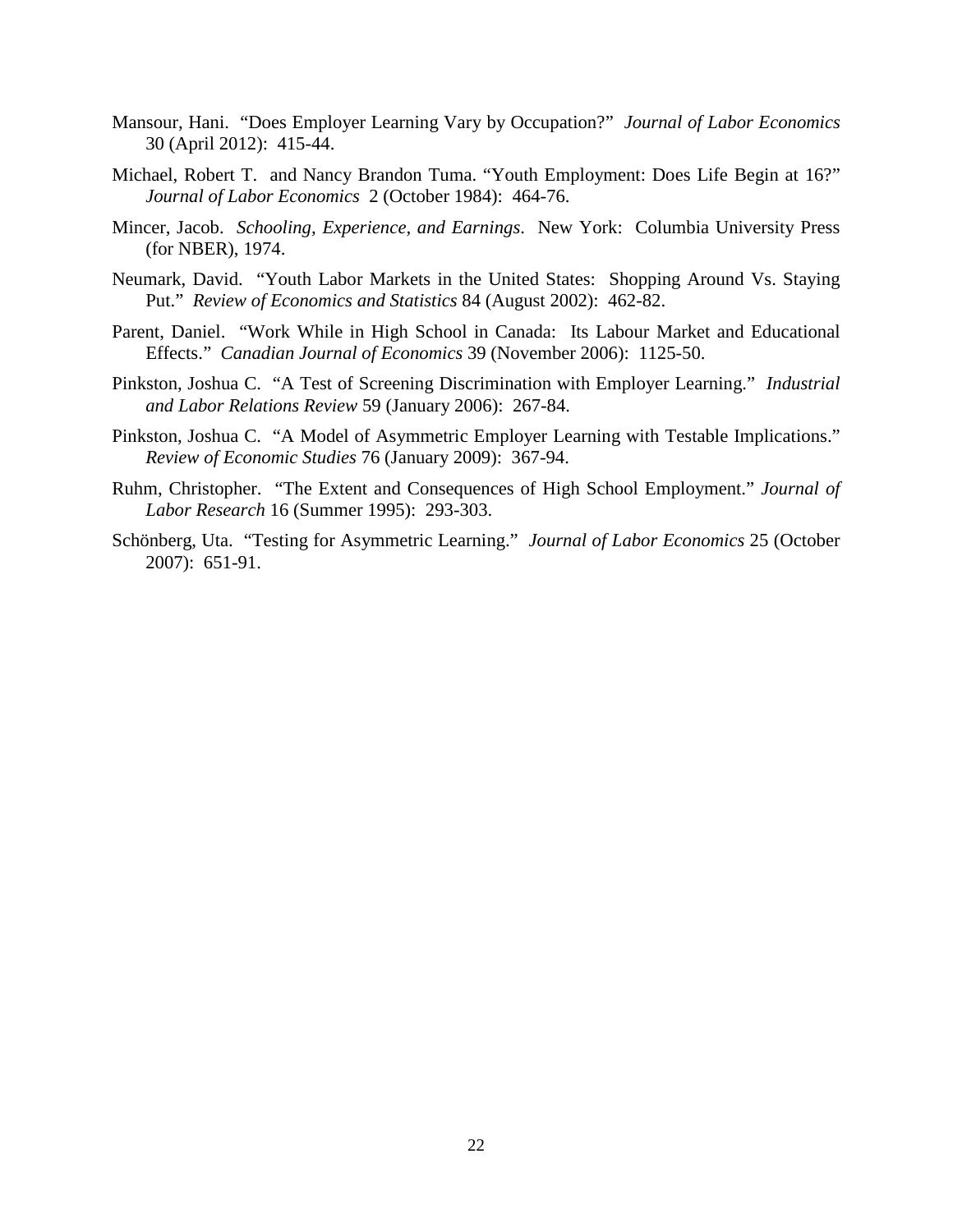#### **Sample Selection Criteria and Variable Definitions (ABH and LM samples)**

We begin by detailing the sample selection criteria (summarized in **table A1**) that are used to construct the ABH and LM samples.<sup>[19](#page-21-0)</sup> As part of this discussion, we explain how several key variables are defined; **table A2** provides a comprehensive list of variable definitions used by ABH and LM, while t**able A3** shows how key variable definitions and selection rules used by ABH and LM compare to other NLSY79-based studies. We conclude this appendix by summarizing the selection criteria that cause observations to be excluded from the ABH sample or the LM sample (**tables A4a-b**).

#### **Sample selection criteria (table A1)**

 $\overline{\phantom{a}}$ 

- *a.* The NLSY79 sample consists of 12,686 male and female respondents born in 1957-64. All ABH and LM samples drop female respondents. LM drop 6,283 females using the official sex identifier based on the screener (reference number R02148.00; question name SAMPLE\_SEX). ABH drop only 6,282 female respondents because they use 1982 "interviewer remarks" on respondent sex (reference number R08102.00; question name Q15- 2) to override SAMPLE\_SEX in one instance.
- *b.* All ABH and LM samples drop 1,000 men who are Hispanic. Remaining respondents are black or nonblack, non-Hispanic. ABH are left with 5,404 non-Hispanic male respondents rather than 5,403 because of their method for identifying sex (item *a*).
- *c.* In 1980, 11,914 NLSY79 respondents (94% of the original sample) were administered the Armed Services Vocational Aptitude Battery (ASVAB). Scores from a subset of those tests are used to construct a score for the Armed Forces Qualifications Test (AFQT). All ABH and LM samples drop the 338 non-Hispanic men for whom AFQT scores are unavailable.
- *d.* To identify a career start date, ABH identify the earliest year in which the respondent reports himself to be nonenrolled at the time of the interview. Nonenrolled respondents are asked the month and year of their last enrollment as a follow-up question. (Subsequent to the 1979 interview, this information is elicited only from respondents identified as having attended school since the last interview.) ABH use the reported "year last enrolled" as the career start date, discarding the corresponding "month last enrolled." We call this variable *SYabh* for (career) start year; it is variable *gy* (for "graduation year") in ABH's Stata code.

If *SYabh* is prior to 1979, ABH drop the respondent unless he provides valid responses to additional questions on the number of weeks worked in 1975-77. This pre-1978 employment information is presumably intended to back-fill an actual experience measure from the career start year to January 1978, when detailed work histories begin for most NLSY79 respondents. This restriction is unnecessary for an analysis based on potential experience; ABH include an actual experience variable in their summary statistics (their table 1) and use it to produce a set of structural estimates reported in their online appendix, but the estimates in their published article rely exclusively on a measure of potential experience.

*SYabh* is defined for 4,727 of the 5,066 individuals who meet criteria *a-c*; 3,997 men remain after the pre-1979 deletion rule is applied.

d.' LM samples use  $SD^{lm}$  as the career start date, which is the month and year that starts the first

<sup>&</sup>lt;sup>19</sup>The Stata file (named createdata.do) used by ABH to create their samples is available at: http://www.aeaweb.org/articles.php?doi=10.1257/app.2.4.76

We describe ABH's sample selection rules in a different order than what appears in their Stata program, and we omit several rules that prove to be nonbinding.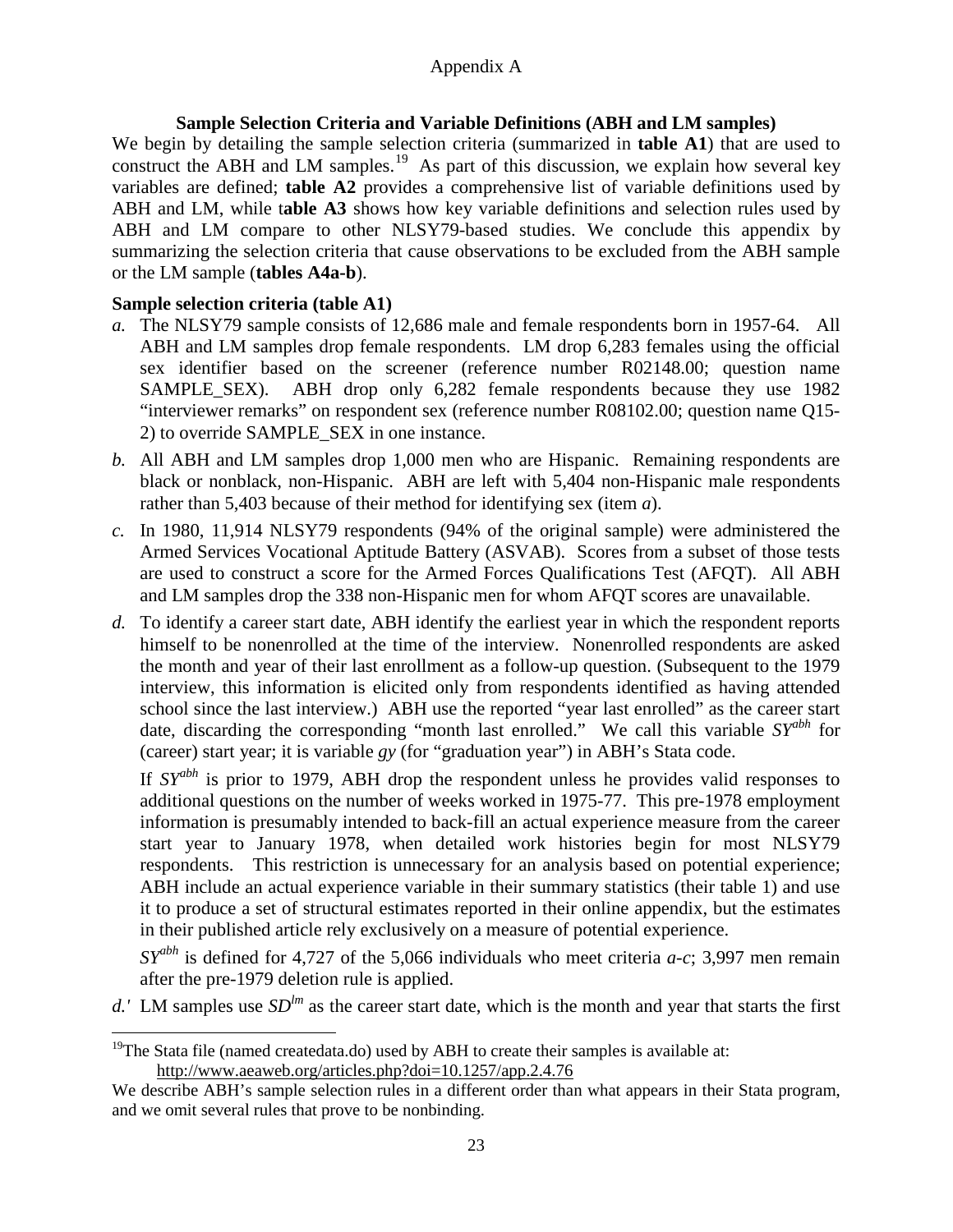nonenrollment spell lasting at least 12 months. (We define all month/year variables as (year∙12)+month). We identify this date using two alternative information sources: First, we use "month and year last enrolled" reported by respondents who are nonenrolled at the interview date. Starting with 1979 and proceeding forward, if (*i*) the interview date is at least 12 months past this "last enrolled" date or (*ii*) the next interview date is at least 12 months past this date and there is no increment to schooling attainment during the interim, we define our first potential start date (*SD*1). Second, we use the monthly enrollment timeline constructed for all respondents from January 1980 onward to identify the date of the first nonenrollment spell lasting at least 12 months; this alternative measure is *SD*2.

We choose among the alternative start dates using these decision rules, in order: (*i*)  $SD^{lm}$  = *SD*2 for 14% of respondents for whom *SD*1 is undefined (typically due to missed interviews and/or missing "month and year last enrolled"); (*ii*)  $SD^{lm}$ = $SD1$  for 43% of respondents for whom *SD1* and *SD2* are within three months of each other; (*iii*)  $SD^{lm} = SD1$  for 35% of respondents for whom *SD*1 precedes January 1980; (*iv*)  $SD^{lm} = SD2$  for 4% of respondents because "month and year last enrolled" reported in an interview other than the one used to define *SD*1 is the same date as *SD*2, which we use as evidence that *SD2* is an accurate date; (*v*)  $SD^{lm}$ =*SD*1 for the remaining 4% of respondents.

*SDlm* is defined for 5,039 of the 5,065 men who meet criteria *a-c*.

- *e.* Respondents who meet criteria *a-d* or *a-d′* remain in the sample if at least one wage observation meets subsequent criteria.
- *f.* NLSY79 respondents were interviewed annually from 1979 to 1994 and biennially from 1996 to 2010. All ABH and LM samples use data for 1979-2004.
- *g.* ABH require an otherwise valid wage to be reported in an interview year that exceeds *SYabh* by at least Δ*S*, where Δ*S* is the difference between *Sabh* (highest grade completed that year) and the minimum  $S^{abh}$  from  $SY^{abh}$  onward. (A precise definition of  $S^{abh}$  is given in our discussion of row *m* and in table A2.) Consider an example where  $SY^{abh}=79$  and the sequence of *Sabh* values in interview years 1979-1983 is 12,14,15,16,16, so the Δ*S* sequence is 0,2,3,4,4. ABH's selection rule leads them to drop the 1980-82 observations and use only the 1979 and 1983 observations. If we change the  $S<sup>abh</sup>$  sequence to 12,13,14,15,16, ABH do not drop any observations. ABH do not discuss their rationale for the Δ*S* aspect of selection rule *g*.
- *g.'* LM samples use a straightforward alternative to rule *g*: the interview date at which an otherwise valid wage is reported must be greater than *SDlm*.
- *h.* LM samples impose an additional selection criterion not used by ABH: the interview date at which an otherwise valid wage is reported must precede any reenrollment in school that triggers an increment to highest grade completed. Far fewer increments to schooling occur after  $SD^{lm}$  than after  $SY^{abh}$ , but when individuals *do* reenroll in school after a nonenrollment spell lasting at least 12 months we terminate the observation window.
- *i.* All ABH and LM samples use wages for the "current or last job" reported at each interview, and require that the nominal average hourly be between \$1 and \$100. The wage variable is a NLSY79 constructed variable based on information reported directly by respondents.
- *j.* All ABH and LM samples require the residential location at the time of the interview to be classified as either urban or rural; this selection rule simply excludes observations where the urban/rural variable takes on a missing value. We use this criterion (along with most others)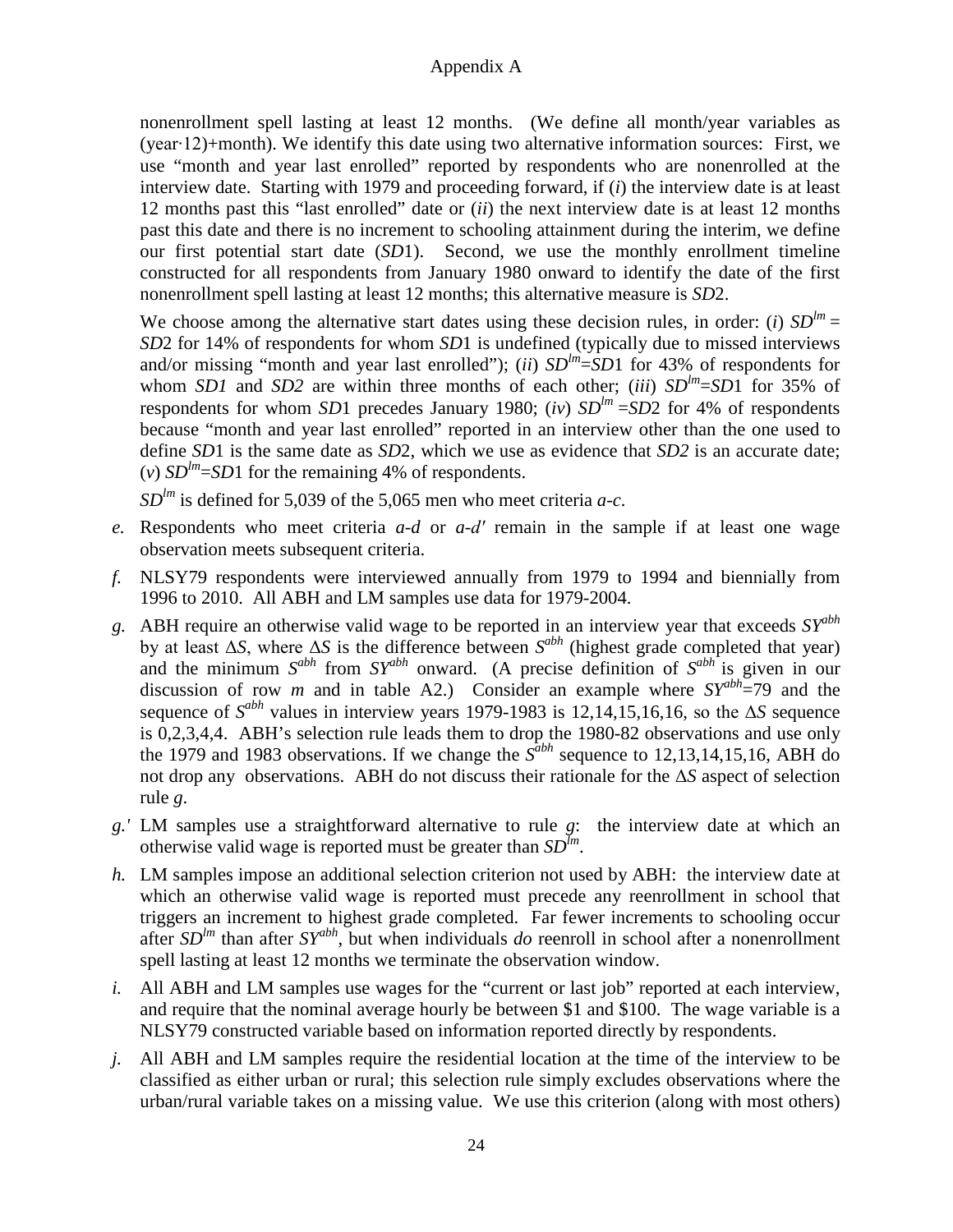for comparability with ABH.

- *k.* All ABH and LM samples require the "class of worker" variable associated with the "current or last job" to be coded as either "private company" or "government." This excludes workers who are self-employed or working without pay or, for 1994-2004, working for a family business or nonprofit organization. All ABH and LM samples also require that employment status at the interview date be either "working" or "with a job."
- *l.* ABH require  $0 < X^{abh}$ <13 where  $X^{abh}$  (*ptexp* in ABH's Stata program) is potential experience, defined as *IntY*-*SYabh* (interview year minus career start year). By aggregating both career start dates and interview dates to the year-level, ABH lose variation in potential experience. For example, an individual who leaves school in January 1980 and is interviewed in December 1981 and an individual who leaves school in December 1980 and is interviewed in January 1981 are both assigned  $X^{abh}=1$  despite having been out of school for 23 months and 1 month, respectively. Valid observations for *X*<sup>abh</sup> take on integer values from one to 12.
- *l.'* LM require  $0 < X^{lm} < 13$ , where  $X^{lm}$  (potential experience) is defined as  $(IntD-SD^{lm})/12$ (interview data minus career start date, divided by 12); valid observations for  $X^{lm}$  range from 0.083 to 12.917.

Note that criteria *a-l* or *a-l′* are imposed for *all* ABH and LM samples used in this analysis.

- *m*. To select a sample of workers with *S*=12 or *S*=16, ABH require the variable *S*<sup>abh</sup> (*educ* in their Stata program) to equal 12 or 16. *Sabh* is a *time-varying* measure of highest grade completed at the given interview date. Specifically,  $S^{abh}$  is the (revised) created variable identifying the respondent's highest grade completed on May 1 of each interview year (although ABH inadvertently used the nonrevised variables for 2002 and 2004).
- *m.'* LM require the variable  $S^{lm}$  to equal 12 or 16, where  $S^{lm}$  is the (revised) created variable identifying the respondent's highest grade completed on May 1 of the interview year corresponding to  $SD^{lm}$ .  $S^{lm}$  is a *time-constant* variable. Because we terminate the observation window at the start of a reenrollment spell that triggers an increment to highest grade completed (criterion *h*), there is little scope for employers to observe a level of schooling attainment other than *Slm*.

Rules *a-m* produce the ABH "*S*=12/*S*=16, potential experience" sample used by ABH for the estimates in columns 1 and 3 of their table 2. Rules *a-m′* produce the LM "*S*=12/*S*=16, potential experience" sample. See table 1 for sample sizes.

- *n.* To produce a sample that is not restricted to *Sabh*=12 or 16, ABH replace rule *m* with a requirement that time-varying *Sabh* takes on a value between 8 and 20.
- *n.'* To produce a comparable LM sample, we replace rule *m*′ with a requirement that timeconstant *Slm* takes on a value between 8 and 20.

Rules *a-l+n* produce the ABH "all *S* levels, potential experience" sample. Rules *a-l′+n′* produce the LM "all *S* levels, potential experience" sample. See table 1 for sample sizes.

*o.* To produce alternative versions of the ABH samples in which potential experience is replaced with actual experience, we necessarily depart from their data construction strategy. Our goal is to construct a detailed measure of actual experience based on the weekly "hours" array and "employment status" array that are part of the NLSY79 work history. First, we match *SYabh* with the corresponding "month last enrolled" (*SMabh*) that ABH discard. Second, we drop men who start their career prior to January 1978, when the work history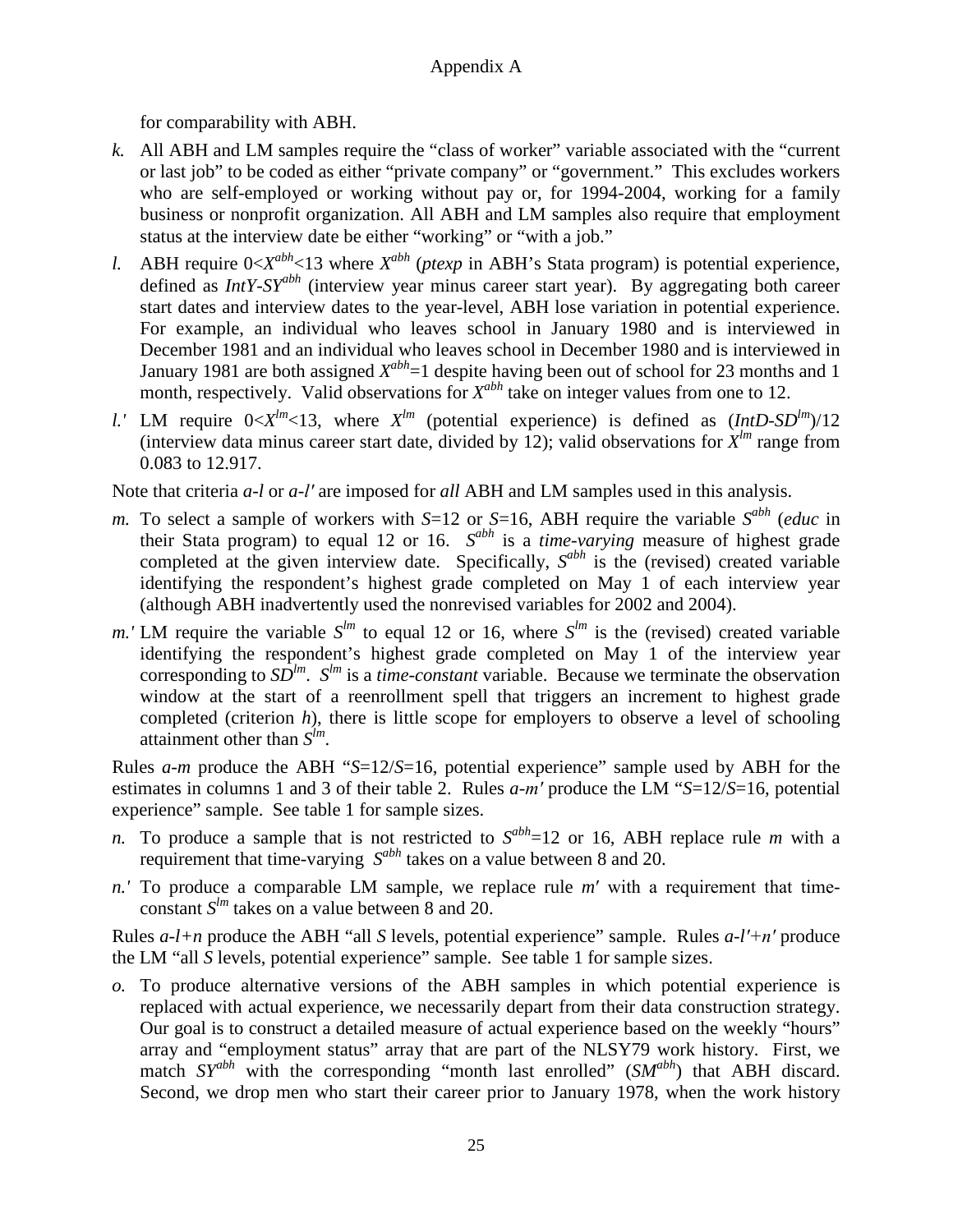arrays begin. Third, we use the week corresponding to the midpoint of the month as the career start week, and the week corresponding to each interview date as the stop week. Fourth, we use the arrays to count the number of weeks between these start and stop weeks in which the individual works at least 20 hours/week for a nonmilitary employer. This cumulative measure (divided by 52) is *ActXabh*, which represents *our* measure (not ABH's measure) of actual experience for the ABH sample.

*o.'* We produce "actual experience" versions of the LM samples using the strategy described under criterion  $o$ . When applied to LM samples, the career start week is the week corresponding to the midpoint of the month defined by  $SD^{lm}$ .

Rules *a-l+m+o* (*a-l+n+o*) produce the ABH "*S*=12/*S*=16, actual experience" (all *S* levels, actual experience") sample. Rules  $a-l'+m'+o'$  ( $a-l'+n'+o'$ ) produce the corresponding LM samples. See table 1 for sample sizes.

#### **Observations excluded from the ABH or LM samples (tables A4a-b)**

Table 1 reveals that 886 (468) wage observations are included in the ABH *S*=12 (*S*=16) potential experience subsamples but are excluded from the LM samples, while 2,580 (297) wage observations are included in the LM *S*=12 (*S*=16) potential experience subsamples but excluded from the ABH sample. To conclude our comparison of ABH and LM sample construction, we summarize the selection criteria that account for these "non-common" observations.

Table A4a reveals that 16% of "ABH only" observations in the *S*=12 subsample and 19% of observations in the *S*=16 subsample do not appear in the LM sample because they are reported prior to the LM career start date (*SD<sup>lm</sup>*). This is unsurprising given that ABH often start the career earlier than LM by using the start date of summer vacations and other short-term enrollment breaks. Another 26% of *S*=12 observations and 62% of *S*=16 observations are excluded from the LM sample because they are reported after we terminate the observation window due to school reenrollment. This indicates that ABH identify a nontrivial number of *S*=16 workers who attain that schooling level after leaving school for at least 12 months and then reenrolling. Another 55% of *S*=12 observations and 18% of *S*=16 observations are excluded from the LM sample because our "pre-career" measure of schooling attainment (*Slm*) is neither 12 nor 16 for those workers. This occurs if, for example, an individual starts his career with *S*=11 and subsequently increments "highest grade completed" to 12. Given that ABH use an aggregated (or "rounded") measure of potential experience, there are a small number of additional observations where our more accurate measure  $(X^{lm})$  is out of range.

Turning to the "LM only" observations summarized in table A4b, 25% (28%) of observations in the *S*=12 (*S*=16) subsample are excluded from the ABH sample because the career start date (*SYabh*) is undefined—*i.e.,* "year last enrolled" takes on a missing value the first time the respondent is nonenrolled at the interview date. We are often able to substitute alternative career start dates based on monthly enrollment timelines when "month and year last enrolled" are missing. Another 63% of *S*=12 observations are excluded from the ABH sample because *SYabh* precedes 1979 (and, presumably, information on annual weeks worked in 1975-77 is missing). This factor only affects the *S*=12 subsample because no sample member (all of whom were born in 1957-64) completed 16 years of school prior to 1978. Another 11% of *S*=12 observations and 65% of *S*=16 observations are dropped by ABH because potential experience is out of range. Because the ABH start date often precedes the LM start date, we include many observations for which  $X^{abh}$  >13. The small number of remaining observations are excluded from the ABH sample because their (time-varying) schooling variable is out of range.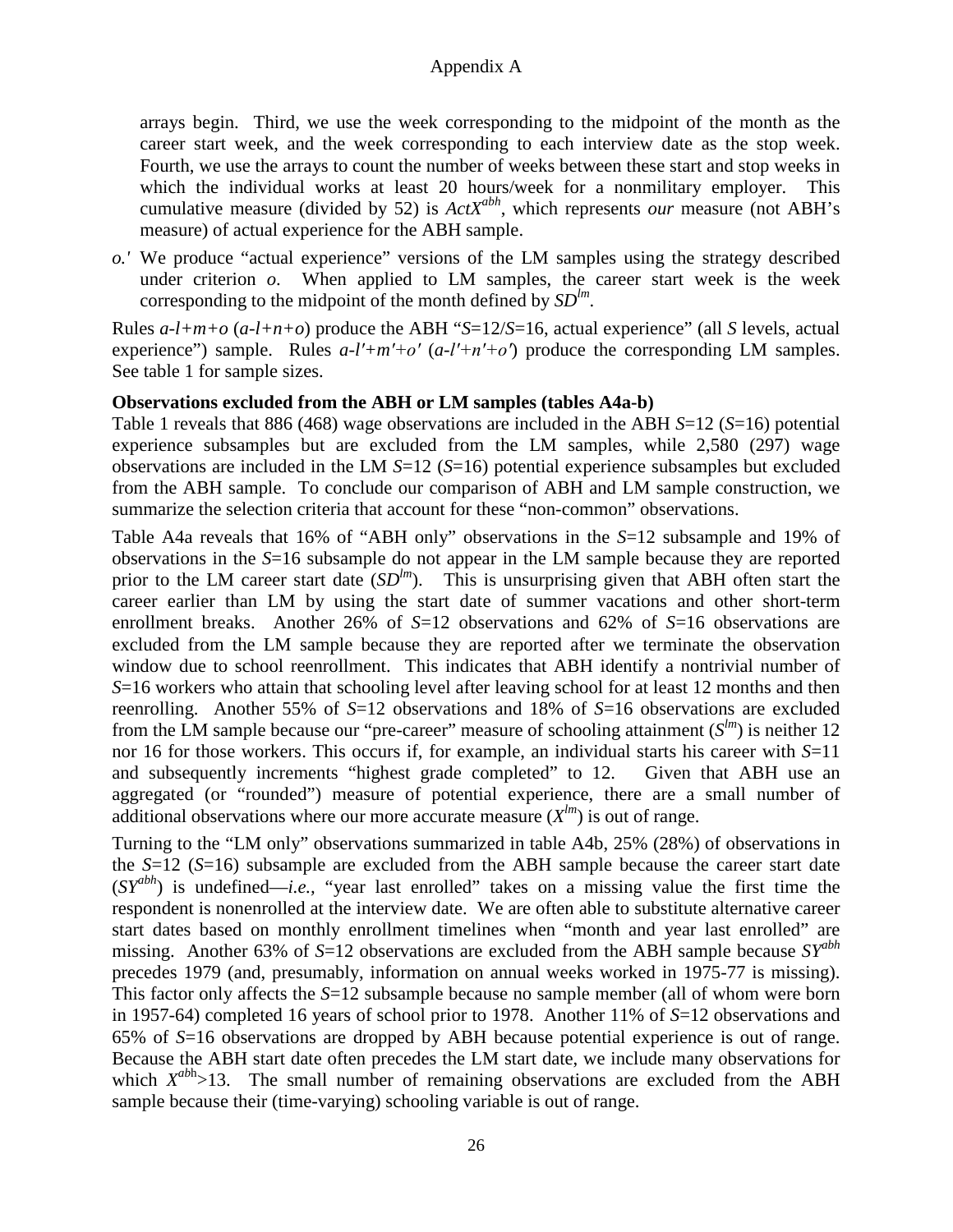|                   | <b>Table AT:</b> Selection Criteria for Alternative ABH and LM Samples<br>Selection criterion                                                                                                                                     | <b>ABH</b>   | LM |
|-------------------|-----------------------------------------------------------------------------------------------------------------------------------------------------------------------------------------------------------------------------------|--------------|----|
|                   |                                                                                                                                                                                                                                   |              |    |
|                   | Keep individual if                                                                                                                                                                                                                |              |    |
| $a$ .             | Male                                                                                                                                                                                                                              |              |    |
| b.                | Non-Hispanic                                                                                                                                                                                                                      |              |    |
| $\mathcal{C}$ .   | Valid AFQT score                                                                                                                                                                                                                  |              |    |
| d.                | Career start year $(SY^{abh})$ is defined; <i>i.e.</i> , "year last enrolled" reported at<br>the first "currently nonenrolled" interview is 1979 or later (or earlier<br>than 1979 only if weeks worked before 1979 are reported) | $\checkmark$ |    |
| d.'               | Career start date $(SD^{lm})$ is defined; <i>i.e.</i> , month/year that starts the first<br>12-month-long nonenrollment spell precedes the last interview date                                                                    |              |    |
| e.                | $\geq$ 1 wage observation using criteria below                                                                                                                                                                                    | $\checkmark$ |    |
|                   | Keep annual wage observation for each interview year if                                                                                                                                                                           |              |    |
| f.                | Interview year between 1979 and 2004                                                                                                                                                                                              | $\checkmark$ |    |
| g <sub>1</sub>    | Interview year exceeds $SY^{abh}$ by at least $\Delta S$ years, where $\Delta S$ is the<br>amount by which highest grade completed at interview $(S^{abh})$ exceeds<br>the minimum, post- $SY^{abh}$ highest grade                |              |    |
| g'.               | Interview date (month/year) exceeds $SDlm$                                                                                                                                                                                        |              |    |
| h.                | Interview date (month/year) precedes first reenrollment date                                                                                                                                                                      |              |    |
| i.                | Nominal average hourly wage is \$1-\$100                                                                                                                                                                                          |              |    |
| j.                | Residence at interview date is urban or rural                                                                                                                                                                                     |              |    |
| $k$ .             | Class of worker is private or government, and employment status is<br>working or with a job                                                                                                                                       |              |    |
|                   | For "potential experience" and all other samples                                                                                                                                                                                  |              |    |
| l.                | $0 < X^{abh} < 13$ ( $X^{abh}$ is elapsed years from $SY^{abh}$ to interview year)                                                                                                                                                | $\checkmark$ |    |
| l'.               | $0 < X^{lm}$ <13 ( $X^{lm}$ is elapsed months from $SD^{lm}$ to interview date ÷ 12)                                                                                                                                              |              |    |
|                   | For "S= $12/S=16$ " samples                                                                                                                                                                                                       |              |    |
| $m$ .             | $S^{abh}$ (highest grade completed at interview date) = 12 or 16                                                                                                                                                                  |              |    |
| $m'$ .            | $S^{lm}$ (highest grade completed at $SD^{lm}$ ) = 12 or 16                                                                                                                                                                       |              |    |
|                   | For "all S levels" samples                                                                                                                                                                                                        |              |    |
| $n$ .             | Replace <i>m</i> with $8 \le S^{abh} \le 20$                                                                                                                                                                                      |              |    |
| n'.               | Replace <i>m</i> ' with $8 \le S^{lm} \le 20$                                                                                                                                                                                     |              |    |
|                   | For "actual experience" samples                                                                                                                                                                                                   |              |    |
| 0.                | $SY^{abh}$ and corresponding start month no earlier than January 1978;<br>combine with <i>l</i> , and either <i>m</i> or $n^a$ .                                                                                                  |              |    |
| $\mathfrak{o}'$ . | $SD^{lm}$ no earlier than January 1978; combine with <i>l'</i> , and either <i>m'</i> or <i>n'</i>                                                                                                                                |              |    |

| <b>Table A1:</b> Selection Criteria for Alternative ABH and LM Samples |
|------------------------------------------------------------------------|
|                                                                        |

<sup>a</sup>This selection rule is not used by ABH; we apply it to their data to define actual experience measures comparable to those defined for the LM sample.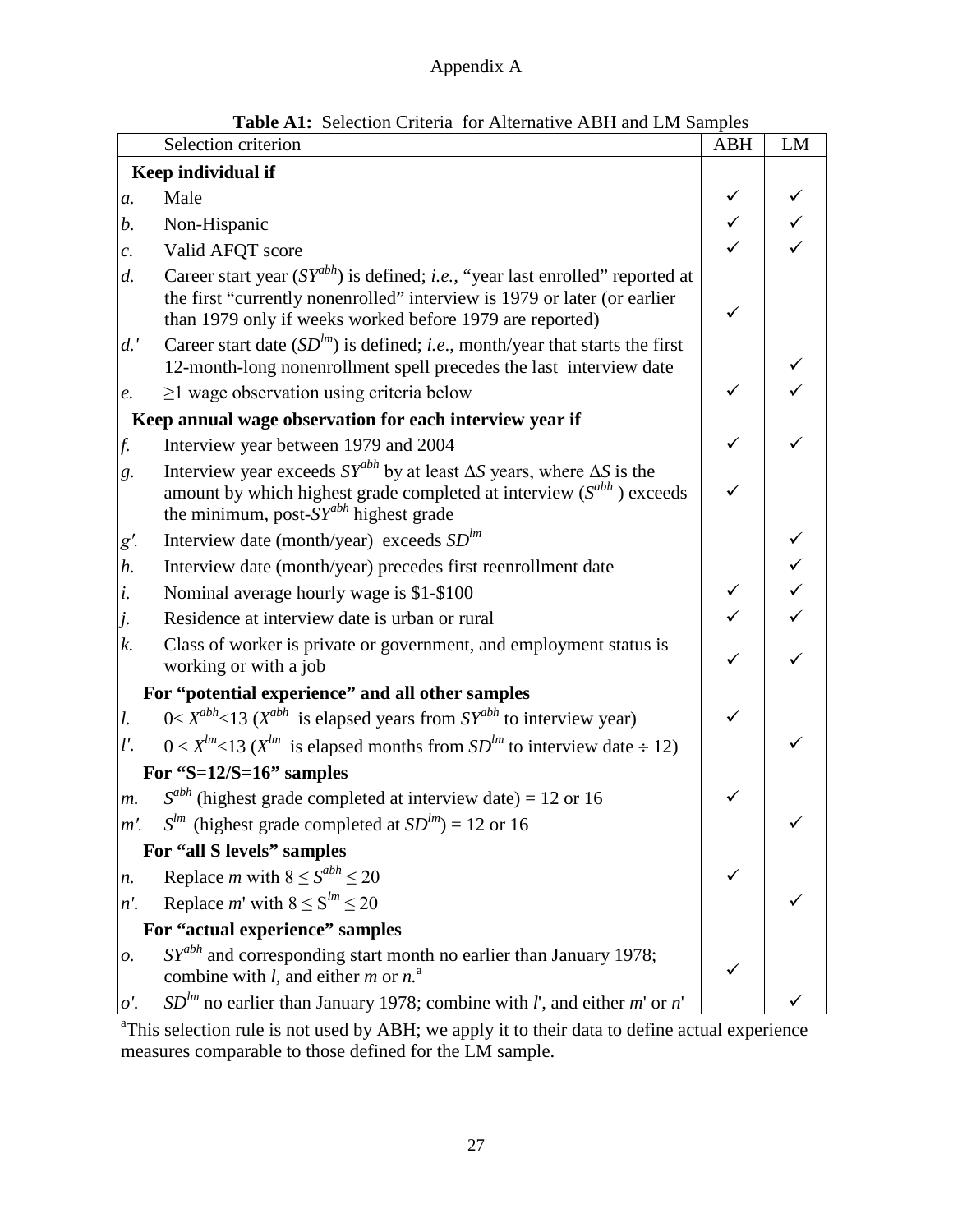| Variable                 | <b>Table A2: Variable Deminions</b><br>Definition                                                                                                                                                                                                                                                                                                 |
|--------------------------|---------------------------------------------------------------------------------------------------------------------------------------------------------------------------------------------------------------------------------------------------------------------------------------------------------------------------------------------------|
|                          | <b>Variables common to ABH and LM samples</b>                                                                                                                                                                                                                                                                                                     |
| logwage                  | Log of average hourly wage (in cents), deflated by the CPI-U for all urban                                                                                                                                                                                                                                                                        |
|                          | consumers (1990=100)                                                                                                                                                                                                                                                                                                                              |
| 1 if black <sup>*</sup>  | 1 if non-Hispanic black, 0 if non-Hispanic nonblack                                                                                                                                                                                                                                                                                               |
| 1 if urban <sup>®</sup>  | 1 if residence at interview date is urban, 0 if rural                                                                                                                                                                                                                                                                                             |
| <b>AFQT</b>              | Raw AFQT score standardized by age [empirical analog to Z]                                                                                                                                                                                                                                                                                        |
| score                    |                                                                                                                                                                                                                                                                                                                                                   |
| Year                     | Calendar year dummies (1979-2004) indicating when wage is reported                                                                                                                                                                                                                                                                                |
| IntY                     | Year in which interview takes place; IntM is corresponding month                                                                                                                                                                                                                                                                                  |
| $IntD^{\S}$              | Date at which interview takes place $(Int Y \cdot 12 + Int M)$                                                                                                                                                                                                                                                                                    |
|                          | Variables specific to ABH or LM samples                                                                                                                                                                                                                                                                                                           |
| $SY^{abh}$               | ABH career start year (named gy by ABH), defined as "year last enrolled"                                                                                                                                                                                                                                                                          |
|                          | reported at first interview when nonenrolled [empirical analog to $t=0$ ]                                                                                                                                                                                                                                                                         |
| $\textit{SM}^{abh\,\$}$  | "Month last enrolled" corresponding to $SY^{abh}$                                                                                                                                                                                                                                                                                                 |
| SD <sup>lm</sup>         | LM career start date, defined as year/month $(SY^{lm} \tcdot 12+SM^{lm})$ that begins first<br>nonenrollment spell lasting at least 12 months [empirical analog to $t=0$ ]                                                                                                                                                                        |
| $SY^{lm}$                | Year corresponding to $SD^{lm}$ ; used for comparison with $SY^{abh}$                                                                                                                                                                                                                                                                             |
| $RD^{lm}$                | LM reenrollment date, defined as year/month (year 12+month) that begins first<br>reenrollment spell that leads to an increment in highest grade completed                                                                                                                                                                                         |
| $S^{abh}$ *              | ABH (time-varying) schooling attainment (named <i>educ</i> by ABH), defined as<br>(revised, created) highest grade completed on May 1 of year in which wage<br>is reported <sup>a</sup> [empirical analog to $S$ ]                                                                                                                                |
| $\boldsymbol{S}^{lm\,*}$ | LM (time-constant) schooling attainment, defined as (revised, created) highest<br>grade completed on May of year corresponding to $SDlm$ [empirical analog<br>to $S$ ]                                                                                                                                                                            |
| $X^{abh * }$             | ABH potential experience (named <i>ptexp</i> by ABH), defined as <i>IntY-SY</i> <sup>abh</sup> ; takes<br>on integer value from 1 to 12 [empirical analog to $t$ ]                                                                                                                                                                                |
| $X^{lm*}$                | LM potential experience, defined as $(IntD-SD^{lm})/12$ ; takes on values from<br>0.0833 to 12.9167 [empirical analog to $t$ ]                                                                                                                                                                                                                    |
| $ActX^{abh\ ^*\$}$       | ABH actual experience, defined as (number of weeks worked at least 20<br>hours/week for a nonmilitary employer)/12, from the week corresponding<br>to the midpoint of $SM^{abh}$ and $SY^{abh}$ to the week corresponding to $IntD$ ;<br>defined only if $SM^{abh}$ and $SY^{abh}$ are no earlier than January 1978 [empirical<br>analog to $t$ ] |
| $\mathit{ActX}^{lm~*}$   | LM actual experience, defined as for ABH, using $SD^{lm}$ as starting point<br>[empirical analog to $t$ ]<br>Variables used in regression                                                                                                                                                                                                         |

 $\mathrm{``Variables}$  used in regressions.<br> $\mathrm{``Variables}$  are not used by ABH, but are used to here to construct ABH actual experience ( $ActX^{abh}$ ) for comparison with  $ActX^{lm}$ .<br><sup>a</sup> ABH use nonrevised "May 1 highest grade completed" in 2002-04.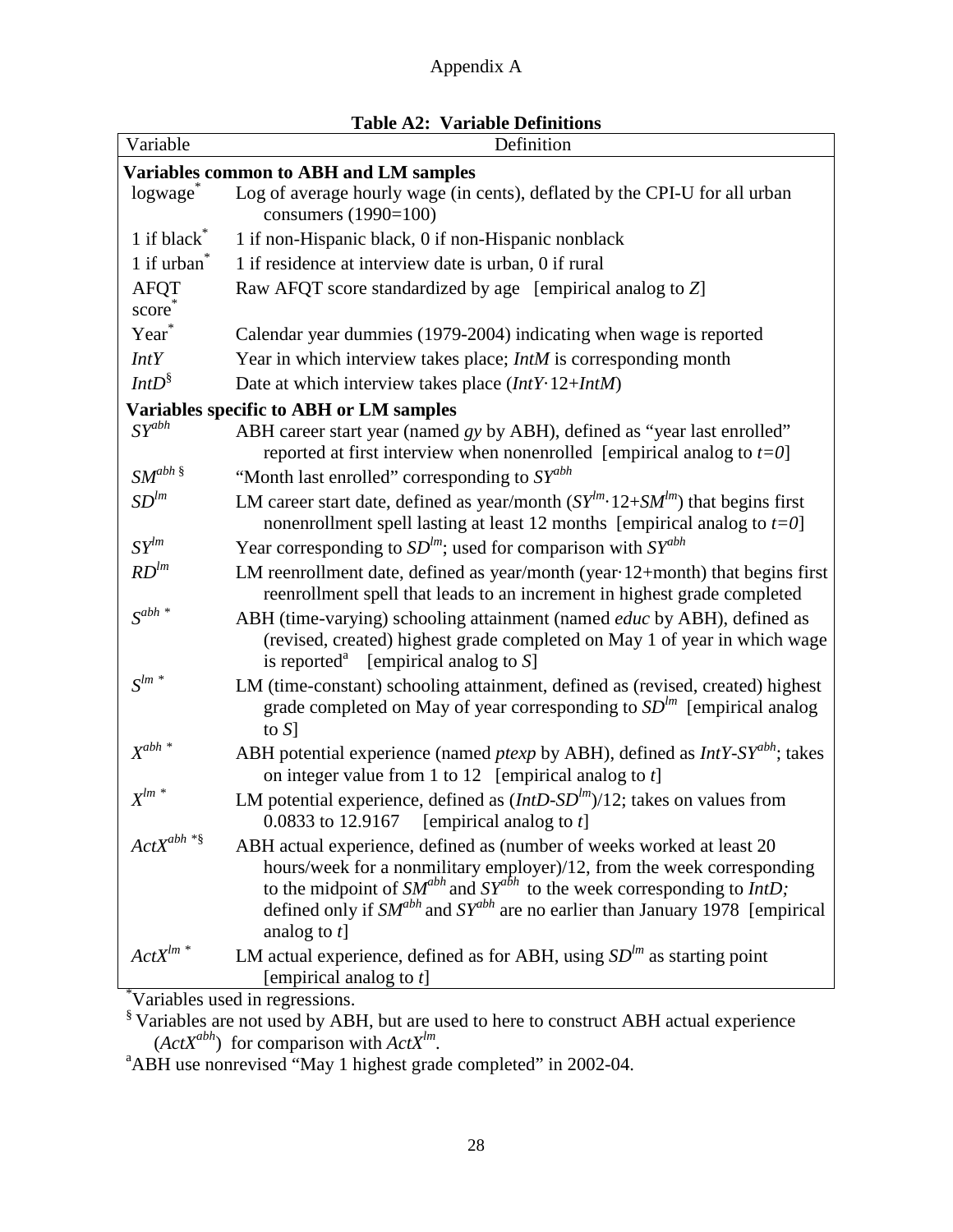| <b>Study</b>                       | Career start date $(t=0)$                                                                                                                                                                    | Schooling $(S)$                                                                                               | Experience $(X)$                                                                                                                                                |  |  |
|------------------------------------|----------------------------------------------------------------------------------------------------------------------------------------------------------------------------------------------|---------------------------------------------------------------------------------------------------------------|-----------------------------------------------------------------------------------------------------------------------------------------------------------------|--|--|
| Farber & Gibbons<br>1996           | Transition<br>from<br>a<br>"primarily<br>nonworking"<br>period lasting at least one<br>"primarily<br>year<br>to<br>$\rm{a}$<br>working" period lasting at<br>least three years. <sup>a</sup> | $\overline{S}$<br>Unclear<br>whether<br>defined at $t=0$ or $t$                                               | PotX: Elapsed time since<br>$t=0$<br>$ActX:$ none                                                                                                               |  |  |
| Altonji & Pierret<br>2001 (AP)     | Month/year of last enroll-<br>ment reported at 1 <sup>st</sup> non-<br>enrolled interview                                                                                                    | $S$ measured at $t$ (time-<br>varying; must be non-<br>decreasing); keep obser-<br>vations after reenrollment | PotX: Age-S-6<br>ActX: Weeks worked > 30<br>hours since $t=0$ , divided by<br>50<br>IV for ActX: PotX                                                           |  |  |
| Pinkston 2006                      | Month/year of final school<br>exit                                                                                                                                                           | Unclear whether S defined $PostX$ : Ages-S-6<br>at $t=0$ or $t$                                               | ActX: Weeks worked since<br>$t=0$ , divided by 52                                                                                                               |  |  |
| Lange 2007                         | Same as ABH                                                                                                                                                                                  | S measured at t (time-<br>varying)                                                                            | PotX: Elapsed years since $t=0$                                                                                                                                 |  |  |
| Schönberg 2007                     | Transition from "non-<br>working" period lasting at<br>least one year to "working"<br>period lasting at least two<br>$\chi$ ears <sup>b</sup>                                                | $\overline{S}$ measured at t (time-<br>varying)                                                               | PotX: none<br>ActX: Cumulative job<br>durations since $t=0$ and other<br>measures <sup>c</sup>                                                                  |  |  |
| Arcidiacono et al.<br>2010 (ABH)   | Year of last enrollment<br>reported at 1 <sup>st</sup> nonenrolled<br>interview                                                                                                              | $S$ measured at $t$ (time-<br>varying); keep obser-<br>vations after reenrollment                             | <i>PotX</i> : Elapsed years since $t=0$                                                                                                                         |  |  |
| Mansour 2012                       | Month/year of 1 <sup>st</sup> school<br>exit (unclear whether 1 <sup>st</sup><br>school exit is identified as in vations after reenrollment $ IV$ for $ActX$ : none<br>AP)                   | Unclear whether S defined $PostX$ : None<br>at $t=0$ or t; keep obser-                                        | ActX: Same as AP                                                                                                                                                |  |  |
| Light & McGee<br>2015              | Same as AP                                                                                                                                                                                   | S measured at $t=0$ (time-<br>constant); terminate<br>observation window upon<br>reenrollment                 | PotX: Elapsed months since<br>$t=0$ , divided by 12                                                                                                             |  |  |
| Light & McGee<br>2013 (this study) | Month/year that starts 1st<br>nonenrollment spell lasting<br>at least 12 months                                                                                                              | S measured at $t=0$ (time-<br>constant); terminate<br>observation window upon<br>reenrollment                 | PotX: Elapsed months since<br>$t=0$ , divided by 12<br>ActX: Weeks worked >20<br>hours on nonmilitary jobs<br>since $t=0$ , divided by 52<br>IV for $ActX$ none |  |  |

**Table A3:** Measurement Strategies Used by Select NLSY79-Based Employer Learning Studies

 $\frac{1}{1}$   $\frac{1}{1}$   $\frac{1}{1}$   $\frac{1}{1}$   $\frac{1}{1}$   $\frac{1}{1}$   $\frac{1}{1}$   $\frac{1}{1}$   $\frac{1}{1}$   $\frac{1}{1}$   $\frac{1}{1}$   $\frac{1}{1}$   $\frac{1}{1}$   $\frac{1}{1}$   $\frac{1}{1}$   $\frac{1}{1}$   $\frac{1}{1}$   $\frac{1}{1}$   $\frac{1}{1}$   $\frac{1}{1}$   $\frac{1}{1}$   $\frac{1}{1}$  year in duration) if they work at least half the weeks and average at least 30 hours/week.

 ${}^{b}$ Respondents are considered to be "working" if they work at least 26 weeks during a calendar year.

Alternative experience measures used to test for asymmetric employer learning.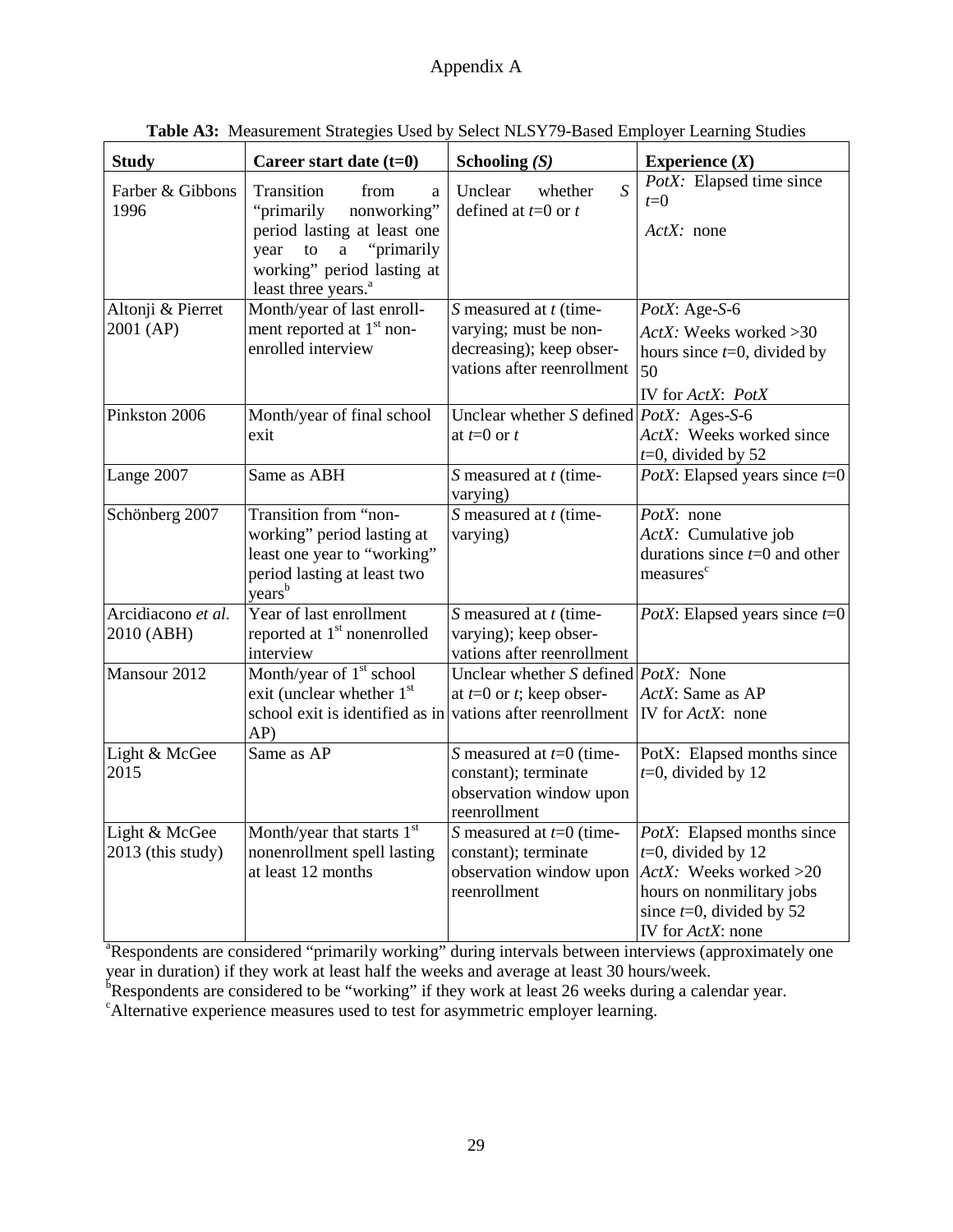| Excluded from LM sample due to:        |            | $\mathbf{C}^{ab}$<br>$=12$ |
|----------------------------------------|------------|----------------------------|
|                                        | $\#$ obsns | % obsns                    |
| Prior to career start date $SD^{lm}$ ) | 144        | 16.3                       |
| After reenrollment                     | 233        | 26.3                       |
| $S^{lm} \neq 12$ or 16                 | 491        | 55.4                       |
| $X^{lm} \leq 0$ or $X^{lm} \geq 13$    | 18         | 2.0                        |
|                                        |            |                            |
| Total                                  | 886        | 100.0                      |
|                                        |            | $S^{abh} = 16$             |
| Prior to career start date $SD^{lm}$ ) | 90         | 19.2                       |
| After reenrollment                     | 289        | 61.8                       |
| $S^{lm} \neq 12$ or 16                 | 85         | 18.2                       |
| $X^{lm} \le 0$ or $X^{lm} > 13$        |            | 0.9                        |
|                                        |            |                            |
| Total                                  |            |                            |

**Table A4a:** Diagnostics for "ABH Only" Observations (included in ABH but not in LM) in "*S*=12/*S*=16, Potential Experience" Sample

Note: Reasons for being excluded from the LM sample are not mutually exclusive; observation counts are for observations not already counted as a preceding reason.

**Table A4b:** Diagnostics for "LM only" Observations (included in LM but not in ABH) in "*S*=12/S=16, Potential Experience" Sample

| Excluded from ABH sample due to:             | $S^{lm} = 12$          |         |  |
|----------------------------------------------|------------------------|---------|--|
|                                              | $\#$ obsns             | % obsns |  |
| $SY^{abh} =$ . (career start year undefined) | 643                    | 24.9    |  |
| $SY^{abh} < 1978$                            | 1,626                  | 63.0    |  |
| $X^{abh} \leq 0$ or $X^{abh} > 13$           | 287                    | 11.1    |  |
| $S^{abh} \neq 12$ or 16                      | 24                     | 0.9     |  |
|                                              |                        |         |  |
| Total                                        | 2,580                  | 100.0   |  |
|                                              | $\overline{S^{lm}}=16$ |         |  |
| $SY^{abh} =$ . (career start year undefined) | 83                     | 27.9    |  |
| $X^{abh} \le 0$ or $X^{abh} \ge 13$          | 194                    | 65.3    |  |
| $S^{abh}$ ≠12 or 16                          | 20                     | 6.7     |  |
|                                              |                        |         |  |
| Total                                        | 297                    | 100.0   |  |

Note: Reasons for being excluded from the ABH sample are not mutually exclusive; observation counts are for observations not already counted as a preceding reason.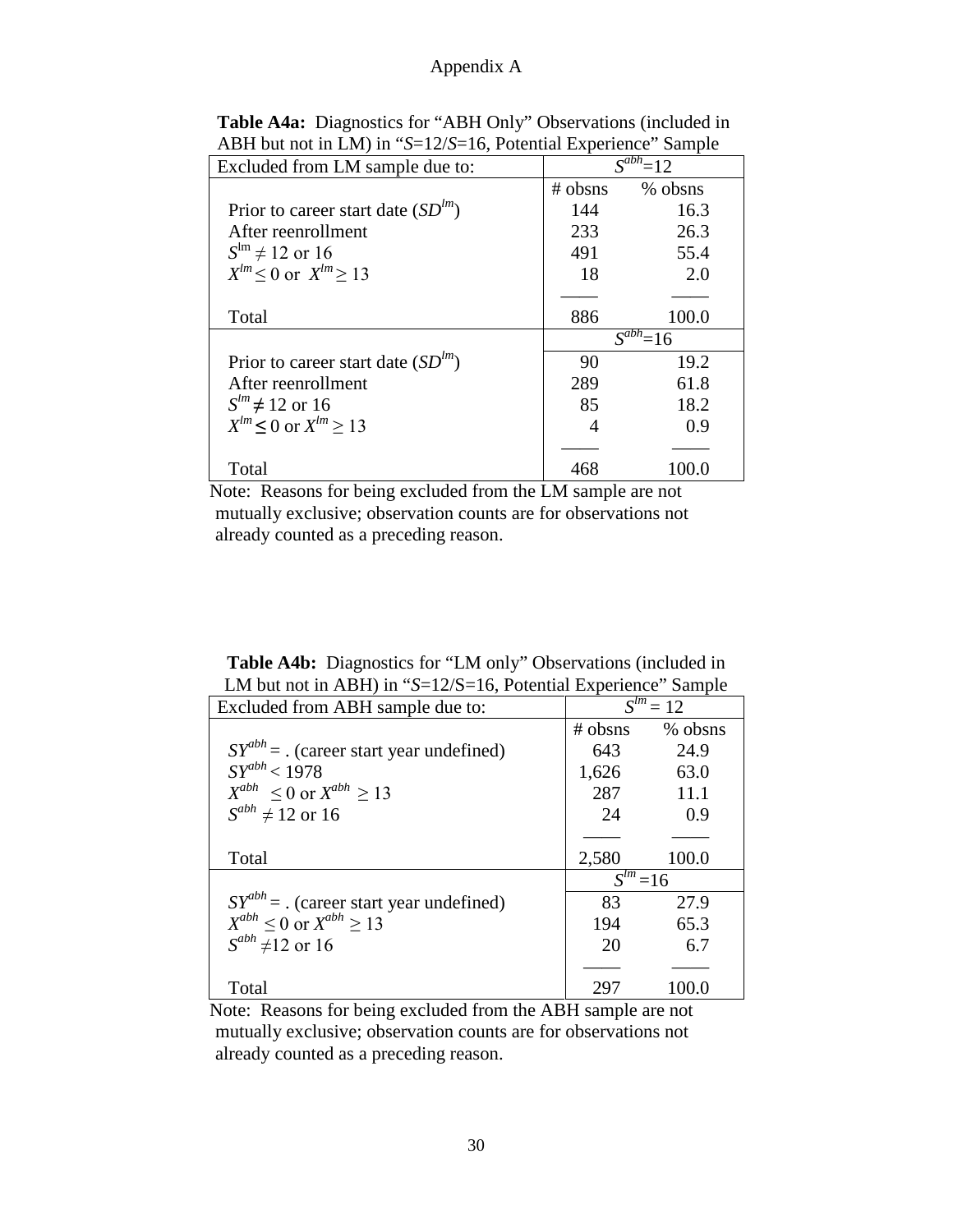|                                                 |            |        | Sample Overlap |       |             |         |
|-------------------------------------------------|------------|--------|----------------|-------|-------------|---------|
|                                                 |            |        | <b>ABH</b>     | LM    |             | %ABH    |
| Sample                                          | <b>ABH</b> | LM     | only           | only  | <b>Both</b> | in both |
| $S=12$ , potential experience <sup>a</sup>      |            |        |                |       |             |         |
| Number of observations                          | 11,795     | 13,489 | 886            | 2,580 | 10,909      | 92.5    |
| Number of men                                   | 1,926      | 2,074  | 290            | 618   | 1,672       | 86.8    |
| $S=16$ , potential experience <sup>a</sup>      |            |        |                |       |             |         |
| Number of observations                          | 4,112      | 3,941  | 468            | 297   | 3,644       | 88.6    |
| Number of men                                   | 650        | 544    | 155            | 141   | 526         | 80.9    |
| All S levels, potential experience <sup>b</sup> |            |        |                |       |             |         |
| Number of observations                          | 25,692     | 28,300 | 3,558          | 6,166 | 22,134      | 86.2    |
| Number of men                                   | 3,674      | 4,399  | 927            | 1,594 | 3,488       | 94.9    |
| $S=12$ , actual experience <sup>c</sup>         |            |        |                |       |             |         |
| Number of observations                          | 9,866      | 10,050 | 804            | 988   | 9,062       | 91.9    |
| Number of men                                   | 1,525      | 1,417  | 259            | 317   | 1,301       | 85.2    |
| $S=16$ , actual experience <sup>c</sup>         |            |        |                |       |             |         |
| Number of observations                          | 4,098      | 3,941  | 454            | 297   | 3,644       | 88.9    |
| Number of men                                   | 645        | 544    | 150            | 141   | 526         | 81.6    |
| All S levels, actual experience <sup>d</sup>    |            |        |                |       |             |         |
| Number of observations                          | 22,975     | 22,731 | 3,347          | 3,103 | 19,628      | 85.4    |
| Number of men                                   | 3,154      | 3,351  | 845            | 999   | 2,994       | 94.9    |

**Table 1:** Sample Sizes for Alternative ABH and LM Samples

Note: individuals can appear in both the "ABH only" (or "LM only") *and* "both" subsamples, so summing the number of men across these columns does not produce the total number of men for the total ABH (or LM) sample.

a The ABH (LM) sample is based on criteria *a-m* (*a-m'*) in table A1. Because *Sabh* is timevarying, 23 men appear in both the S=12 and S=16 ABH samples (*i.e.,* 2,553 unique individuals appear in the combined  $S=12$  and  $S=16$  samples).

b The ABH (LM) sample is based on criteria *a-l* and *n* (or *a-l'* and *n'*) in table A1.

<sup>c</sup>The ABH (LM) sample is based on criteria  $a-m$  and  $o$  ( $a-m'$  and  $o'$ ) in table A1. Because  $S^{abh}$  is time-varying, 20 men appear in both the S=12 and S=16 ABH samples.

d The ABH (LM) sample is based on criteria *a-l* and *n-o* (*a-l'* and *n'-o'*) in table A1.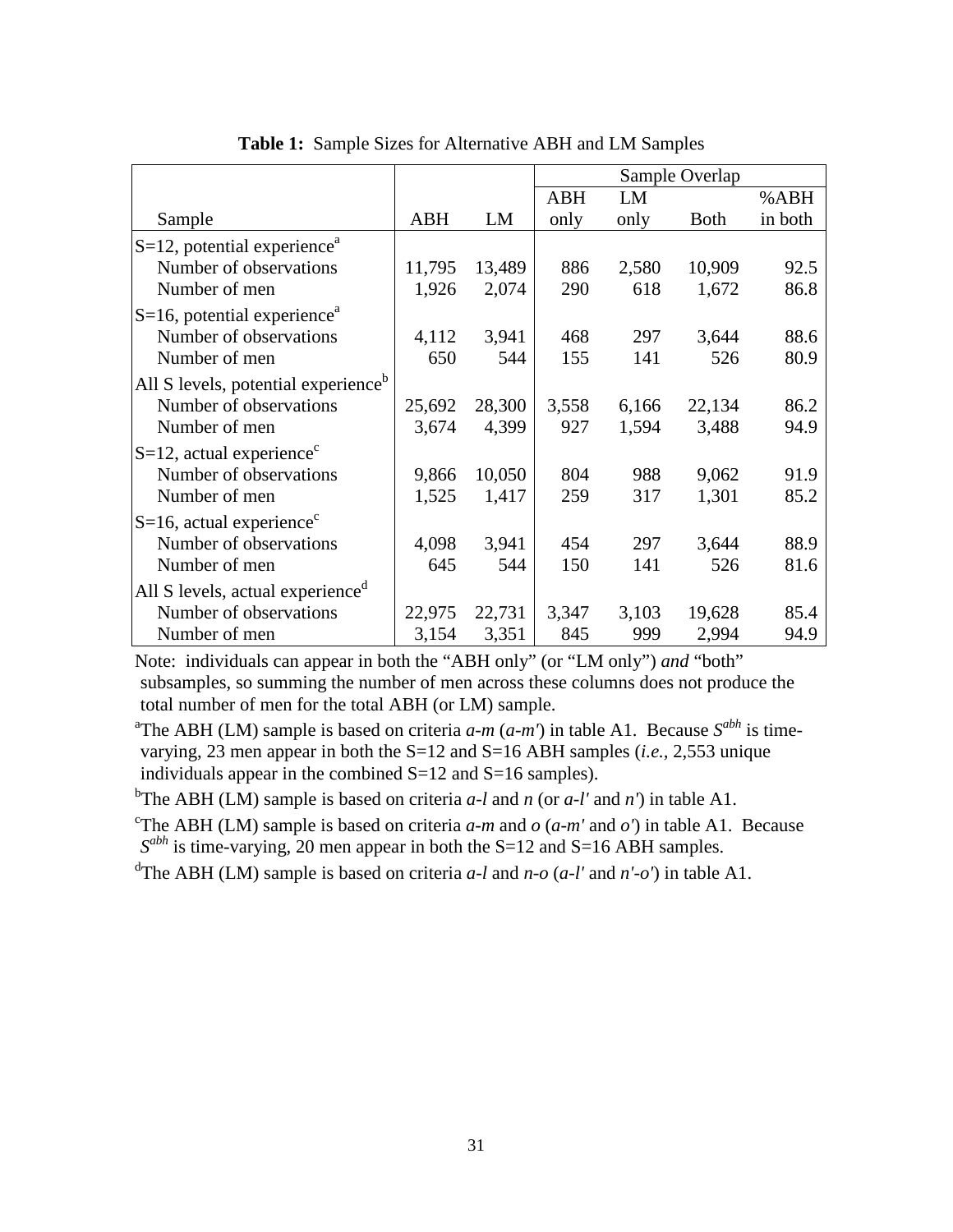|                                                        | Potential experience |                   |         | Actual experience |         |         |
|--------------------------------------------------------|----------------------|-------------------|---------|-------------------|---------|---------|
| Variable                                               | $S=12$               | $S=16$            | All $S$ | $S=12$            | $S=16$  | All $S$ |
| <b>ABH</b> samples                                     |                      |                   |         |                   |         |         |
| logwage (avg. hourly wage in cents) <sup>*</sup>       | 6.65                 | 7.10              | 6.77    | 6.63              | 7.10    | 6.78    |
|                                                        | (.43)                | (.46)             | (.50)   | (.43)             | (.46)   | (.51)   |
| $S^{abh}$ (highest grade completed) <sup>*</sup>       |                      |                   | 13.20   |                   |         | 13.35   |
|                                                        |                      |                   | (2.28)  |                   |         | (2.34)  |
| AFQT score (raw, age-standardized)*                    | $-.08$               | .97               | .20     | $-.08$            | .97     | .24     |
|                                                        | (.93)                | (.60)             | (1.00)  | (.94)             | (.60)   | (1.00)  |
| 1 if black <sup>*</sup>                                | .31                  | .18               | .28     | .33               | .18     | .28     |
| 1 if urban <sup>*</sup>                                | .74                  | .87               | .78     | .74               | .87     | .79     |
| $X^{abh}$ (potential experience in years) <sup>*</sup> | 6.61                 | 5.92              | 6.47    | 6.48              | 5.91    | 6.37    |
|                                                        | (3.30)               | (3.30)            | (3.31)  | (3.38)            | (3.29)  | (3.35)  |
| $ActX^{abh}$ (actual experience in weeks               |                      |                   |         | 4.91              | 5.14    | 4.96    |
| divided by $52)^*$                                     |                      |                   |         | (3.22)            | (3.21)  | (3.20)  |
| $SY^{abh}$ (career starting year)                      | 79.48                | 82.82             | 80.52   | 80.16             | 82.84   | 81.05   |
|                                                        | (2.31)               | (2.63)            | (2.94)  | (1.88)            | (2.60)  | (2.62)  |
|                                                        |                      |                   |         |                   |         |         |
| Number of observations                                 | 11,795               | 4,112             | 25,692  | 9,866             | 4,098   | 22,975  |
| Number of men                                          | 1,926                | 650               | 3,674   | 1,525             | 645     | 3,154   |
| <b>LM</b> samples                                      |                      |                   |         |                   |         |         |
| logwage (avg. hourly wage in cents)*                   | 6.68                 | 7.13              | 6.76    | 6.65              | 7.13    | 6.78    |
|                                                        | (.43)                | (.46)             | (.49)   | (.43)             | (.46)   | (.51)   |
| $S^{lm}$ (highest grade completed) <sup>*</sup>        |                      |                   | 12.65   |                   |         | 13.00   |
|                                                        |                      |                   | (2.28)  |                   |         | (2.33)  |
| AFQT score (raw, age-standardized) <sup>*</sup>        | $-.05$               | .97               | .06     | $-.08$            | .97     | .14     |
|                                                        | (.92)                | (.61)             | (1.02)  | (.94)             | (.61)   | (1.01)  |
| 1 if black <sup>*</sup>                                | .31                  | .19               | .30     | .33               | .19     | .30     |
| 1 of urban                                             | .74                  | .87               | .77     | .74               | .87     | .78     |
| $X^{lm}$ (potential experience in months               | 6.49                 | 5.55              | 6.24    | 6.33              | 5.55    | 6.03    |
| divided by $12)^*$                                     | (3.47)               | (3.49)            | (3.52)  | (3.61)            | (3.49)  | (3.60)  |
| $ActX^{lm}$ (actual experience in weeks                |                      |                   |         | 4.95              | 5.15    | 4.90    |
| divided by 52)                                         |                      |                   |         | (3.28)            | (3.36)  | (3.29)  |
| $SDlm$ (career starting date, months                   | 958.08               | 1008.68 971.32    |         | 970.88            | 1008.8  | 984.04  |
| since 1900)                                            | (29.98)              | $(31.58)$ (40.62) |         | (22.95)           | (31.58) | (34.57) |
| $SY^{lm}$ (year corresponding to $SD^{lm}$ )           | 79.32                | 83.61             | 80.46   | 80.40             | 83.61   | 81.53   |
|                                                        | (2.52)               | (2.67)            | (3.42)  | (1.92)            | (2.67)  | (2.90)  |
| Number of observations                                 | 13,489               | 3,941             | 28,300  | 10,050            | 3,941   | 22,731  |
| Number of men                                          | 2,074                | 544               | 4,399   | 1,417             | 544     | 3,351   |

**Table 2:** Means and Standard Deviations for Alternative ABH and LM Samples

Note: See table A2 (appendix A) for variable definitions.

\* Variables used in regressions, along with experience squared and cubed, an AFQTexperience interaction, a black-experience interaction, a *S*-experience interaction (when using "all S" samples), and year fixed effects.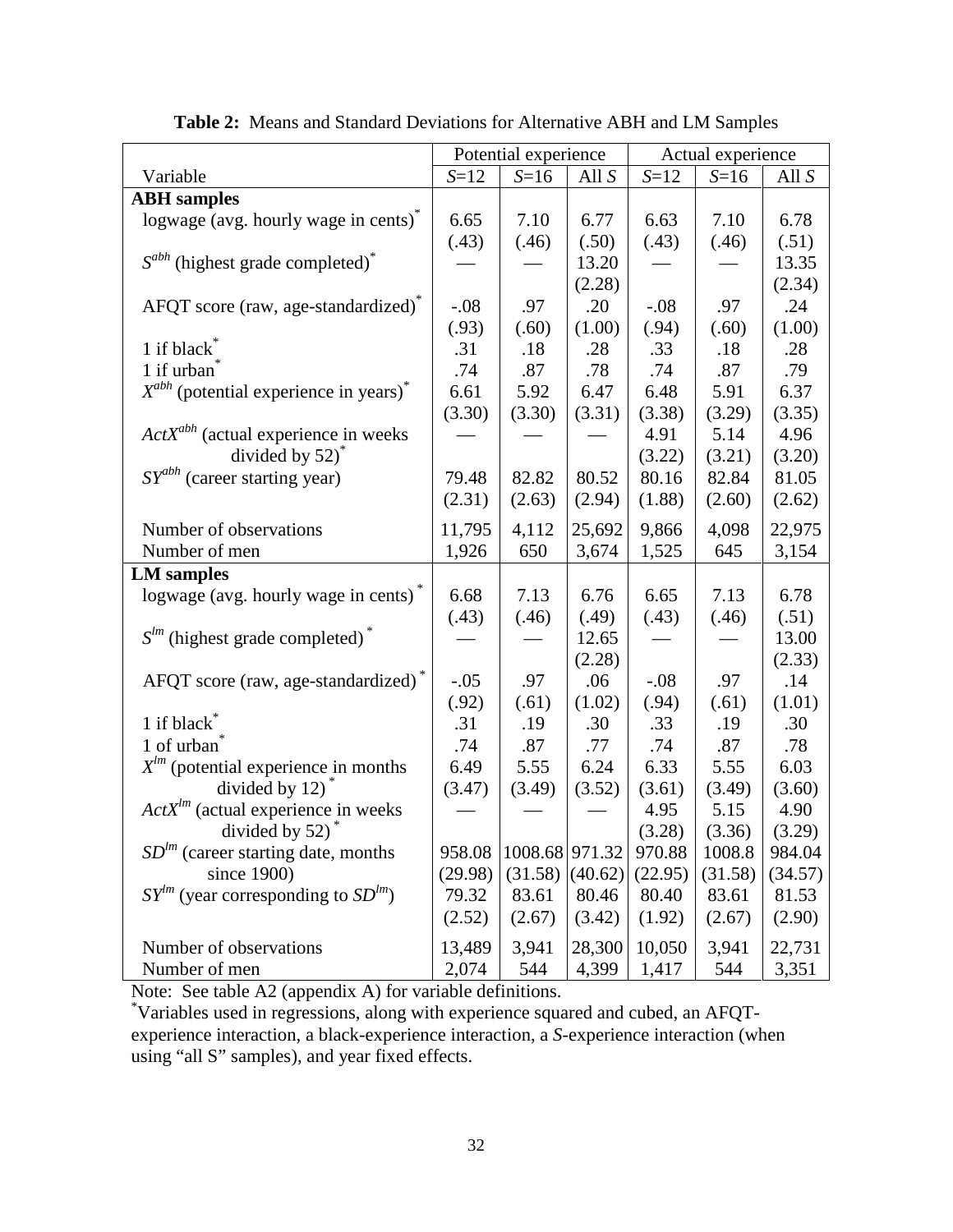|                                               |                |         | "ABH only" subsample |              |                         |                         | "Both" subsample |            |  |
|-----------------------------------------------|----------------|---------|----------------------|--------------|-------------------------|-------------------------|------------------|------------|--|
|                                               |                |         | $S^{abh} = 12$       |              |                         | $S^{abh} = S^{lm} = 12$ |                  |            |  |
| $SY^{lm} - SY^{abh}$ is:                      | $#$ men        | $%$ men | # obs                | % obs        | $#$ men                 | $%$ men                 | # obs            | $%$ obs    |  |
| -2 or smaller                                 | 7              | 2.4     | 24                   | 2.7          | 6                       | $\cdot$                 | 18               | $\cdot$ .2 |  |
| $-1$                                          | $\overline{2}$ | .7      | $\overline{2}$       | $\cdot$ .2   | 3                       | $\cdot$ .2              | 20               | $\cdot$ .2 |  |
| $\overline{0}$                                | 151            | 52.1    | 572                  | 64.6         | 1,509                   | 90.3                    | 9,982            | 91.5       |  |
| 1                                             | 45             | 15.5    | 145                  | 16.4         | 118                     | 7.1                     | 706              | 6.5        |  |
| 2 or more                                     | 85             | 29.3    | 143                  | 16.1         | 36                      | 2.2                     | 183              | 1.7        |  |
|                                               |                |         |                      |              |                         |                         |                  |            |  |
| All                                           | 290            | 100.0   | 886                  | 100.0        | 1,672                   | 100.0                   | 10,909           | 100.0      |  |
| Mean $(SY^{lm} - SY^{abh})$   >0 <sup>a</sup> | 3.92<br>3.80   |         |                      | 1.44<br>1.33 |                         |                         |                  |            |  |
| (stat. dev.)                                  | (3.96)         |         |                      | (4.59)       |                         | (1.03)                  |                  | (.82)      |  |
|                                               |                |         | $S^{abh} = 16$       |              | $S^{abh} = S^{lm} = 16$ |                         |                  |            |  |
| $SY^{lm} - SY^{abh}$ is:                      | $#$ men        | $%$ men | # obs                | % obs        | $#$ men                 | $%$ men                 | # obs            | % obs      |  |
| -2 or smaller                                 | $\overline{4}$ | 2.6     | 15                   | 3.2          |                         |                         |                  |            |  |
| $-1$                                          | $\overline{2}$ | 1.3     | 11                   | 2.4          |                         |                         |                  |            |  |
| $\overline{0}$                                | 62             | 40.0    | 259                  | 55.3         | 343                     | 65.2                    | 2,465            | 67.7       |  |
|                                               | 26             | 16.8    | 71                   | 15.2         | 112                     | 21.3                    | 841              | 23.1       |  |
| 2 or more                                     | 61             | 39.4    | 112                  | 23.9         | 71                      | 13.5                    | 338              | 9.3        |  |
|                                               |                |         |                      |              |                         |                         |                  |            |  |
| All                                           | 155            | 100.0   | 468                  | 100.0        | 526                     | 100.0                   | 3,644            | 100.0      |  |
| Mean $(SY^{lm} - SY^{abh})$   >0 <sup>a</sup> | 3.39<br>3.22   |         | 2.25                 |              | 1.82                    |                         |                  |            |  |
| (stat.dev.)                                   | (2.47)         |         | (2.65)               |              | (2.03)                  |                         | (1.58)           |            |  |

**Table 3:** Comparison of ABH and LM Starting Years for "*S*=12/*S*=16, Potential Experience" Samples

Note: *SY<sup>lm</sup>* is the calendar year containing *SD<sup>lm</sup>; SY*<sup>abh</sup> is the career starting year defined by ABH. Observations in the "ABH only" sample do not appear in the LM sample, but we are able to define  $SD^{lm}$  and  $SY^{lm}$  for all men/observations used by ABH. <sup>a</sup>Mean gap conditional on being positive.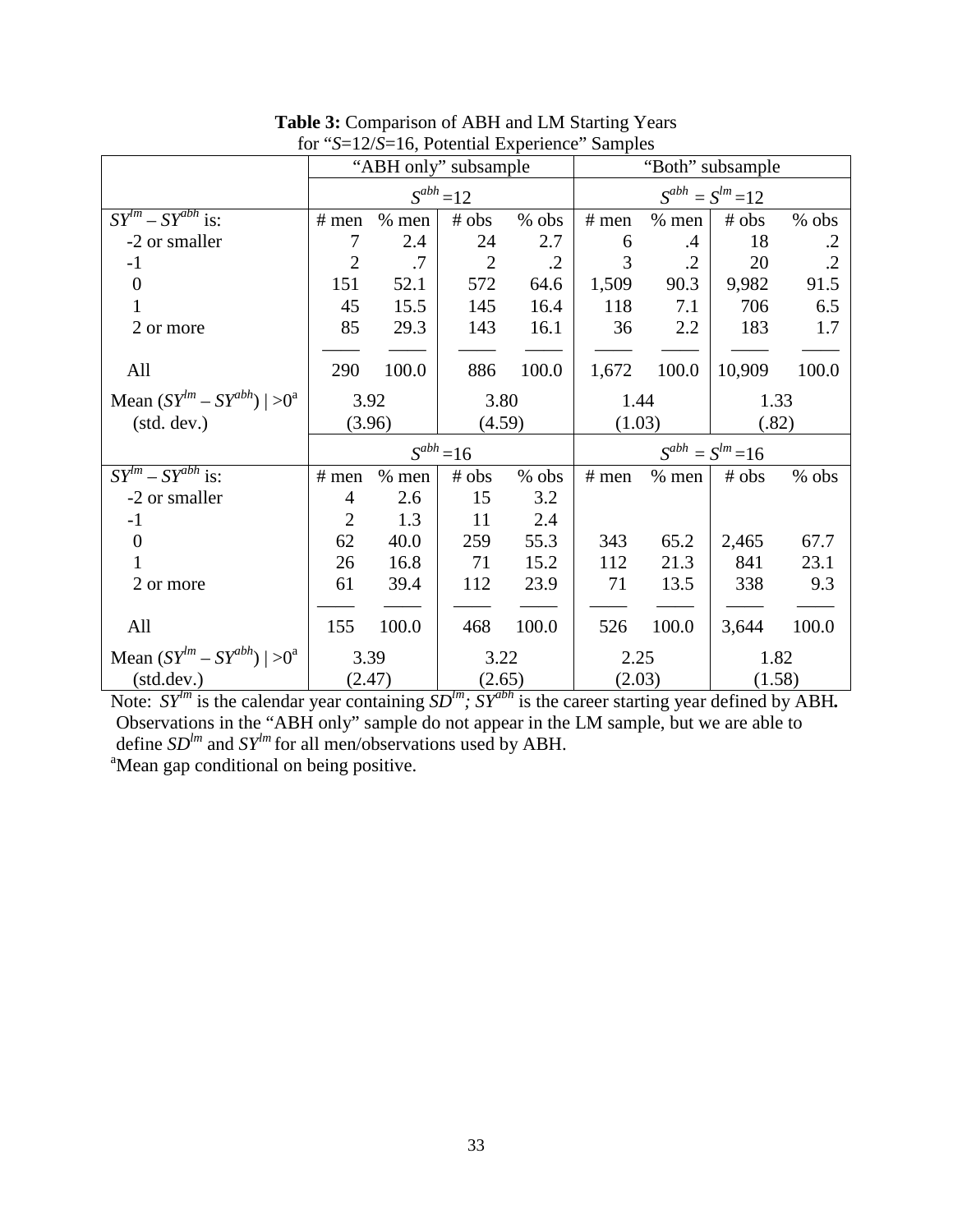|                                                  | "ABH only" |               |                         | "Both"                  |  |
|--------------------------------------------------|------------|---------------|-------------------------|-------------------------|--|
|                                                  |            | $S^{abh}$ =12 |                         | $S^{abh} = S^{lm} = 12$ |  |
| $X^{abh} - X^{lm}$ (rounded) is:                 | # obs      | % obs         | # obs                   | $%$ obs                 |  |
| -2 or smaller                                    | 24         | 2.7           | 20                      | $\cdot$ .2              |  |
| $-1$                                             |            | 45<br>5.1     | 82                      | 1.6                     |  |
| $\overline{0}$                                   | 497        | 56.1          | 9,230                   | 88.4                    |  |
| 1                                                |            | 163 18.4      | 1,373                   | 8.0                     |  |
| 2 or more                                        |            | 157 17.7      | 204                     | 1.7                     |  |
|                                                  |            |               |                         |                         |  |
| All                                              | 886        | 100.0         | 10,909                  | 100.0                   |  |
| Mean $(X^{abh} - X^{lm})$   >0 <sup>a</sup>      | 2.08       |               | 0.43                    |                         |  |
| (std. dev.)                                      | (3.76)     |               | (.46)                   |                         |  |
| Mean $(X^{abh} - X^{lm})$   $SY^{lm} > SY^{abh}$ | 3.79       |               | 1.18                    |                         |  |
| (stat. dev.)                                     | (4.69)     |               | (.95)                   |                         |  |
|                                                  |            | $S^{abh}=16$  | $S^{abh} = S^{lm} = 16$ |                         |  |
| $X^{abh} - X^{lm}$ (rounded) is:                 |            | # obs % obs   |                         | # obs % obs             |  |
| -2 or smaller                                    | 15         | 3.2           |                         |                         |  |
| $-1$                                             | 21         | 4.5           | 31                      | .9                      |  |
| $\overline{0}$                                   | 263        | 56.2          | 2,534                   | 69.5                    |  |
| 1                                                | 55         | 11.8          | 738                     | 20.3                    |  |
| 2 or more                                        | 114        | 24.4          | 341                     | 9.4                     |  |
| All                                              | 468        | 100.0         | 3,644                   | 100.0                   |  |
| Mean $(X^{abh} - X^{lm})$   >0 <sup>a</sup>      | 2.48       |               | 0.90                    |                         |  |
| (std. dev.)                                      | (2.71)     |               | (1.36)                  |                         |  |
| Mean $(X^{abh} - X^{lm})$   $SY^{lm} > SY^{abh}$ | 3.13       |               | 1.53                    |                         |  |
| (stat. dev.)                                     | (2.76)     |               | (1.69)                  |                         |  |

**Table 4:** Comparison of ABH and LM Potential Experience for "*S*=12/*S*=16, Potential Experience" Samples

Note:  $X^{abh}$  and  $X^{lm}$  are potential experience defined for the ABH and LM samples, respectively. Observations in the "ABH only" sample do not appear in the LM sample, but we are able to define  $X^{abh}$  for all observations used by ABH.<br><sup>a</sup>Mean difference between  $X^{abh}$  and  $X^{lm}$  (not rounded) conditional

on being positive.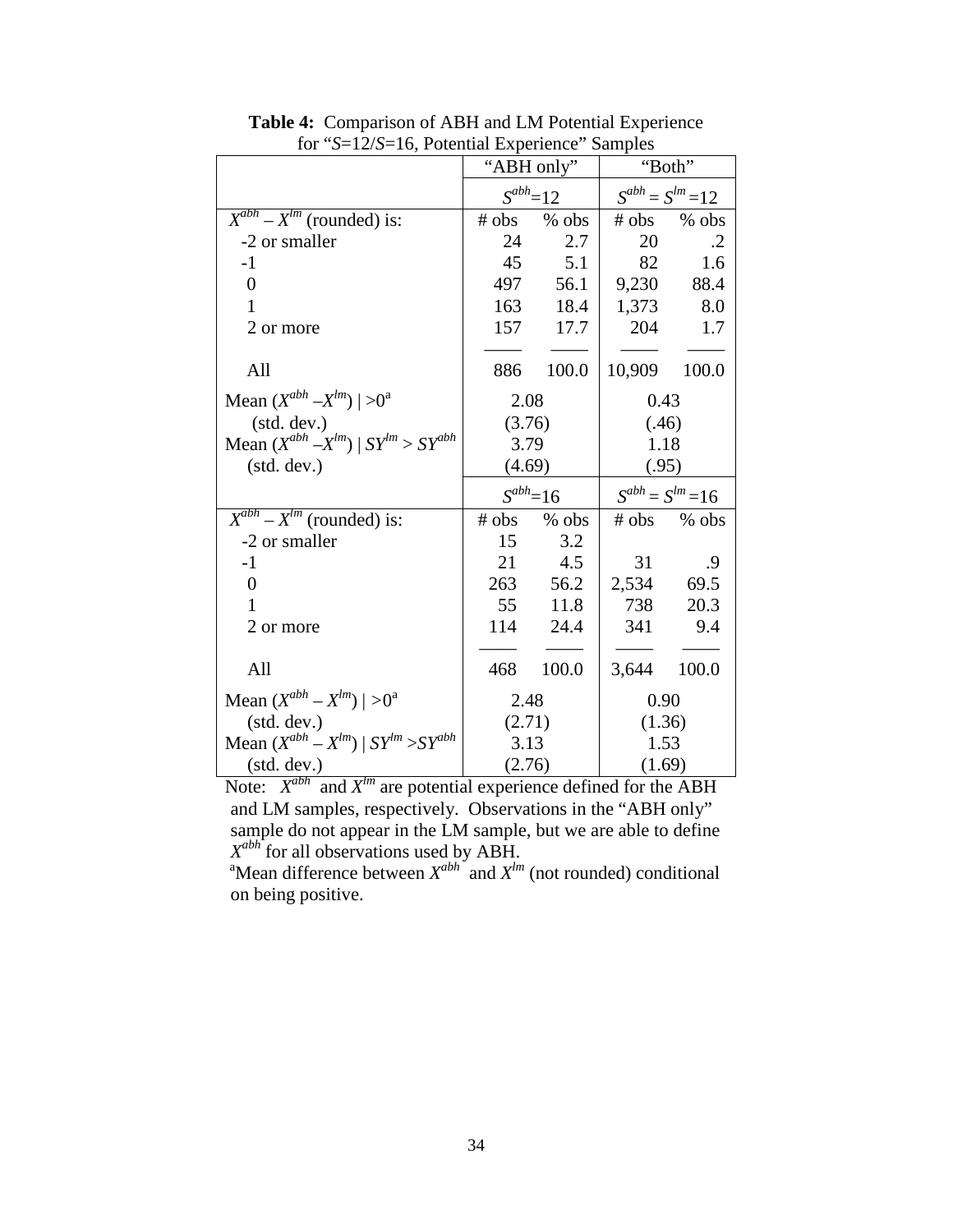|                                                          | "ABH only"     |          | "Both"  |                         |  |
|----------------------------------------------------------|----------------|----------|---------|-------------------------|--|
|                                                          | $S^{abh} = 12$ |          |         | $S^{abh} = S^{lm} = 12$ |  |
| $ActX^{abh} - ActX^{lm}$ (rounded) is:                   | # obs          | % obs    | # obs   | $%$ obs                 |  |
| -2 or smaller                                            | 9              | 1.4      | 6       | $\cdot$                 |  |
| $-1$                                                     | $\overline{7}$ | 1.1      | 10      | $\cdot$                 |  |
| $\overline{0}$                                           | 603            | 95.8     | 8,691   | 95.9                    |  |
| 1                                                        | 19             | 2.9      | 276     | 3.1                     |  |
| 2 or more                                                | 8              | 1.2      | 79      | .9                      |  |
|                                                          |                |          |         |                         |  |
| All                                                      | 646            | 100.0    | 9,062   | 100.0                   |  |
| Mean $(ActX^{abh} - ActX^{lm})   ActX^{abh} > ActX^{lm}$ | 0.20           |          | 0.15    |                         |  |
| (std. dev.)                                              | (.31)          |          | (.36)   |                         |  |
| Mean $(ActX^{abh} - ActX^{lm})$   $SY^{lm} > SY^{abh}$   | 0.29           |          | 0.56    |                         |  |
| (stat. dev.)                                             |                | (.42)    |         | (.82)                   |  |
|                                                          | $S^{abh}=16$   |          |         | $S^{abh} = S^{lm} = 16$ |  |
| $ActX^{abh} - ActX^{lm}$ (rounded) is:                   | # obs          | $%$ obs  | $#$ obs | $%$ obs                 |  |
| -2 or smaller                                            | 14             | 3.9      |         |                         |  |
| $-1$                                                     | 12             | 3.3      |         |                         |  |
| $\overline{0}$                                           |                | 302 83.0 | 3,244   | 89.0                    |  |
| 1                                                        | 24             | 6.6      | 225     | 6.2                     |  |
| 2 or more                                                | 12             | 3.3      | 175     | 4.8                     |  |
|                                                          |                |          |         |                         |  |
| All                                                      | 364            | 100.0    | 3,644   | 100.0                   |  |
| Mean $(ActX^{abh} - ActX^{lm})   ActX^{abh} > ActX^{lm}$ | 0.33           |          | 0.39    |                         |  |
| (stat. dev.)                                             | (.79)          |          | (.94)   |                         |  |
| Mean $(ActX^{abh} - ActX^{lm})$   $SY^{lm} > SY^{abh}$   | 0.64           |          |         | 0.66                    |  |
| (stat. dev.)                                             |                | (1.22)   |         | (1.24)                  |  |

**Table 5:** Comparison of ABH and LM Actual Experience for "*S*=12/*S*=16, Actual Experience" Samples

Note: *ActX<sup>abh</sup>* and *ActX<sup>lm</sup>* are actual experience defined for the ABH and LM samples, respectively. Sample sizes for the "ABH only" sample reflect the fact that we cannot define  $ActX^{abh}$  for all observations used by ABH.<br><sup>a</sup>Mean difference between  $ActX^{abh}$  and  $ActX^{lm}$  (not rounded) conditional on being positive.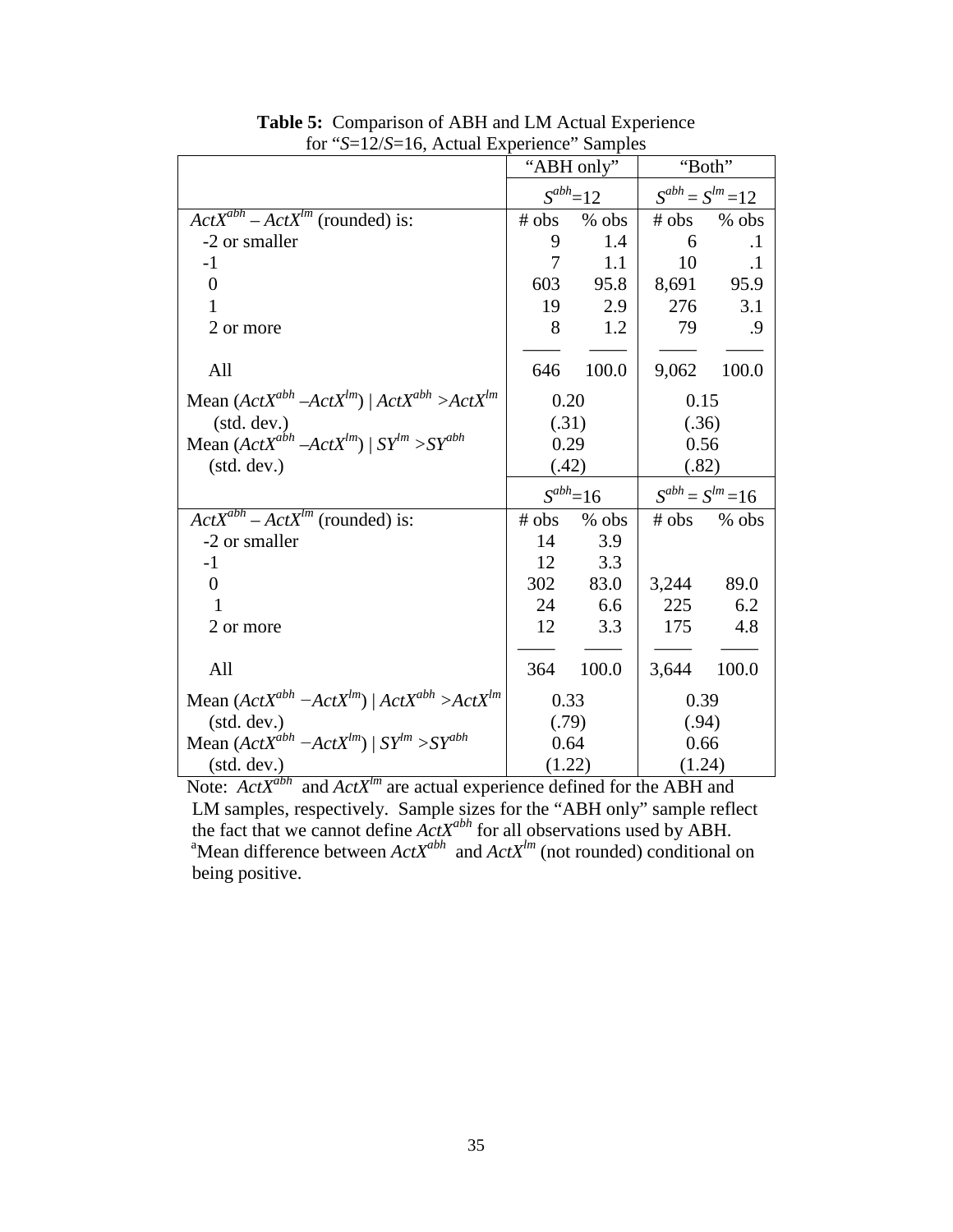|                                                             |                | "ABH only"  | "Both"                  |             |  |
|-------------------------------------------------------------|----------------|-------------|-------------------------|-------------|--|
|                                                             | $S^{abh} = 12$ |             | $S^{abh} = S^{lm} = 12$ |             |  |
|                                                             | # obs          | % obs       |                         | # obs % obs |  |
| $S^{abh} < S^{lm}$                                          | 85             | 9.6         |                         |             |  |
| $S^{abh} = S^{lm}$                                          | 74             | 8.4         | 10,909                  | 100.0       |  |
| $S^{abh} > S^{lm}$                                          |                | 727 82.1    |                         |             |  |
| All                                                         |                | 886 100.0   | 10,909                  | 100.0       |  |
| Mean $(S^{abh} - S^{lm}) > 0^a$                             | 1.80           |             |                         |             |  |
| (stat. dev.)                                                | (.94)          |             |                         |             |  |
| $S^{abh} = S^{abh}$ at $SY^{abh}$                           |                | 156 17.6    | 10,801                  | 99.0        |  |
| $S^{abh} > S^{abh}$ at $SY^{abh}$                           |                | 730 82.4    | 108                     | 1.0         |  |
| All                                                         |                | 886 100.0   | 10,909                  | 100.0       |  |
| Mean $(S^{abh} - S^{abh}$ at $SY^{abh}$ )   >0 <sup>a</sup> | 1.84           |             | 1.48                    |             |  |
| (stat. dev.)                                                | (.94)          |             | (.68)                   |             |  |
|                                                             |                |             | $S^{abh} = S^{lm} = 16$ |             |  |
|                                                             | $S^{abh}=16$   |             |                         |             |  |
|                                                             |                | # obs % obs |                         | # obs % obs |  |
| $S^{abh} < S^{lm}$                                          |                | 45 9.6      |                         |             |  |
| $S^{abh} = S^{lm}$                                          |                | 47 10.0     |                         | 3,644 100.0 |  |
| $S^{abh} > S^{lm}$                                          |                | 376 80.3    |                         |             |  |
| All                                                         |                | 468 100.0   | 3,644                   | 100.0       |  |
| Mean $(S^{abh} - S^{lm}) > 0^a$                             | 2.23           |             |                         |             |  |
| (stat. dev.)                                                | (1.27)         |             |                         |             |  |
| $S^{abh} = S^{abh}$ at $SY^{abh}$                           | 175            | 37.4        | 3,349 91.9              |             |  |
| $S^{abh} > S^{abh}$ at $SY^{abh}$                           |                | 293 62.6    |                         | 294 8.1     |  |
| All                                                         | 468            | 100.0       | 3,644 100.0             |             |  |
| Mean $(S^{abh} - S^{abh}$ at $SY^{abh}$   >0 <sup>a</sup>   | 2.59           |             | 2.02                    |             |  |
| (std. dev.)                                                 | (1.16)         |             | (1.08)                  |             |  |

**Table 6:** Comparison of ABH and LM Schooling for "*S*=12/*S*=16, Potential Experience" Samples

Note: *S*<sup>abh</sup> and *S*<sup>lm</sup> are highest grade completed defined for the ABH and LM samples, respectively;  $S^{abh}$  at  $SY^{abh}$  is the value of time-varying *Sabh* at the ABH career start year. Observations in the "ABH only" sample do not appear in the LM sample, but we are able to define  $S^{lm}$  for all observations used by ABH.<br><sup>a</sup>Mean difference between  $S^{abh}$  and  $S^{lm}$  (or its value at  $SY^{abh}$ ) conditional on being positive.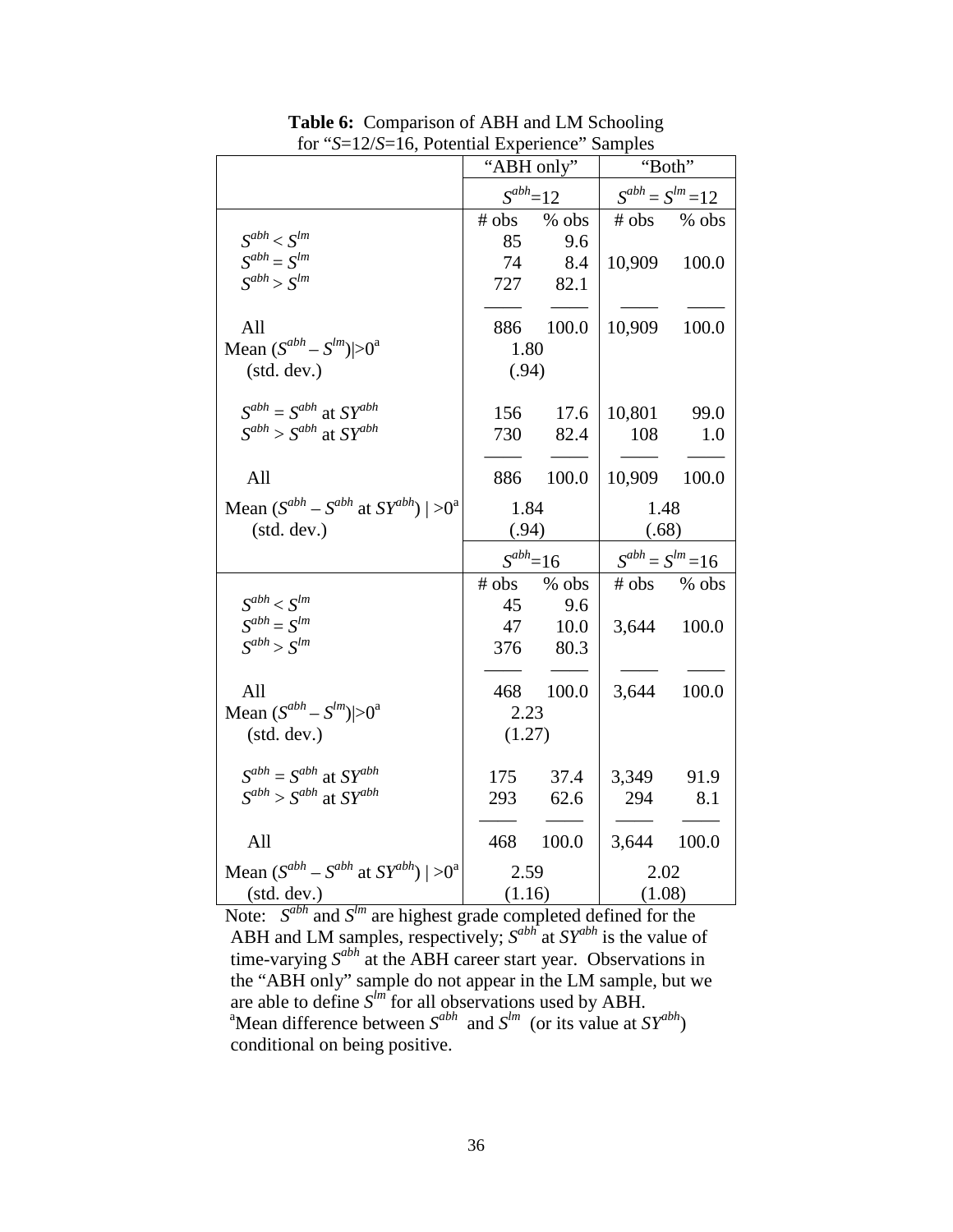| Variable                      | 1       | $\overline{2}$ | 3       | 4       | 5       | 6       | 7       | 8       |
|-------------------------------|---------|----------------|---------|---------|---------|---------|---------|---------|
| $S^{abh}$ =12 or $S^{lm}$ =12 |         |                |         |         |         |         |         |         |
| <b>AFQT</b>                   | .006    | .011           | .005    | .006    | .005    | .007    | .013    | .024    |
|                               | (.013)  | (.013)         | (.013)  | (.013)  | (.013)  | (.014)  | (.013)  | (.012)  |
| $A$ FQT $\cdot$ X/10<br>(a)   | .126    | .121           | .127    | .121    | .123    | .123    | .114    | .104    |
|                               | (.018)  | (.018)         | (.018)  | (.018)  | (.018)  | (.019)  | (.018)  | (.015)  |
| <b>Black</b>                  | $-.063$ | $-.055$        | $-.068$ | $-.066$ | $-.063$ | $-.067$ | $-.070$ | $-.058$ |
|                               | (.027)  | (.027)         | (.027)  | (.027)  | (.027)  | (.029)  | (.026)  | (.024)  |
| Black $\cdot X/10$            | $-.036$ | $-.044$        | $-.027$ | $-.032$ | $-.034$ | $-.026$ | $-.026$ | $-.045$ |
|                               | (.035)  | (.035)         | (.035)  | (.035)  | (.036)  | (.037)  | (.034)  | (.031)  |
| $\boldsymbol{X}$              | .092    | .090           | .094    | .091    | .092    | .096    | .089    | .090    |
|                               | (.013)  | (.013)         | (.013)  | (.013)  | (.013)  | (.014)  | (.011)  | (.010)  |
| Root MSE                      | .394    | .395           | .391    | .389    | .390    | .394    | .390    | .391    |
| # observations                | 11,795  | 11,651         | 11,562  | 10,983  | 10,909  | 10,618  | 10,909  | 13,489  |
| # individuals                 | 1,926   | 1,862          | 1,856   | 1,675   | 1,672   | 1,673   | 1,672   | 2,074   |
| $S^{abh}$ =16 or $S^{lm}$ =16 |         |                |         |         |         |         |         |         |
| <b>AFOT</b>                   | .148    | .136           | .153    | .144    | .140    | .120    | .120    | .109    |
|                               | (.035)  | (.036)         | (.036)  | (.037)  | (.038)  | (.041)  | (.035)  | (.033)  |
| $A$ FQT $\cdot$ X/10<br>(b)   | .012    | .021           | .038    | .051    | .055    | .102    | .108    | .097    |
|                               | (.048)  | (.049)         | (.049)  | (.049)  | (.050)  | (.055)  | (.050)  | (.044)  |
| <b>Black</b>                  | .110    | .075           | .117    | .104    | .087    | .105    | .090    | .082    |
|                               | (.056)  | (.057)         | (.056)  | (.058)  | (.057)  | (.067)  | (.053)  | (.052)  |
| Black $\cdot X/10$            | $-.130$ | $-.098$        | $-.102$ | $-.092$ | $-.075$ | $-.105$ | $-.064$ | $-.057$ |
|                               | (.069)  | (.071)         | (.065)  | (.066)  | (.067)  | (.083)  | (.067)  | (.063)  |
| X                             | .142    | .129           | .141    | .132    | .129    | .148    | .118    | .111    |
|                               | (.023)  | (.024)         | (.024)  | (.024)  | (.025)  | (.027)  | (.021)  | (.019)  |
| Root MSE                      | .425    | .424           | .419    | .420    | .420    | .407    | .414    | .415    |
| # observations                | 4,112   | 4,022          | 3,823   | 3,691   | 3,644   | 2,750   | 3,644   | 3,941   |
| # individuals                 | 650     | 620            | 572     | 528     | 526     | 411     | 526     | 544     |
| P-value for $H_0$ :           | .026    | .053           | .087    | .185    | .199    | .728    | .898    | .879    |
| $(a)=(b)$                     |         |                |         |         |         |         |         |         |

**Table 7**: Regression Estimates Using ABH and LM "*S*=12/*S*=16, Potential Experience" Samples

Note: Columns 1-6 use ABH variables ( $X^{abh}$ ,  $S^{abh}$ ); columns 7-8 use LM variables ( $X^{lm}$ ,  $S^{lm}$ ). All regressions include  $X^2$ ,  $X^3$ , an urban indicator, and year fixed effects. Standard errors are corrected for nonindependence of observations reported over time by the same individual. Column 1: ABH sample.

Column 2: ABH sample, but drop all observations that precede LM career start date  $(SD<sup>lm</sup>)$ .

Column 3: ABH sample, but drop all observations that follow a reenrollment in school.

Column 4: ABH sample, but drop all observations where  $S^{abh} \neq S^{lm}$ .

Column 5: Observations common to ABH and LM samples; use ABH variables.

Column 6: ABH sample, but drop all observations where  $SY^{abh} < SY^{lm}$ .

Column 7: Observations common to ABH and LM samples; use LM variables.

Column 8: LM sample.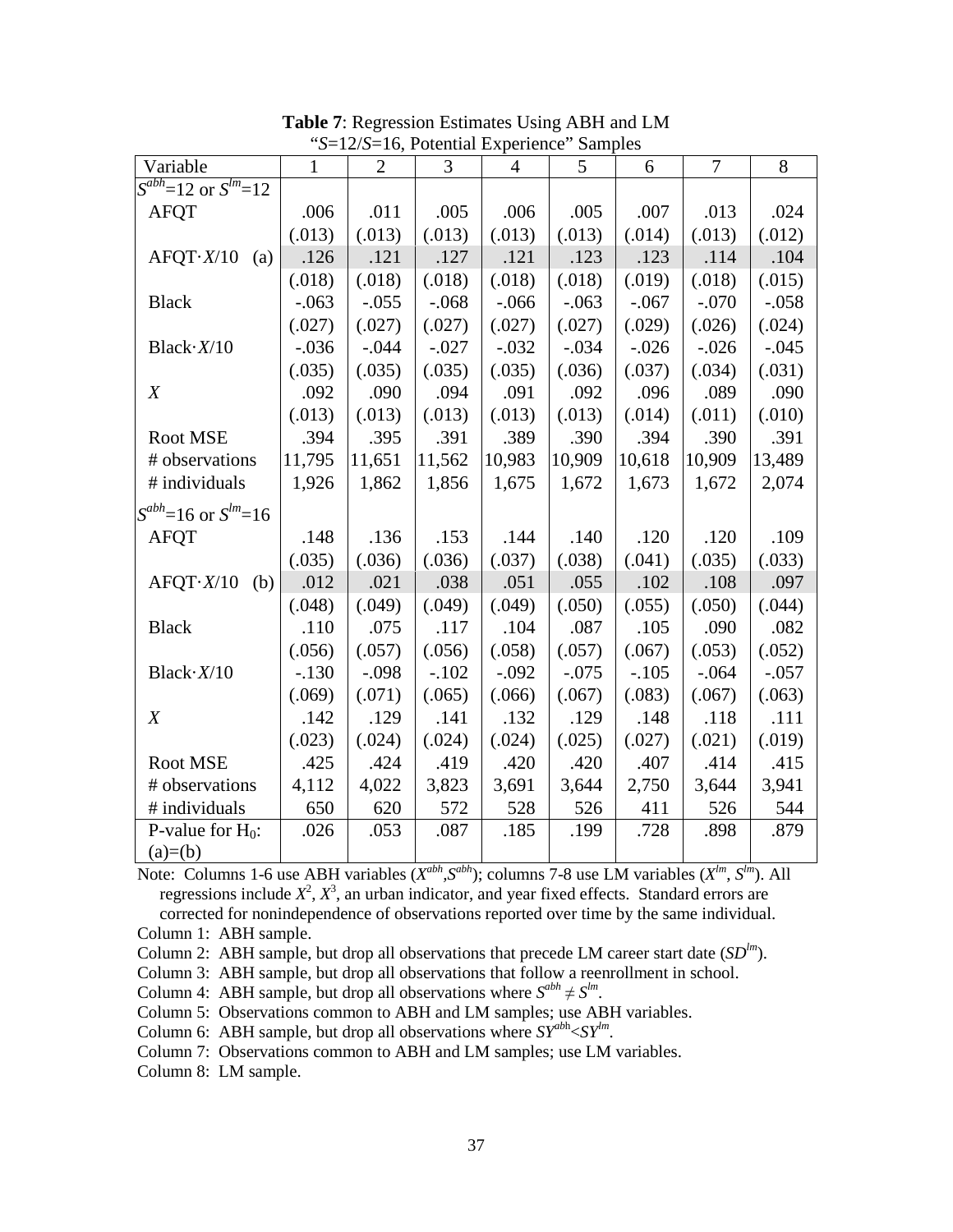| Variable                         | ມ—⊥∠/ມ<br>$\mathbf{1}$ | $\overline{2}$ | 3       | $-10$ , Actual Lapelleire<br>$\overline{4}$ | $\mu$ ampics<br>5 | 6       | 7       | 8       |
|----------------------------------|------------------------|----------------|---------|---------------------------------------------|-------------------|---------|---------|---------|
| $S^{abh}$ =12 or $S^{lm}$ =12    |                        |                |         |                                             |                   |         |         |         |
|                                  |                        |                |         |                                             |                   |         |         |         |
| <b>AFQT</b>                      | .049                   | .054           | .050    | .047                                        | .047              | .051    | .048    | .051    |
|                                  | (.012)                 | (.012)         | (.012)  | (.012)                                      | (.012)            | (.013)  | (.012)  | (.012)  |
| $AFQT·ActX/10$ (a)               | .073                   | .067           | .070    | .074                                        | .074              | .068    | .073    | .074    |
|                                  | (.021)                 | (.021)         | (.021)  | (.021)                                      | (.021)            | (.022)  | (.021)  | (.020)  |
| <b>Black</b>                     | $-.008$                | .000           | $-.009$ | $-.006$                                     | $-.003$           | $-.003$ | $-.010$ | $-.004$ |
|                                  | (.024)                 | (.025)         | (.025)  | (.025)                                      | (.025)            | (.026)  | (.025)  | (.024)  |
| Black·ActX/10                    | $-.067$                | $-.077$        | $-.068$ | $-.064$                                     | $-.067$           | $-.067$ | $-.057$ | $-.074$ |
|                                  | (.044)                 | (.044)         | (.044)  | (.044)                                      | (.044)            | (.046)  | (.045)  | (.042)  |
| ActX                             | .152                   | .153           | .155    | .156                                        | .156              | .156    | .154    | .150    |
|                                  | (.012)                 | (.013)         | (.012)  | (.012)                                      | (.012)            | (.013)  | (.012)  | (.012)  |
| Root MSE                         | .382                   | .383           | .380    | .377                                        | .377              | .383    | .378    | .379    |
| # observations                   | 9,866                  | 9,722          | 9,664   | 9,147                                       | 9,062             | 8,746   | 9,062   | 10,050  |
| # individuals                    | 1,525                  | 1,461          | 1,472   | 1,305                                       | 1,301             | 1,289   | 1,301   | 1,417   |
| $S^{abh}=16$ or $S^{lm}=16$      |                        |                |         |                                             |                   |         |         |         |
| <b>AFQT</b>                      | .150                   | .134           | .167    | .153                                        | .151              | .134    | .141    | .129    |
|                                  | (.033)                 | (.034)         | (.034)  | (.035)                                      | (.036)            | (.040)  | (.035)  | (.033)  |
| $AFQT \cdot \text{ActX}/10$ (b)  | .042                   | .060           | .040    | .063                                        | .064              | .105    | .082    | .070    |
|                                  | (.047)                 | (.048)         | (.049)  | (.050)                                      | (.051)            | (.055)  | (.052)  | (.046)  |
| <b>Black</b>                     | .092                   | .055           | .133    | .117                                        | .105              | .113    | .117    | .111    |
|                                  | (.054)                 | (.056)         | (.053)  | (.056)                                      | (.057)            | (.067)  | (.055)  | (.054)  |
| Black·ActX/10                    | $-.063$                | $-.020$        | $-.104$ | $-.086$                                     | $-.074$           | $-.094$ | $-.093$ | $-.089$ |
|                                  | (.065)                 | (.069)         | (.066)  | (.067)                                      | (.070)            | (.078)  | (.070)  | (.066)  |
| ActX                             | .147                   | .130           | .151    | .139                                        | .134              | .148    | .130    | .131    |
|                                  | (.021)                 | (.022)         | (.021)  | (.022)                                      | (.022)            | (.025)  | (.021)  | (.019)  |
| Root MSE                         | .414                   | .414           | .409    | .410                                        | .411              | .400    | .409    | .410    |
| # observations                   | 4,098                  | 4,008          | 3,823   | 3,691                                       | 3,644             | 2,736   | 3,644   | 3,941   |
| # individuals                    | 645                    | 615            | 572     | 528                                         | 526               | 406     | 526     | 544     |
| <sup>a</sup> P-value for $H_0$ : | .544                   | .888           | .573    | .845                                        | .849              | .536    | .876    | .937    |
| $(a)=(b)$                        |                        |                |         |                                             |                   |         |         |         |

**Table 8:** Regression Estimates Using ABH and LM "*S*=12/*S*=16, Actual Experience" Samples

Note: Columns 1-6 use ABH variables (*ActXabh, Sabh*); columns 7-8 use LM variables (*ActXlm*, *Slm*). All regressions include  $ActX^2$ ,  $ActX^3$ , an urban indicator, and year fixed effects. Standard errors are corrected for nonindependence of observations reported over time by the same individual. Column 1: ABH sample.

Column 2: ABH sample, but drop all observations that precede LM career start date (*SDlm*).

Column 3: ABH sample, but drop all observations that follow a reenrollment in school.

Column 4: ABH sample, but drop all observations where  $S^{abh} \neq S^{lm}$ .

Column 5: Observations common to ABH and LM samples; use ABH variables.

Column 6: ABH sample, but drop all observations where  $SY^{abh} < SY^{lm}$ .

Column 7: Observations common to ABH and LM samples; use LM variables.

Column 8: LM sample.